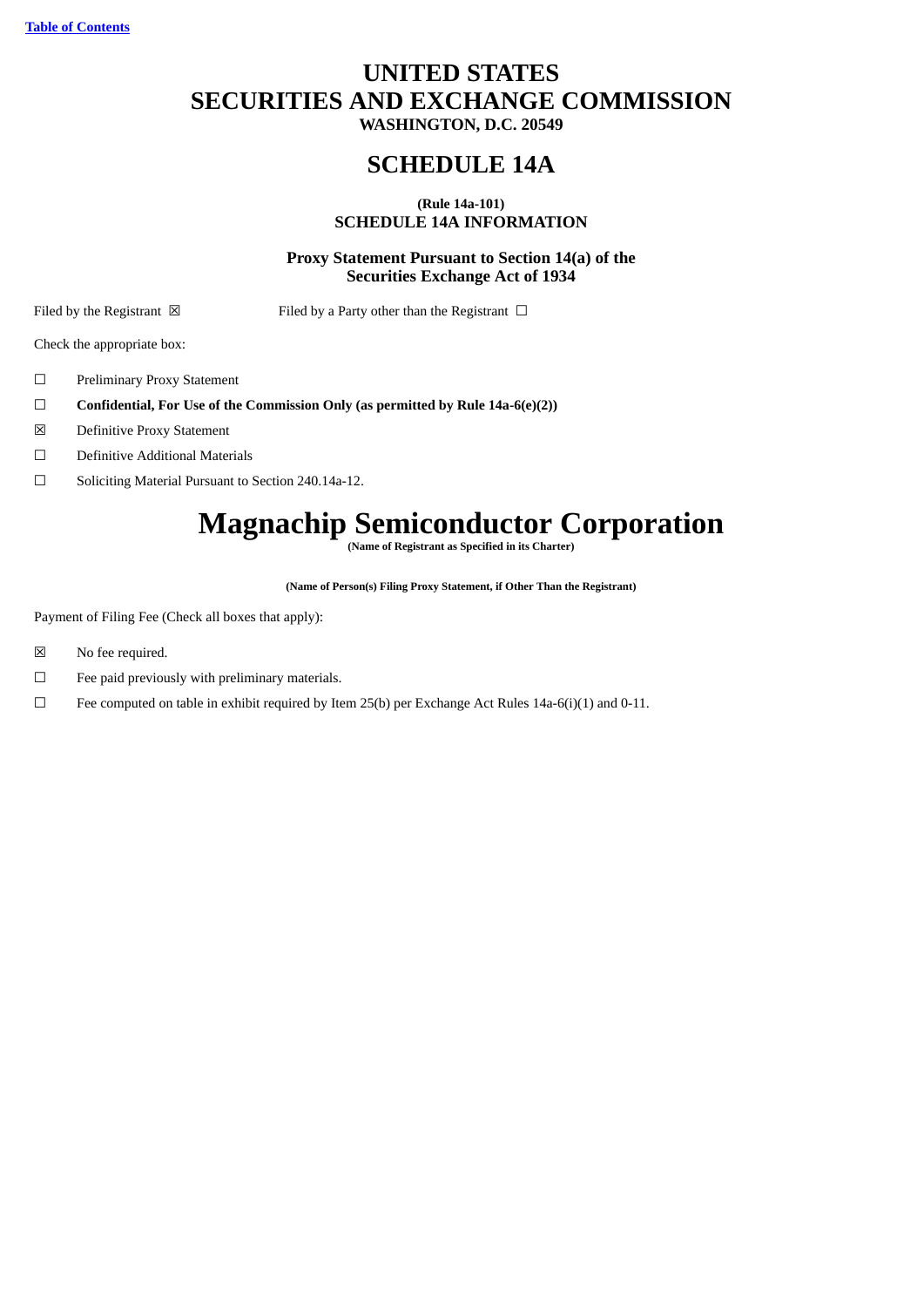

**c/o MagnaChip Semiconductor S.A. 1, Allée Scheffer, L-2520 Luxembourg, Grand Duchy of Luxembourg**

To Our Stockholders:

You are invited to attend the Annual Meeting of Stockholders of Magnachip Semiconductor Corporation to be held on April 21, 2022, at 8:00 p.m. Eastern Daylight Time.

We are pleased to announce that this year's annual meeting will again be held completely virtually via live interactive webcast on the Internet. You will be able to attend, vote and submit your questions during the meeting at *www.virtualshareholdermeeting.com/MX2022*. We have enclosed the notice of our Annual Meeting of Stockholders, together with a proxy statement, a proxy and an envelope for returning the proxy.

You are asked to act upon proposals to:

- (1) elect the six director nominees named in the proxy statement to our Board of Directors;
- (2) conduct an advisory (non-binding) vote on the compensation of our named executive officers as described in the proxy statement; and
- (3) ratify the appointment of Samil PricewaterhouseCoopers as our independent registered public accounting firm for the fiscal year ending December 31, 2022.

Your Board of Directors unanimously recommends that you vote "FOR" each nominee for director that the Board has selected, "FOR" the approval of the compensation of our named executive officers as described in the proxy statement, and "FOR" the appointment of Samil PricewaterhouseCoopers as our independent registered public accounting firm for the fiscal year ending December 31, 2022.

Please carefully review the proxy statement and then complete and sign your proxy and return it promptly. If you attend the virtual meeting and decide to vote during the meeting, you may withdraw your proxy by voting at the meeting.

Your time and attention to this letter and the accompanying proxy statement and proxy are appreciated. Your vote is important. Please take the time to read the enclosed proxy statement and cast your vote via proxy or at the Annual Meeting of Stockholders.

Sincerely,

Camillo Martino Young-Joon Kim

/s/ Camillo Martino /s/ /s/ Young-Joon Kim

Chairman of the Board Chief Executive Officer

March 21, 2022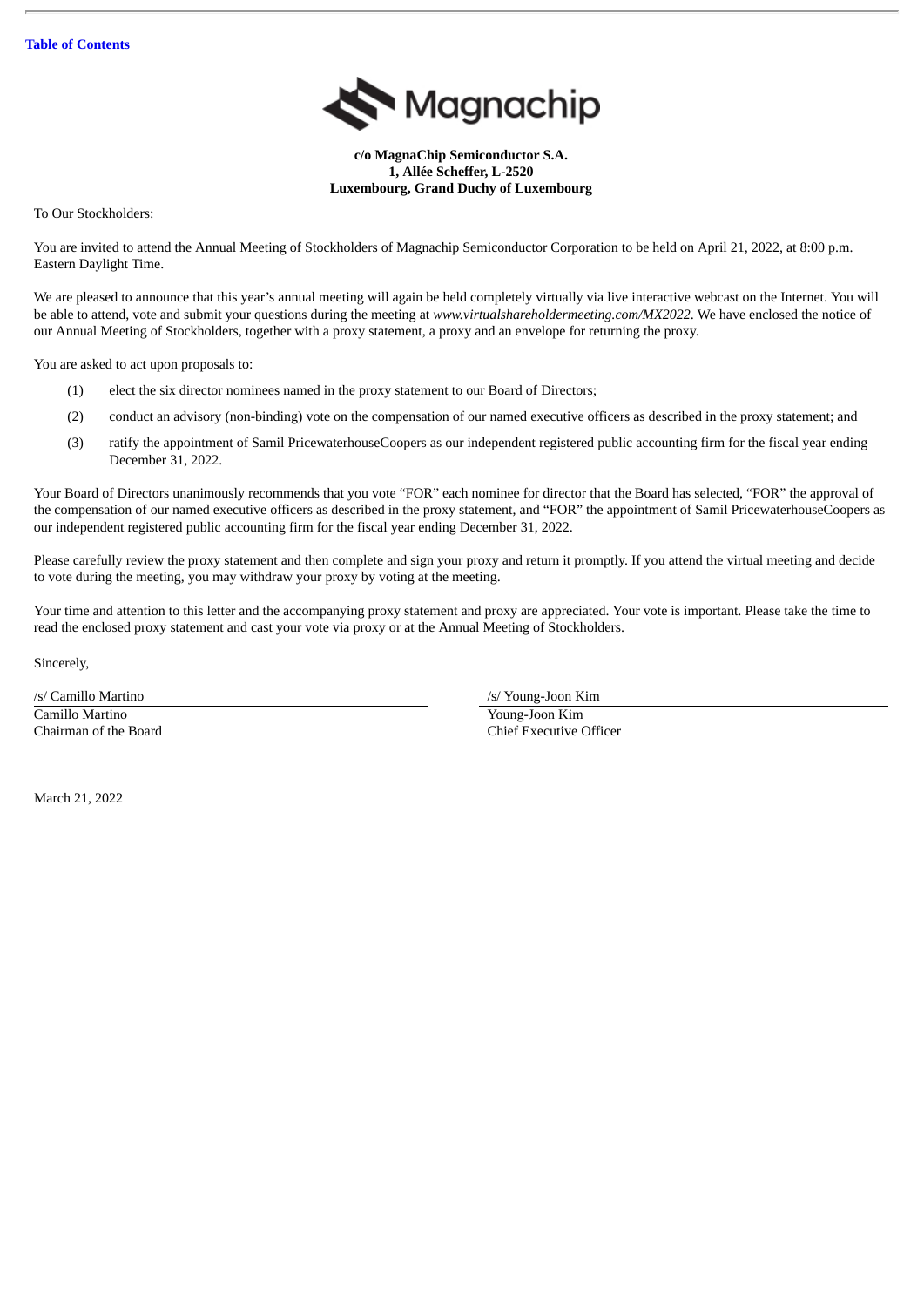

**Magnachip Semiconductor Corporation c/o MagnaChip Semiconductor S.A. 1, Allée Scheffer, L-2520 Luxembourg, Grand Duchy of Luxembourg**

# **NOTICE OF ANNUAL MEETING OF STOCKHOLDERS April 21, 2022**

The Annual Meeting of Stockholders of Magnachip Semiconductor Corporation, a Delaware corporation, will be held on Thursday, April 21, 2022, at 8:00 p.m. Eastern Daylight Time, via live interactive webcast on the Internet, for the following purposes:

- (1) to elect the six director nominees named in the proxy statement to our Board of Directors;
- (2) to conduct an advisory (non-binding) vote on the compensation of our named executive officers as described in the proxy statement;
- (3) to ratify the appointment of Samil PricewaterhouseCoopers as our independent registered public accounting firm for the fiscal year ending December 31, 2022; and
- (4) to transact such other business as may properly come before the meeting.

Holders of record of our common stock at the close of business on Tuesday, March 15, 2022, are entitled to vote at the meeting. A list of stockholders entitled to vote will be available for inspection by stockholders of record for any purpose germane to the Annual Meeting during ordinary business hours at our corporate offices located at MagnaChip Semiconductor S.A., 1, Allée Scheffer, L-2520, Luxembourg, Grand Duchy of Luxembourg, for ten days prior to the Annual Meeting. If you are a stockholder of record and would like to view this stockholder list, please contact Investor Relations Department at investor.relations@magnachip.com and arrangements will be made to review the records in person during the ten days prior to the Annual Meeting. Additionally, such list of stockholders will be made available for viewing electronically during the Annual Meeting, and instructions to access such list will be available on the date of the Annual Meeting at *www.virtualshareholdermeeting.com/MX2022.*

By Order of the Board of Directors

/s/ Theodore Kim

Theodore Kim Executive Vice President, General Counsel, Chief Compliance Officer and Secretary

March 21, 2022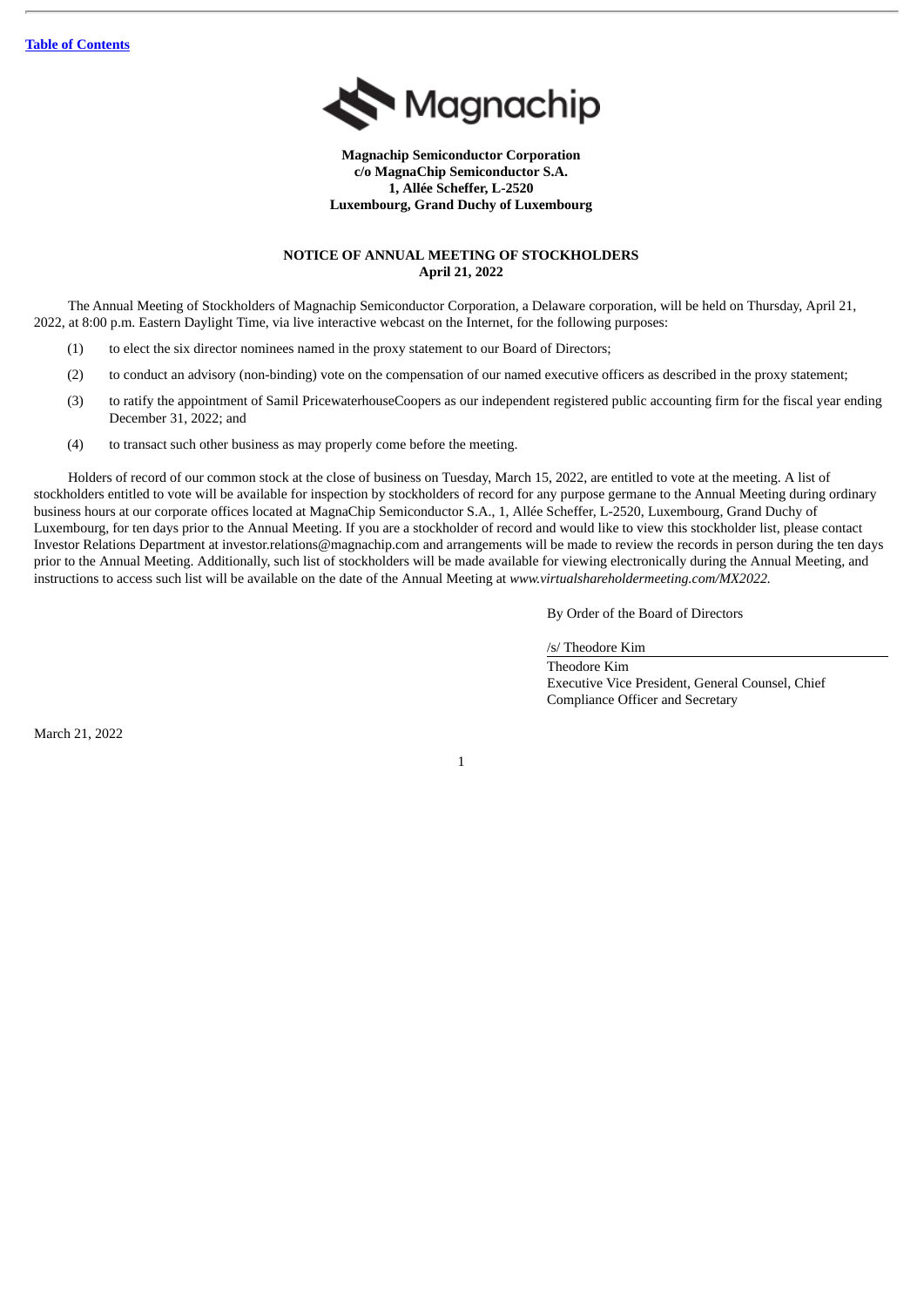# **Important Notice Regarding the Availability of Proxy Materials for the Annual Meeting of Stockholders to Be Held on April 21, 2022**

**The 2022 Proxy Statement and 2021 Annual Report are available, free of charge, at http://www.proxyvote.com.**

Magnachip Semiconductor Corporation's Annual Report for the year ended December 31, 2021 is being mailed to stockholders concurrently with the 2022 Proxy Statement. The Annual Report contains financial and other information about Magnachip Semiconductor Corporation, but is not incorporated into the Proxy Statement and is not deemed to be a part of the proxy soliciting materials.

Even if you expect to attend the Annual Meeting, please promptly complete, sign, date and mail the enclosed proxy card. A self-addressed envelope is enclosed for your convenience. No postage is required if mailed in the United States. Alternatively, if you are a holder of record of our common stock on the record date, you may vote your shares electronically either over the internet at http://www.proxyvote.com or by touch-tone telephone at 1-800-690-6903. Stockholders who attend the Annual Meeting may revoke their proxies and vote during the meeting at *www.virtualshareholdermeeting.com/MX2022* **if they so desire.**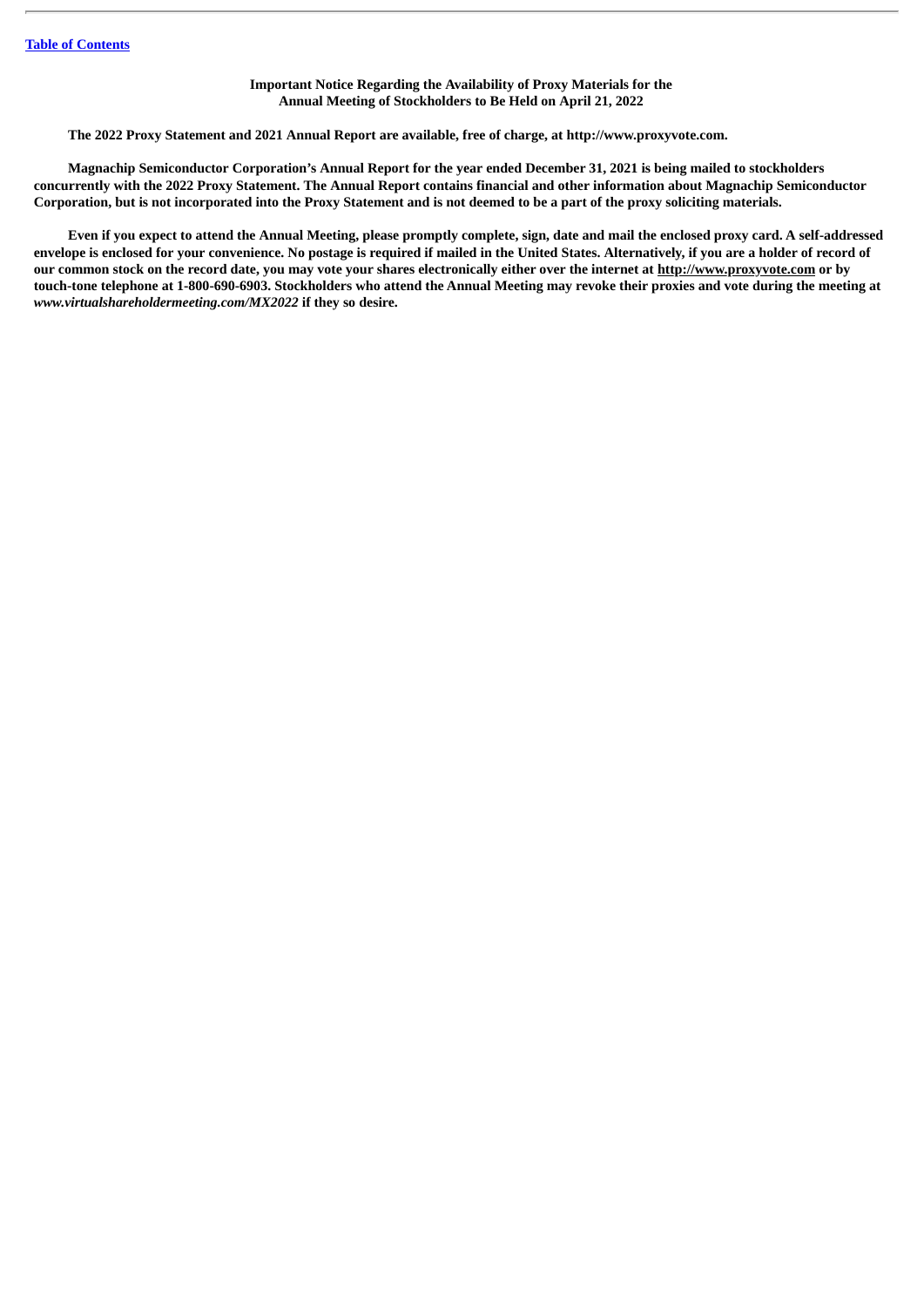ł.

# **TABLE OF CONTENTS**

<span id="page-4-0"></span>

|                                                                                                  | Page   |
|--------------------------------------------------------------------------------------------------|--------|
| <b>GENERAL INFORMATION</b>                                                                       | 1      |
| PROPOSAL ONE: ELECTION OF DIRECTORS                                                              | 5      |
| THE BOARD OF DIRECTORS AND CORPORATE GOVERNANCE                                                  | $\, 8$ |
| Director Independence                                                                            | $\, 8$ |
| <b>Board Meetings</b>                                                                            | $\, 8$ |
| <b>Attendance at Annual Meeting</b>                                                              | $\, 8$ |
| <b>Committees</b>                                                                                | $\, 8$ |
| <b>Board Leadership Structure</b>                                                                | 11     |
| <b>Board Role in Risk Oversight</b>                                                              | 11     |
| <b>Director Orientation and Continuing Education</b>                                             | 12     |
| <b>Code of Business Conduct and Ethics</b>                                                       | 12     |
| <b>Report of the Audit Committee</b>                                                             | 12     |
| <b>Communications with Directors</b>                                                             | 13     |
| <b>2021 Director Compensation</b>                                                                | 13     |
| <b>Compensation Committee Interlocks and Insider Participation</b>                               | 16     |
| <b>EXECUTIVE COMPENSATION</b>                                                                    | 17     |
| <b>Compensation Discussion and Analysis</b>                                                      | 17     |
| <b>COMPENSATION COMMITTEE REPORT</b>                                                             | 29     |
| <b>Summary Compensation Table</b>                                                                | 30     |
| <b>Grants of Plan-Based Awards Table for Fiscal Year 2021</b>                                    | 31     |
| <b>Outstanding Equity Awards at Fiscal Year End 2021</b>                                         | 33     |
| <b>Option Exercises and Stock Vested</b>                                                         | 34     |
| Pension Benefits for the Fiscal Year Ended December 31, 2021                                     | 35     |
| <b>Nonqualified Deferred Compensation</b>                                                        | 35     |
| Potential Payments Upon Termination or Change in Control                                         | 35     |
| <b>Equity Compensation Plan Information</b>                                                      | 41     |
| <b>Equity Compensation Plan Summary</b>                                                          | 42     |
| <b>CERTAIN RELATIONSHIPS AND RELATED TRANSACTIONS</b>                                            | 45     |
| <b>Related Person Transactions Policy</b>                                                        | 45     |
| <b>SECURITY OWNERSHIP OF CERTAIN BENEFICIAL OWNERS AND MANAGEMENT</b>                            | 46     |
| PROPOSAL TWO: ADVISORY VOTE ON COMPENSATION OF OUR NAMED EXECUTIVE OFFICERS                      | 50     |
| PROPOSAL THREE: RATIFICATION OF APPOINTMENT OF OUR INDEPENDENT REGISTERED PUBLIC ACCOUNTING FIRM |        |
| FOR THE FISCAL YEAR ENDING DECEMBER 31, 2022                                                     | 51     |
| Fees Paid to Independent Registered Public Accounting Firm                                       | 51     |
| Policy and Procedure for Approval of Audit and Permitted Non-Audit Services                      | 51     |
| STOCKHOLDER PROPOSALS FOR 2023 ANNUAL MEETING                                                    | 52     |
| <b>SOLICITATION OF PROXIES</b>                                                                   | 52     |
| <b>OTHER MATTERS</b>                                                                             | 53     |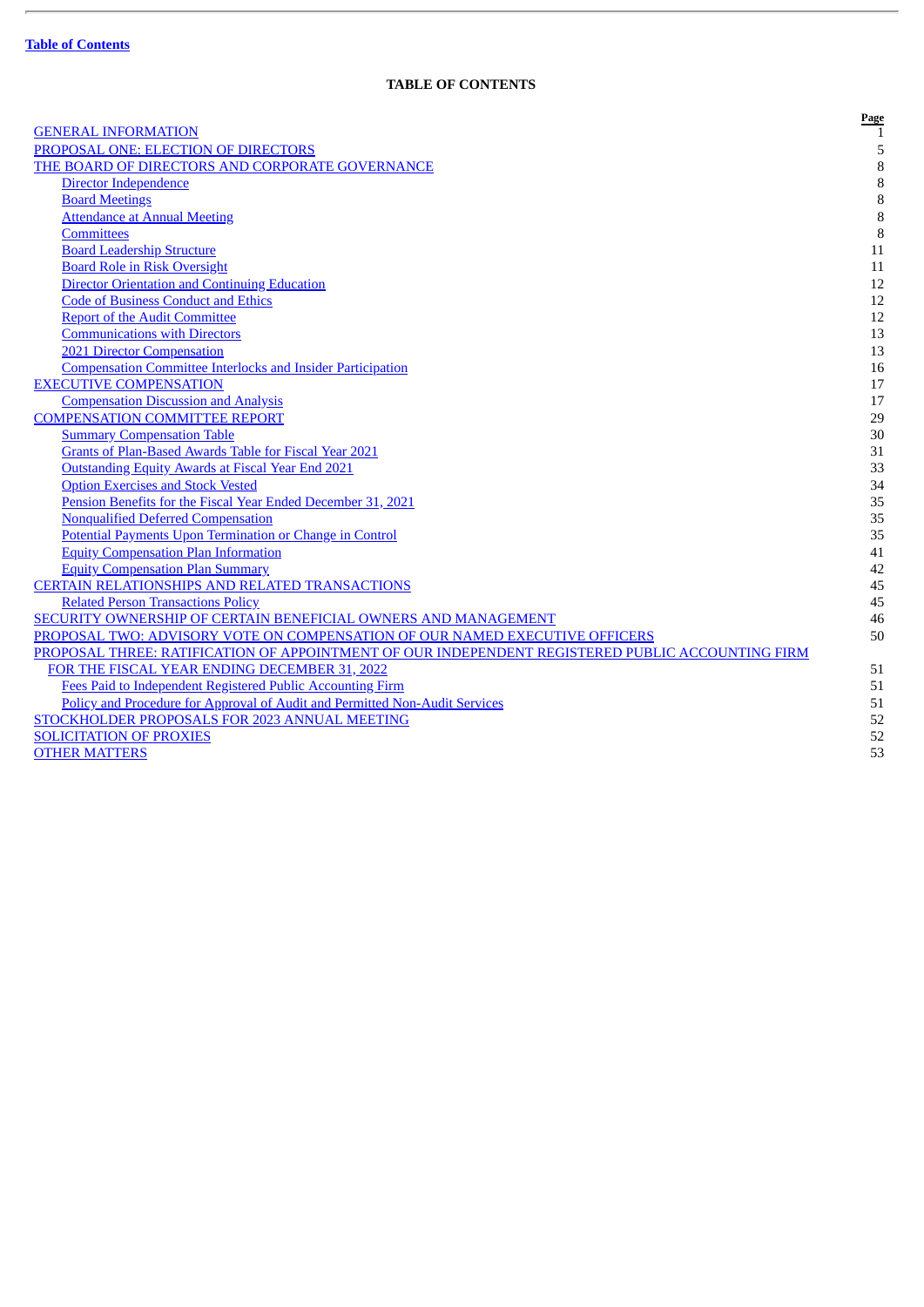# **Magnachip Semiconductor Corporation c/o MagnaChip Semiconductor S.A. 1, Allée Scheffer, L-2520 Luxembourg, Grand Duchy of Luxembourg**

# **PROXY STATEMENT**

# **ANNUAL MEETING OF STOCKHOLDERS TO BE HELD ON APRIL 21, 2022**

# **GENERAL INFORMATION**

#### <span id="page-5-0"></span>*Why am I receiving these materials?*

We sent you these proxy materials because the Board of Directors (the "Board") of Magnachip Semiconductor Corporation (the "Company," "Magnachip," "we," "us," and "our") is soliciting your proxy to vote at the 2022 Annual Meeting of Stockholders (the "Annual Meeting") and at any postponements or adjournments of the Annual Meeting. The Annual Meeting will be held virtually via live interactive webcast on the Internet on April 21, 2022, at 8:00 p.m. Eastern Daylight Time. If you held shares of our Common Stock on March 15, 2022 (the "Record Date"), you are invited to attend the Annual Meeting at *www.virtualshareholdermeeting.com/MX2022* and vote on the proposals described below under the heading "What am I voting on?" However, you do not need to attend the Annual Meeting to vote your shares. Instead, you may complete, sign, date, and return the enclosed proxy card. You may also vote over the Internet or by telephone.

The Notice of Annual Meeting of Stockholders, Proxy Statement, the enclosed proxy card, and our Annual Report on Form 10-K for the fiscal year ended December 31, 2021 are being mailed to stockholders commencing on or about March 22, 2022.

# *What am I voting on?*

There are three proposals scheduled to be voted on at the Annual Meeting:

- 1. Election of the six director nominees specified in this Proxy Statement to serve until the 2023 Annual Meeting of Stockholders and until their respective successors are elected and qualified;
- 2. Approval on an advisory (non-binding) basis of the compensation of our named executive officers as described in this Proxy Statement; and
- 3. Ratification of the appointment of Samil PricewaterhouseCoopers as our independent registered public accountants for the fiscal year ending December 31, 2022.

#### *How does the Board recommend that I vote?*

Our Board recommends that you vote your shares:

"FOR" the election of each of the six director nominees named in this Proxy Statement to hold office until the 2023 Annual Meeting of Stockholders and until their respective successors are elected and qualified;

"FOR" the approval on an advisory (non-binding) basis of the compensation of the named executive officers as described in this Proxy Statement; and

"FOR" the ratification of the appointment of Samil PricewaterhouseCoopers as our independent registered public accountants for the fiscal year ending December 31, 2022.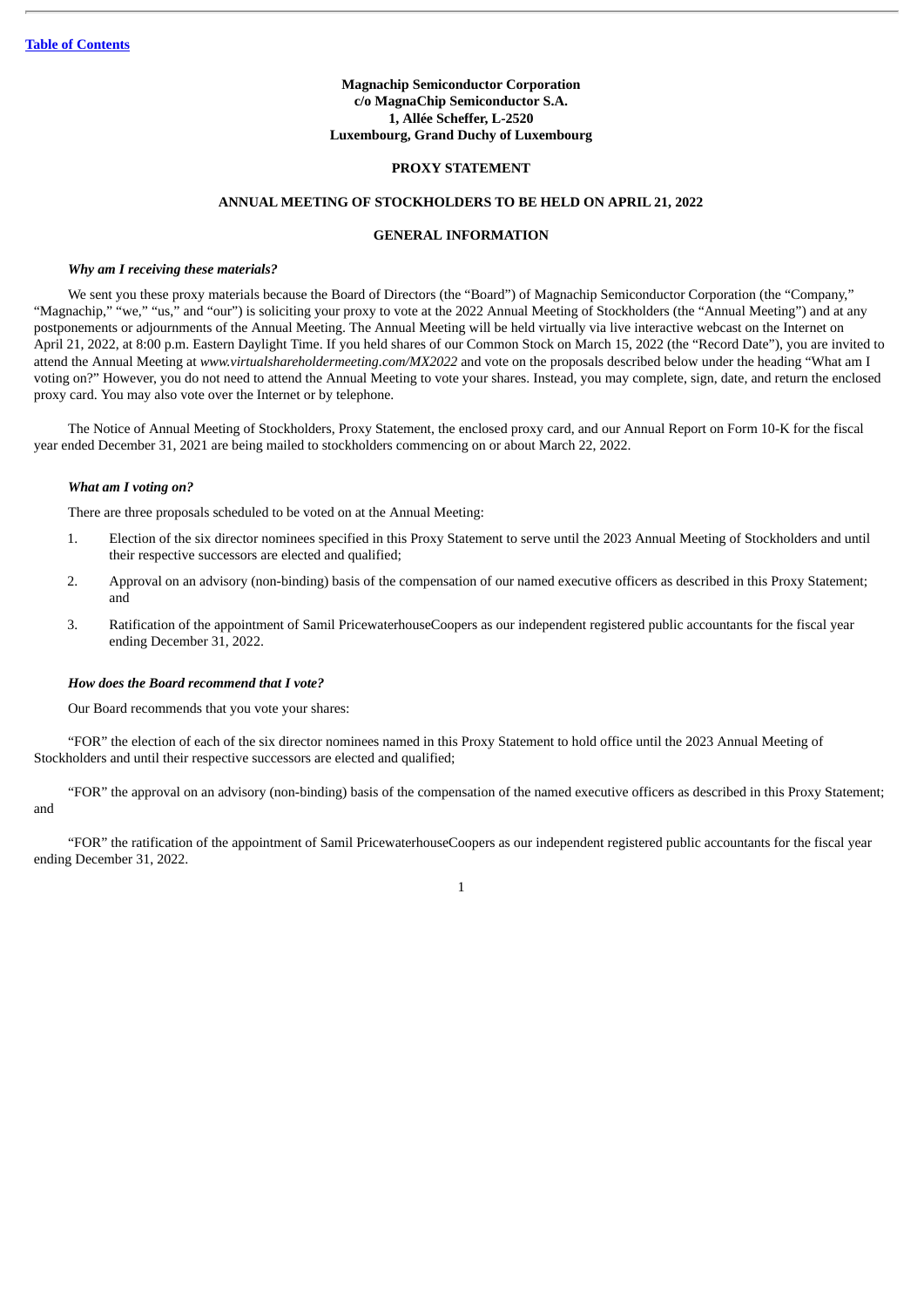#### *Who can vote at the Annual Meeting?*

If you were a holder of record of the Company's common stock (the "Common Stock") as of the close of business on March 15, 2022, the Record Date for the Annual Meeting, you may vote your shares at the Annual Meeting. As of the Record Date, there were 44,894,385 shares of Magnachip Common Stock outstanding, excluding treasury shares. Company treasury shares will not be voted. Each stockholder has one vote for each share of Common Stock held as of the Record Date.

If, on the Record Date, your shares were held in an account at a broker, bank, or other financial institution (we will refer to those organizations collectively as "broker"), then you are the beneficial owner of shares held in "street name" and these proxy materials are being forwarded to you by that broker. The broker holding your account is considered the stockholder of record for purposes of voting at the Annual Meeting. As the beneficial owner, you have the right to direct your broker on how to vote the shares in your account. As a beneficial owner, you are invited to attend the Annual Meeting via the Internet at *www.virtualshareholdermeeting.com/MX2022*. However, since you are not a stockholder of record, you may not vote your shares at the Annual Meeting unless you request and obtain a valid proxy from your broker.

#### *How can I attend the Annual Meeting?*

If you are a stockholder of record or a beneficial owner as of March 15, 2022, you are invited to attend the Annual Meeting live via the Internet at *www.virtualshareholdermeeting.com/MX2022*. You must have your Control Number listed on the enclosed proxy card to enter the meeting. The webcast starts at 8:00 p.m. Eastern Daylight Time. You may vote and submit questions while attending the meeting on the Internet. Instructions on how to attend and participate in the Annual Meeting via the Internet, including how to demonstrate proof of stock ownership, are posted at *www.virtualshareholdermeeting.com/MX2022*. The audio broadcast will be archived on that website for one year.

# *What if I return the proxy card to the Company but do not make specific choices?*

If you return a signed, dated, proxy card to the Company without making any voting selections, the named proxies will vote your shares (1) "FOR" the election of each of the six director nominees named in this Proxy Statement to hold office until the 2023 Annual Meeting of Stockholders and until their respective successors are elected and qualified; (2) "FOR" the approval on an advisory (non-binding) basis of the compensation of our named executive officers as disclosed in this Proxy Statement; and (3) "FOR" the ratification of the appointment of Samil PricewaterhouseCoopers as our independent registered public accountants for the fiscal year ending December 31, 2022.

The Company does not expect that any matters other than the election of directors and the other proposals described in this Proxy Statement will be brought before the Annual Meeting. The persons appointed as proxies will vote in their discretion on any other matters that may properly come before the Annual Meeting or any postponements or adjournments thereof, including any vote to postpone or adjourn the Annual Meeting.

# *How many shares must be present or represented to conduct business at the Annual Meeting?*

A quorum of stockholders is necessary to hold a valid annual meeting. A quorum will be present if the holders of at least a majority of the total number of shares of Common Stock entitled to vote are present, in person or by proxy, at the Annual Meeting. Abstentions and shares represented by broker non-votes are counted for the purpose of determining whether a quorum is present. If there are insufficient votes to constitute a quorum at the time of the Annual Meeting, we may adjourn the Annual Meeting to solicit additional proxies.

# *How are votes counted and what is a broker non-vote?*

Votes will be counted by the inspector of election appointed for the Annual Meeting, who will separately count "FOR," "AGAINST," "WITHHOLD," abstentions and broker non-votes. A "broker non-vote" occurs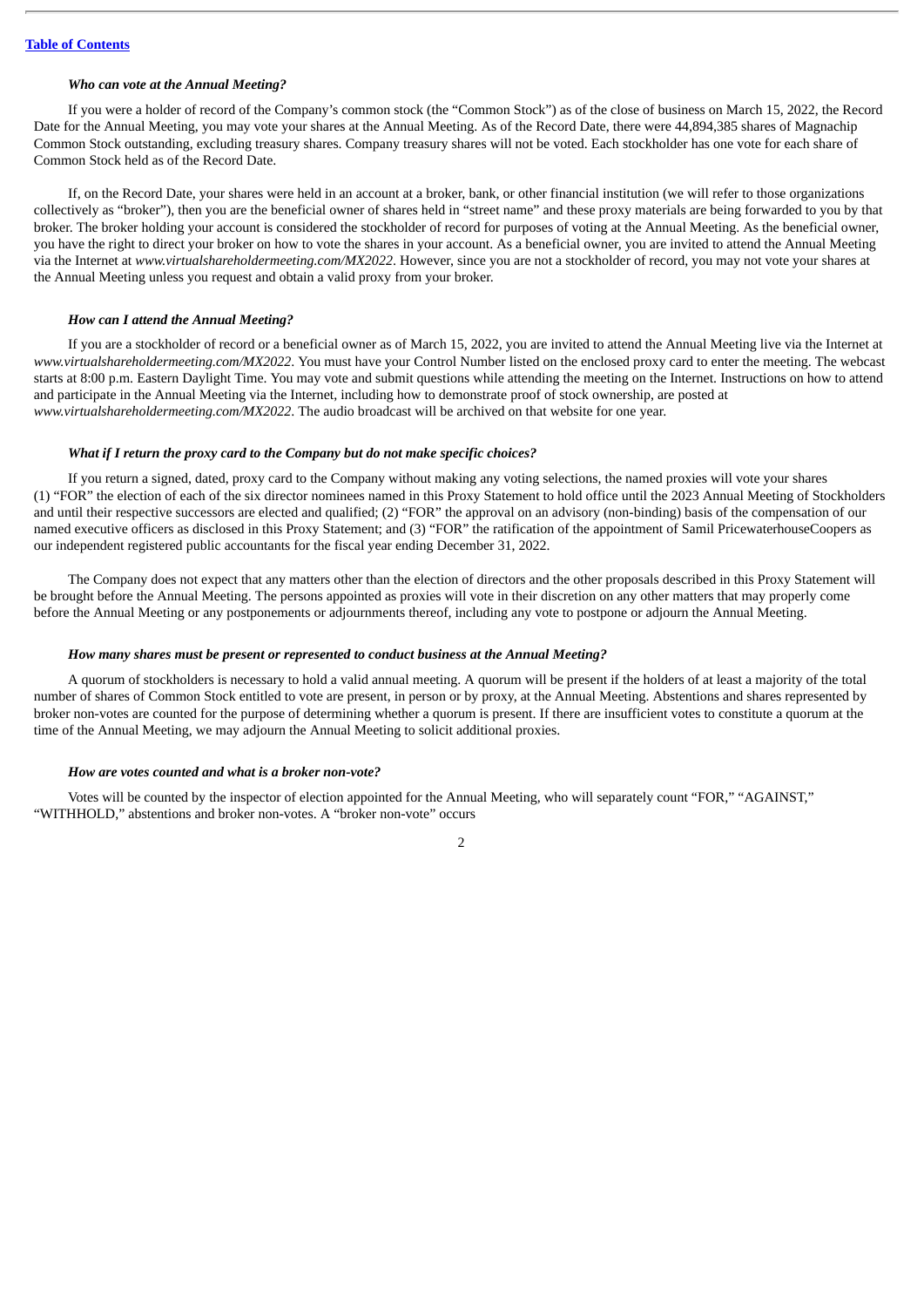when your broker submits a proxy card for your shares of Common Stock held in street name, but does not vote on a particular proposal because the broker has not received voting instructions from you and does not have the authority to vote on that matter without instructions. Under the rules that govern brokers who are voting shares held in street name, brokers have the discretion to vote those shares on routine matters but not on non-routine matters. For purposes of these rules, the only routine matter in this Proxy Statement is Proposal Three—the ratification of our independent registered public accounting firm for the fiscal year ending December 31, 2022. Non-routine matters in this Proxy Statement are Proposal One—the election of directors and Proposal Two—the advisory (non-binding) vote on the compensation of our named executive officers. Therefore, if you hold your shares in street name and do not provide voting instructions to your broker, your broker does not have discretion to vote your shares on any proposal at the Annual Meeting other than Proposal Three—the ratification of our independent registered public accounting firm for the fiscal year ending December 31, 2022. However, your shares will be considered present at the Annual Meeting for purposes of determining the existence of a quorum.

# *What is the voting requirement to approve each of the proposals?*

#### *Proposal One—Election of Directors*

The election of director nominees requires a plurality vote of the shares present in person or represented by proxy at the Annual Meeting and entitled to vote in the election of directors. The director nominees receiving the highest number of "FOR" votes cast by the holders of our Common Stock entitled to vote at the Annual Meeting will be elected. Accordingly, "WITHHOLD" votes and broker non-votes will have no effect on the outcome of the election of directors. Stockholders have no right to cumulative voting as to any matters, including the election of directors.

#### *Proposal Two—Advisory Vote on Compensation of our Named Executive Officers*

The proposal to approve on an advisory (non-binding) basis the compensation of our named executive officers as described in this Proxy Statement requires the affirmative vote of a majority of the shares present in person or represented by proxy at the Annual Meeting and entitled to vote on such proposal. Abstentions will be included in the number of shares present and entitled to vote and will therefore have the same effect as a vote "AGAINST" the proposal. Broker non-votes will not be included in calculating the number of votes entitled to vote on this proposal and will therefore have no effect on the outcome of this proposal.

# Proposal Three—Ratification of the Appointment of our Independent Registered Public Accounting Firm for the Fiscal Year Ending December 31, *2022*

The proposal to ratify the appointment of Samil PricewaterhouseCoopers requires the affirmative vote of a majority of the shares present in person or represented by proxy at the Annual Meeting and entitled to vote on such proposal. Abstentions will be included in the number of shares present and entitled to vote and will therefore have the same effect as a vote "AGAINST" this proposal. Brokers have discretionary authority to vote uninstructed shares on this proposal.

# *How do I vote my shares of Magnachip Common Stock?*

Stockholders may vote shares of our Common Stock using any of the following means:

*Voting by Proxy Cards.* A registered stockholder may vote shares until voting is completed at the Annual Meeting by returning a duly completed and executed proxy card in the postage-paid envelope included. All proxy cards received by us that have been properly signed and have not been revoked will be voted in accordance with the instructions contained in the proxy cards. For your mailed proxy card to be counted, we must receive it prior to the close of business on April 20, 2022.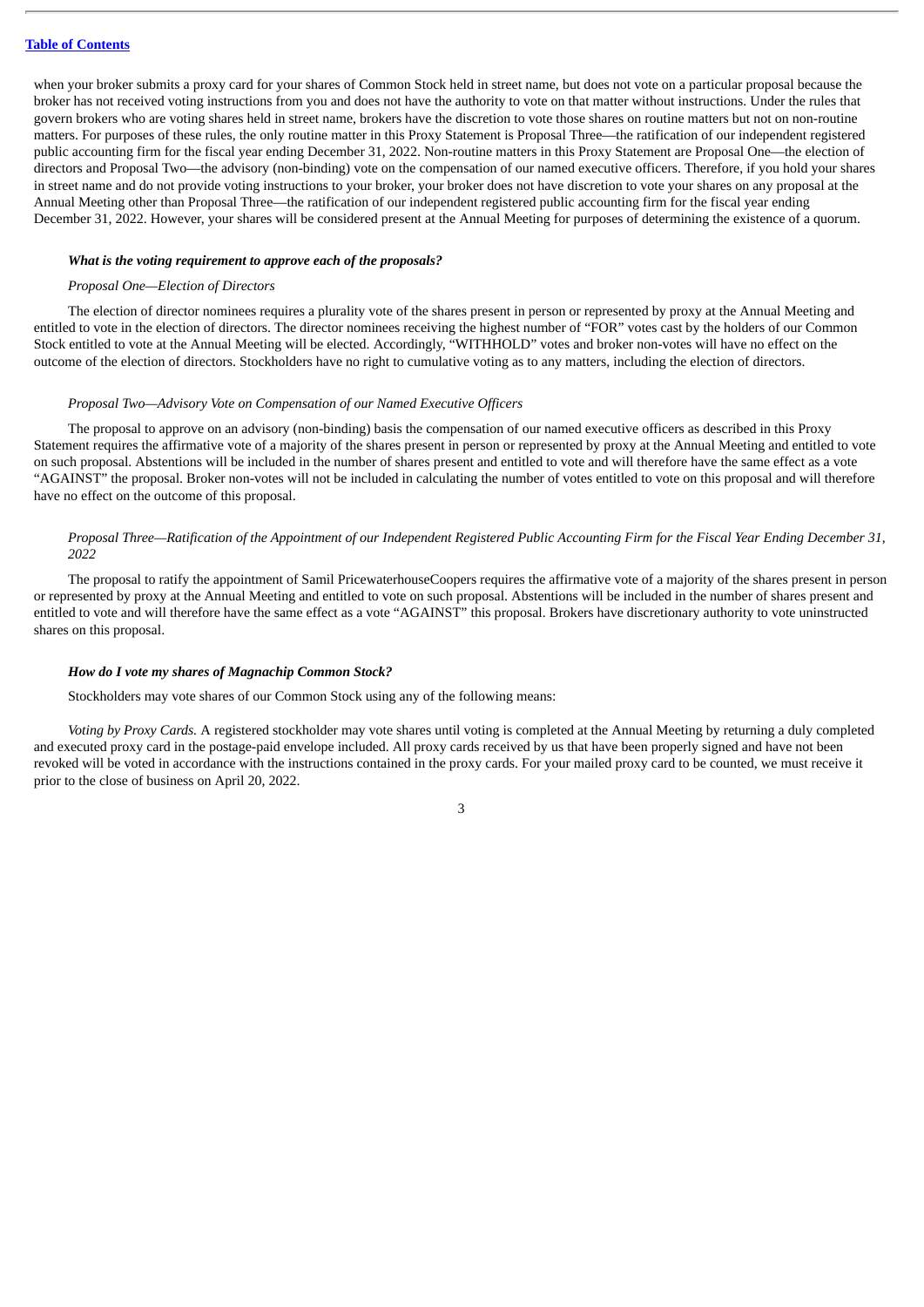*Voting by Telephone or Internet.* A registered stockholder may vote shares until 11:59 p.m. Eastern Daylight Time on April 20, 2022 by calling the toll-free number indicated on the proxy card and following the recorded instructions or by accessing the website indicated on the proxy card and following the instructions provided. When a stockholder votes by telephone or Internet, his, her or its vote is recorded immediately.

# *Voting by Internet During the Annual Meeting.* Instructions on how to attend and vote at the meeting are described at

*www.virtualshareholdermeeting.com/MX2022*. If a stockholder attends the Annual Meeting and votes his, her or its shares during the meeting via the voting instructions described at *www.virtualshareholdermeeting.com/MX2022,* then any previous votes that were submitted by the stockholder, whether by Internet, telephone or mail, will be superseded by the vote that such stockholder casts during the Annual Meeting. Further, if the shares are held of record by a broker and a stockholder wishes to vote at the Annual Meeting, he, she or it must obtain a proxy issued in his, her or its name from the record holder in accordance with the materials and instructions for voting provided by his, her or its broker.

*Voting by "Street Name" Stockholders.* If stockholders hold shares in "street name," then those stockholders may vote in accordance with the materials and instructions for voting the shares provided by their broker. If "street name" stockholders wish to vote shares at the Annual Meeting, then they must obtain proxies from their broker in order to vote their shares at the Annual Meeting in accordance with the materials and instructions for voting provided by his, her or its broker. If a "street name" stockholder does not vote by proxy or otherwise give voting instructions to their broker, such shares will not be voted by the broker for Proposal One or Two at the Annual Meeting.

*Changing Votes.* A stockholder may change his, her or its vote at any time before it is voted at the Annual Meeting by (1) delivering a proxy revocation or another duly executed proxy bearing a later date to Magnachip Semiconductor Corporation, c/o MagnaChip Semiconductor S.A., 1, Allée Scheffer, L-2520, Luxembourg, Grand Duchy of Luxembourg, Attention: Secretary, which revocation or later-dated proxy is received by us prior to the close of business on April 20, 2022; (2) voting again by telephone or Internet in the manner described above prior to 11:59 p.m., Eastern Daylight Time, on April 20, 2022; or (3) attending the Annual Meeting and voting via the Internet during the meeting using the procedures described at *www.virtualshareholdermeeting.com/MX2022*. Attending the Annual Meeting via the Internet will not revoke a proxy unless the stockholder actually votes via the Internet during the meeting. "Street name" stockholders who wish to revoke or change their votes after returning voting instructions to their broker may do so in accordance with the materials and instructions provided by their broker or by contacting such broker to effect the revocation or change of vote.

# *How can I find out the results of the Annual Meeting?*

Preliminary voting results will be announced at the Annual Meeting. We will publish final results in a Current Report on Form 8-K that we expect to file with the Securities and Exchange Commission (the "SEC") within four business days of the Annual Meeting. After the Form 8-K is filed, you may obtain a copy by visiting the investor relations section of our website or *www.magnachip.com* or by writing to Magnachip Semiconductor Corporation, c/o MagnaChip Semiconductor S.A., 1, Allée Scheffer, L-2520, Luxembourg, Grand Duchy of Luxembourg, Attention: Secretary.

 $\overline{A}$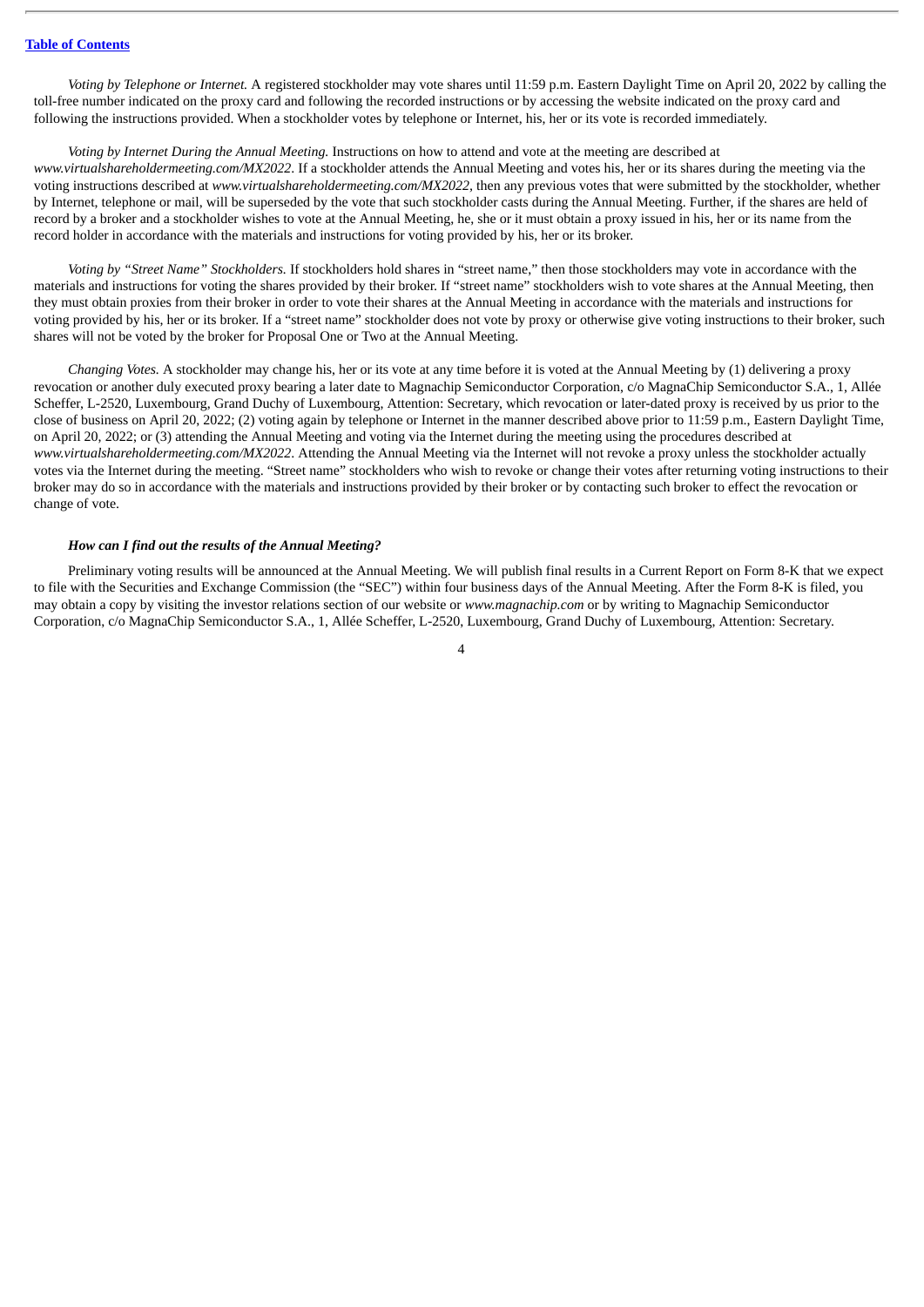# **PROPOSAL ONE**

### **ELECTION OF DIRECTORS**

<span id="page-9-0"></span>The members of our Board are elected to one-year terms, with each director to serve until such director's successor is elected and qualified or until such director's earlier resignation or removal. We have six authorized members on our Board. The number of directors may be changed by our Board from time to time by resolution of a majority of the authorized directors, or by amendment of our bylaws by the affirmative vote of 66-2/3% of the outstanding voting stock of the Company, voting together as a single class.

At the Annual Meeting, six directors are to be elected to hold office for a one-year term and until their successors are elected and qualified. The nominees to the Board are Ms. Kyo-Hwa Chung, Mr. Melvin L. Keating, Mr. Young-Joon Kim, Dr. Ilbok Lee, Mr. Camillo Martino and Mr. Gary Tanner.

Information regarding the nominees and each continuing director is set forth below. Each of the nominees listed in the proxy statement has agreed to serve as a director if elected. If for some unforeseen reason a nominee becomes unwilling or unable to serve, proxies will be voted for a substitute nominee selected by the Board.

The following table sets forth certain information regarding our director nominees:

| Name                | <u>Age</u> | <b>Position</b>                                                                        |
|---------------------|------------|----------------------------------------------------------------------------------------|
| Camillo Martino     | 59         | Director, Non-Executive Chairman of the Board, Chair of the Compensation Committee and |
|                     |            | Member of the Audit Committee and the Nominating and Corporate Governance Committee    |
| Kyo-Hwa (Liz) Chung | 49         | Director, Member of the Compensation Committee                                         |
| Melvin L. Keating   |            | 75 Director, Chair of the Audit Committee and Member of the Nominating and Corporate   |
|                     |            | Governance Committee                                                                   |
| Young-Joon (YJ) Kim | 57         | Director, Member of the Risk Committee and Chief Executive Officer                     |
| Ilbok Lee           | 76         | Director, Chair of the Nominating and Corporate Governance Committee and Member of the |
|                     |            | <b>Risk Committee</b>                                                                  |
| Gary Tanner         | 69         | Director, Chair of the Risk Committee and Member of the Audit Committee and the        |
|                     |            | <b>Compensation Committee</b>                                                          |

Camillo Martino, Non-Executive Chairman of the Board, Chair of the Compensation Committee and Member of the Audit Committee and the *Nominating and Corporate Governance Committee.* Mr. Martino became our Non-Executive Chairman of the Board in June 2020 and director in August 2016. Mr. Martino currently also serves as a member of the board of directors for KINS Technology Group and Sensera Limited. Mr. Martino also serves as a member of the board of directors at multiple privately-held companies, including VVDN Technologies and Sakuu Corporation. Mr. Martino previously served as a director of Cypress Semiconductor from June 2017 through to April 2020 and was also the Chief Executive Officer of Silicon Image Inc. from January 2010 until the completion of its sale to Lattice Semiconductor Corporation in March 2015. From January 2008 to December 2009, Mr. Martino served as Chief Operating Officer of SAI Technology Inc., where he also served as a director from June 2006 to November 2010. From July 2005 to June 2007, Mr. Martino served as a director, the President and Chief Executive Officer of Cornice Inc. From August 2001 to July 2005, Mr. Martino served as the Executive Vice President and Chief Operating Officer at Zoran Corporation. Prior to that, Mr. Martino held multiple positions with National Semiconductor Corporation for a total of nearly 14 years, and in four different countries. Mr. Martino holds a Bachelor of Applied Science degree from the University of Melbourne and a Graduate Diploma from Monash University in Australia. Our Board has concluded that Mr. Martino should serve on the Board based upon his extensive experience advising technology companies.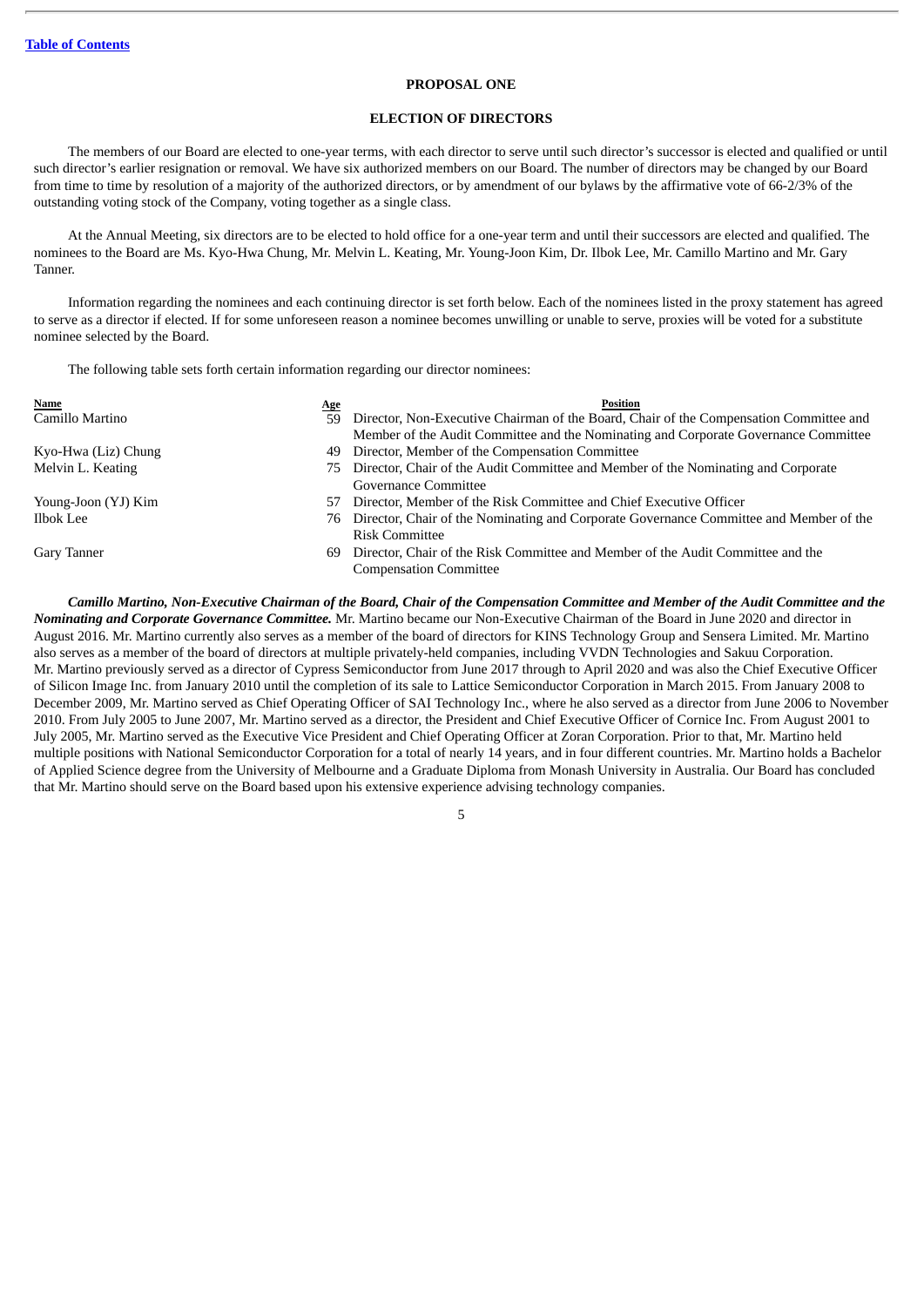*Kyo-Hwa (Liz) Chung, Director, Member of the Compensation Committee.* Ms. Chung was appointed as our director in July 2020 and to the Compensation Committee of the Board on January 5, 2022. Ms. Chung currently serves as the Director of Legal for Netflix Services Korea, a position she has held since April 2021. Prior to Netflix Services Korea, Ms. Chung served as the Head of Corporate, External and Legal Affairs for Microsoft Korea from November 2018 until March 2021. Ms. Chung was with the Korean law firm Kim & Chang, from April 2003 until November 2018, most recently as a partner focusing on the areas of international disputes, government investigations and crisis management. During September 2008 to March 2009, Ms. Chung was engaged with the international law firm Skadden, Arps, Slate, Meagher & Flom LLP, as a visiting attorney at its New York office. Ms. Chung served as a judge on the Seoul Administrative Court from 2001 to 2003 and the Seoul Central District Court from 1999 to 2001. Ms. Chung received an LLM degree from Harvard Law School in 2008, and a Bachelor of Law degree from Korea University in 1996. Ms. Chung is licensed to practice law in Korea and New York. Our Board has concluded that Ms. Chung should serve on the Board based upon her extensive experience advising technology companies.

Melvin L. Keating, Director, Chair of the Audit Committee and Member of the Nominating and Corporate Governance Committee. Mr. Keating became our director in August 2016. Mr. Keating serves as a consultant, providing investment advice and other services to private equity firms and corporations, since November 2008. In addition, since September 2015, Mr. Keating serves as a director of Agilysys Inc., a leading technology company that provides innovative software for point-of-sale (POS), property management, inventory and procurement, workforce management, analytics, document management and mobile and wireless solutions and services to the hospitality industry. During the past five years, Mr. Keating also served on the boards of directors of the following public companies: SPS Commerce, Inc. (2018-2019); Vitamin Shoppe, Inc. (2018- 2019); Red Lion Hotels Corporation (2010-2017); and Harte Hanks, Inc (2017-2020). Mr. Keating holds a B.A. degree in Art History from Rutgers University (where he was a Henry Rutgers Scholar), and an M.S. in Accounting (he was a Shell Oil Fellow) and an M.B.A. in Finance (he was a Benjamin Franklin Fellow) from the Wharton School of the University of Pennsylvania. Our Board has concluded that Mr. Keating should serve on the Board based upon his extensive experience advising technology companies.

Young-Joon (YJ) Kim, Director, Member of the Risk Committee and Chief Executive Officer. Mr. YJ Kim became our Chief Executive Officer in May 2015 and has also served as a director on our Board since that time. In February 2020, Mr. Kim assumed the additional role of General Manager of the Display business to capitalize on attractive growth opportunities in OLED display and other relevant emerging markets. He also served as the acting General Manager of Foundry Services Group from January 2019 until the completion of the sale of the Foundry Services Group and the factory in Cheongju ("Fab 4") on September 1, 2020. Mr. Kim joined our company in May 2013 and served as our Executive Vice President and General Manager, Display Solutions Division. He was promoted to Interim Chief Executive Officer in May 2014. Prior to joining our company, Mr. Kim held a variety of senior management roles at several global semiconductor firms in a career spanning about 34 years. His past roles include marketing, engineering, product development and strategic planning, and his product expertise includes microprocessors, network processors, FLASH, EPROM, analog, mixedsignal, sensors, wireless base station, workstations and servers. Immediately before joining our company, Mr. Kim served as Vice President, Infrastructure Processor Division, and General Manager of the OCTEON Multi-Core Processor Group of Cavium, Inc., where he worked from 2006 to 2013. Prior to Cavium, Mr. Kim served as Core Team Lead and General Manager of the Tolapai Program at Intel Corporation from 2004 to 2006. In 1998, Mr. Kim co-founded API Networks, a joint venture between Samsung and Compaq, where he served as the head of product management, worldwide sales and business development for Alpha processors. Prior to API Networks, Mr. Kim served as Director of Marketing at Samsung Semiconductor, Inc. from 1996 to 1998. Mr. Kim began his career as a product engineer at Intel Corporation in 1988. Mr. Kim holds B.S. and M. Eng. degrees in Electrical Engineering from Cornell University. Our Board has concluded that Mr. YJ Kim is a valuable member of the Board based on his understanding of our company's products and technology as our Chief Executive Officer and his deep knowledge of the semiconductor industry.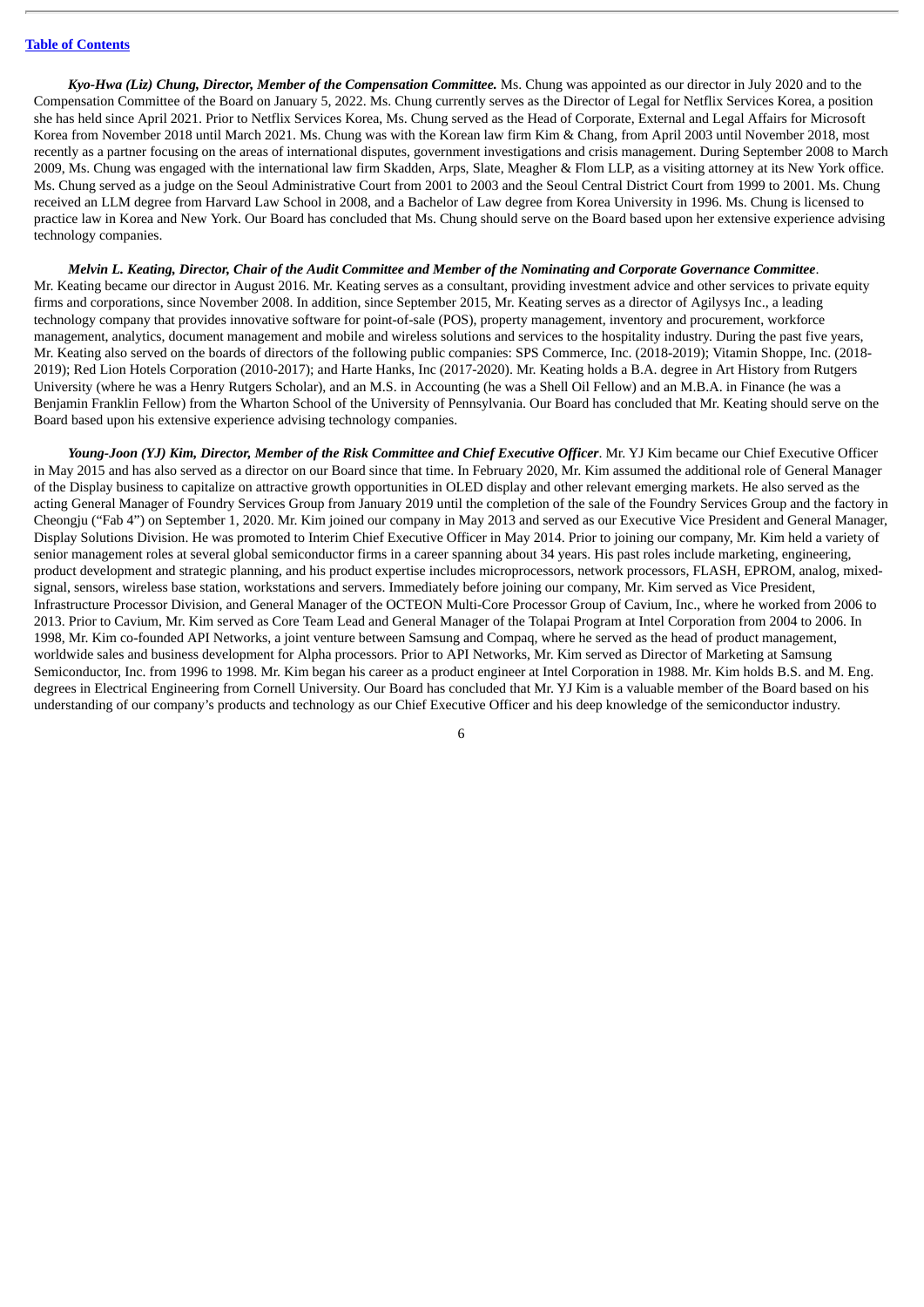Ilbok Lee, Director, Chair of the Nominating and Corporate Governance Committee, and Member of the Risk Committee. Dr. Lee has been our director since August 2011. Dr. Lee was an advisor/consultant to the Configurable Mixed-signal Business Unit of Dialog Semiconductor, Inc., which acquired Silego Technology Inc., a semiconductor company from October 2017 to December 2018. Dr. Lee served as Executive Chairman of Silego from August 2016 to October 2017. Dr. Lee served as Silego's Chairman of the Board from March 2015 to August 2016 and as Silego's Chief Executive Officer from Silego's inception in October 2001 until August 2016. From April 1999 to September 2001, Dr. Lee served as Senior Vice President and General Manager of the Timing Division at Cypress Semiconductor Corp., a public semiconductor company, and from May 1992 to March 1999 served as President and Chief Executive Officer of IC Works, Inc., a semiconductor company he co-founded that was acquired by Cypress in 2001. Dr. Lee co-founded Samsung Semiconductor, Inc. (U.S.A.) in July 1983 and served in various positions at the Company, including President and Chief Executive Officer, until May 1992. Prior to Samsung, Dr. Lee served in various technical and managerial positions at Intel and National Semiconductor. Dr. Lee served as a member of the board of directors for Sierra Monolithic, a privately held semiconductor company, from 2002 through 2009. Dr. Lee also served on the board of directors of two public companies: ESS Technology and V3 Semiconductor. Dr. Lee received a Ph.D. and M.S.E.E. from the University of Minnesota and a B.S.E.E. from Seoul National University. Our Board has concluded that Dr. Lee should serve on our Board based upon his extensive experience in the semiconductor industry.

Gary Tanner, Director, Chair of the Risk Committee and Member of the Audit Committee and the Compensation Committee. Mr. Tanner became our director in August 2015. Mr. Tanner also served as our Non-Executive Chairman of the Board from September 2016 to November 2018. Mr. Tanner served as a director of Winstek Semiconductor Corp. which is listed on the Taiwan Stock Exchange (OTC) from September 2015 until November 2017 when majority ownership of Winstek Semiconductor was acquired by Siguard Corporation. Mr. Tanner served as Executive Vice President and Chief Operations Officer of International Rectifier Corporation from January 2013 to July 2015. Mr. Tanner also served as a director at STATS ChipPac Ltd. from July 2012 until August 2015. Prior to joining International Rectifier Corporation, Mr. Tanner was the principal in GWT Consulting and Investments LLC, a firm that provided consulting services to International Rectifier Corporation from January through December 2012. Mr. Tanner previously served as Chief Executive Officer at Zarlink Semiconductor, Inc. ("Zarlink"), from May 2011 to October 2011, when Zarlink was acquired by Microsemi Corporation in October 2011. Prior to his role as Chief Executive Officer of Zarlink, from November 2009 to May 2011, Mr. Tanner served as Chief Operating Officer at that company. Mr. Tanner joined Zarlink in August 2007 as Senior Vice President of Worldwide Operations via the acquisition of Legerity, Inc., where Mr. Tanner served as the Vice President of Operations from November 2002 until August 2007. Before Legerity and Zarlink, Mr. Tanner worked for nine years at Intel Corporation, where he held various positions managing domestic and international manufacturing operations. Prior to Intel, Mr. Tanner held various management positions in fab operations at National Semiconductor, Texas Instruments and NCR Corporation. Our Board has concluded that Mr. Tanner should serve on the Board based upon his extensive experience in the semiconductor industry.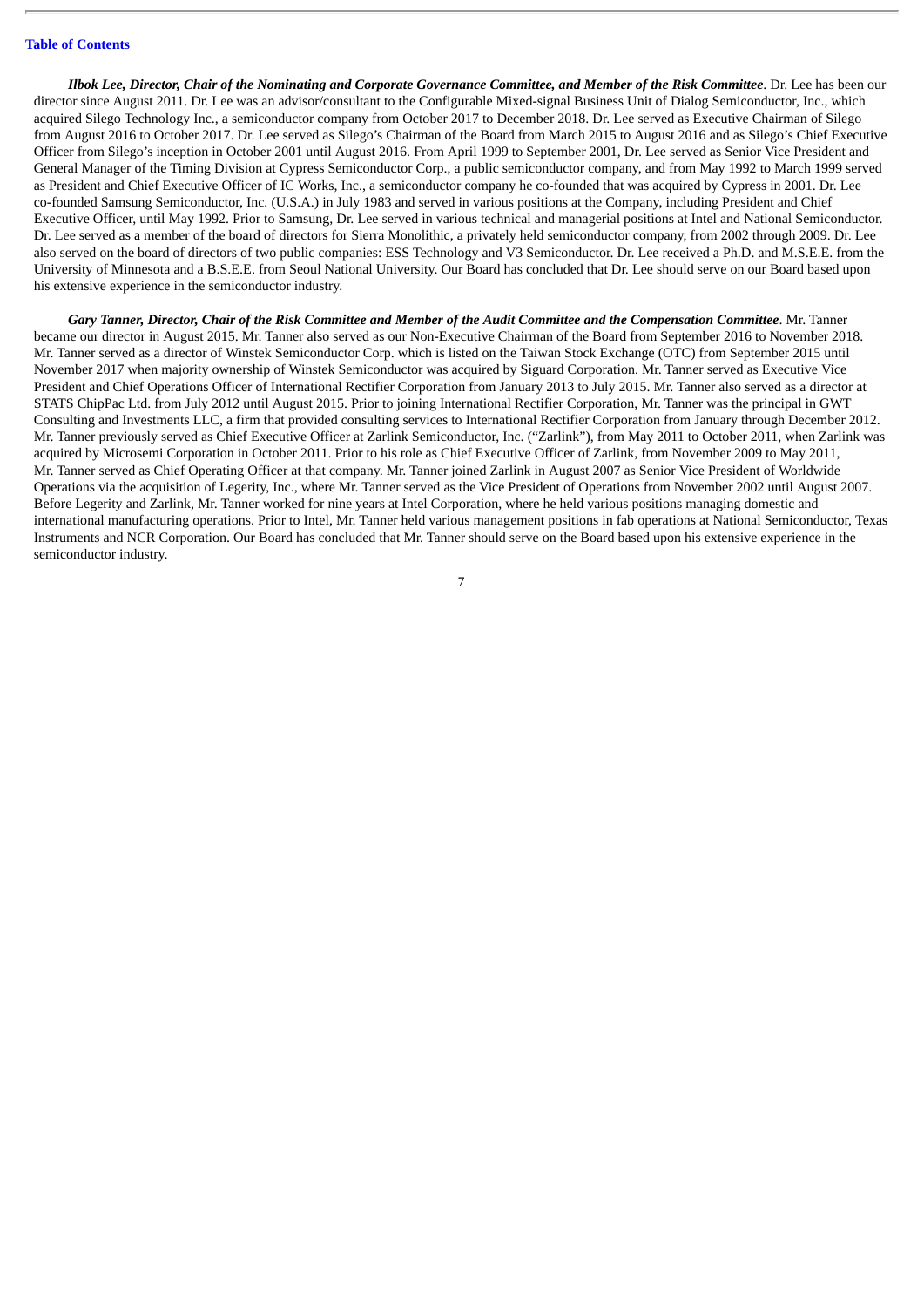# **THE BOARD OF DIRECTORS AND CORPORATE GOVERNANCE**

# <span id="page-12-1"></span><span id="page-12-0"></span>**Director Independence**

The Board reviews the independence of each director annually. In determining the independence of our directors, our Board considered Section 303A of the NYSE listing standards and broadly considered the materiality of each director's relationship with us. Based upon the foregoing criteria, our Board has determined that the following directors are independent: Ms. Chung, Mr. Keating, Dr. Lee, Mr. Martino and Mr. Tanner.

#### <span id="page-12-2"></span>**Board Meetings**

The Board held 31 meetings during fiscal year 2021. None of the directors attended fewer than 90 percent of the aggregate number of Board meetings and meetings of committees of the Board on which each of them served.

The Board held 39 meetings during fiscal year 2020. None of the directors attended fewer than 93 percent of the aggregate number of Board meetings and meetings of committees of the Board on which each of them served.

#### <span id="page-12-3"></span>**Attendance at Annual Meeting**

The Company's Corporate Governance Guidelines as currently in effect provide that all directors shall make every effort to attend the Company's annual meeting of stockholders.

In 2021, we did not hold an annual meeting due to the Company's proposed merger with investment vehicles established by Wise Road Capital LTD, which, as previously disclosed, was terminated by a Termination and Settlement Agreement entered into on December 13, 2021 pursuant to which the termination became effective on December 20, 2021.

In 2020, all of our directors except Ms. Chung, who was not then a member of the Board, attended our Annual Meeting of Stockholders.

# <span id="page-12-4"></span>**Committees**

The Board has four standing committees: the Audit Committee, the Compensation Committee, the Nominating and Corporate Governance Committee and the Risk Committee. The Board establishes ad hoc committees from time to time on an as-needed basis.

The Board has adopted written charters for the Audit Committee, the Compensation Committee, the Nominating and Corporate Governance Committee and the Risk Committee. These charters, as well as our Code of Business Conduct and Ethics and our Corporate Governance Guidelines, are posted and available on our website at *www.magnachip.com*. The information on or accessible through our website is not a part of or incorporated by reference in this proxy statement.

# *Audit Committee*

Our Audit Committee consists of Mr. Keating, as Chair, Mr. Martino and Mr. Tanner. Our Board has determined that Mr. Keating is an audit committee financial expert as defined in Item 407(d)(5) of Regulation S-K promulgated under the Securities Act of 1933, as amended. Our Board has also determined that each of Mr. Keating, Mr. Martino and Mr. Tanner is independent as that term is defined in Section 303A of the New York Stock Exchange ("NYSE") listing standards and Rule 10A-3 promulgated under the Exchange Act of 1934, as amended (the "Exchange Act").

The Audit Committee held 18 meetings in 2021 and 10 meetings in 2020. The primary purpose of the Audit Committee is to assist our Board in fulfilling its oversight responsibilities by reviewing and reporting to the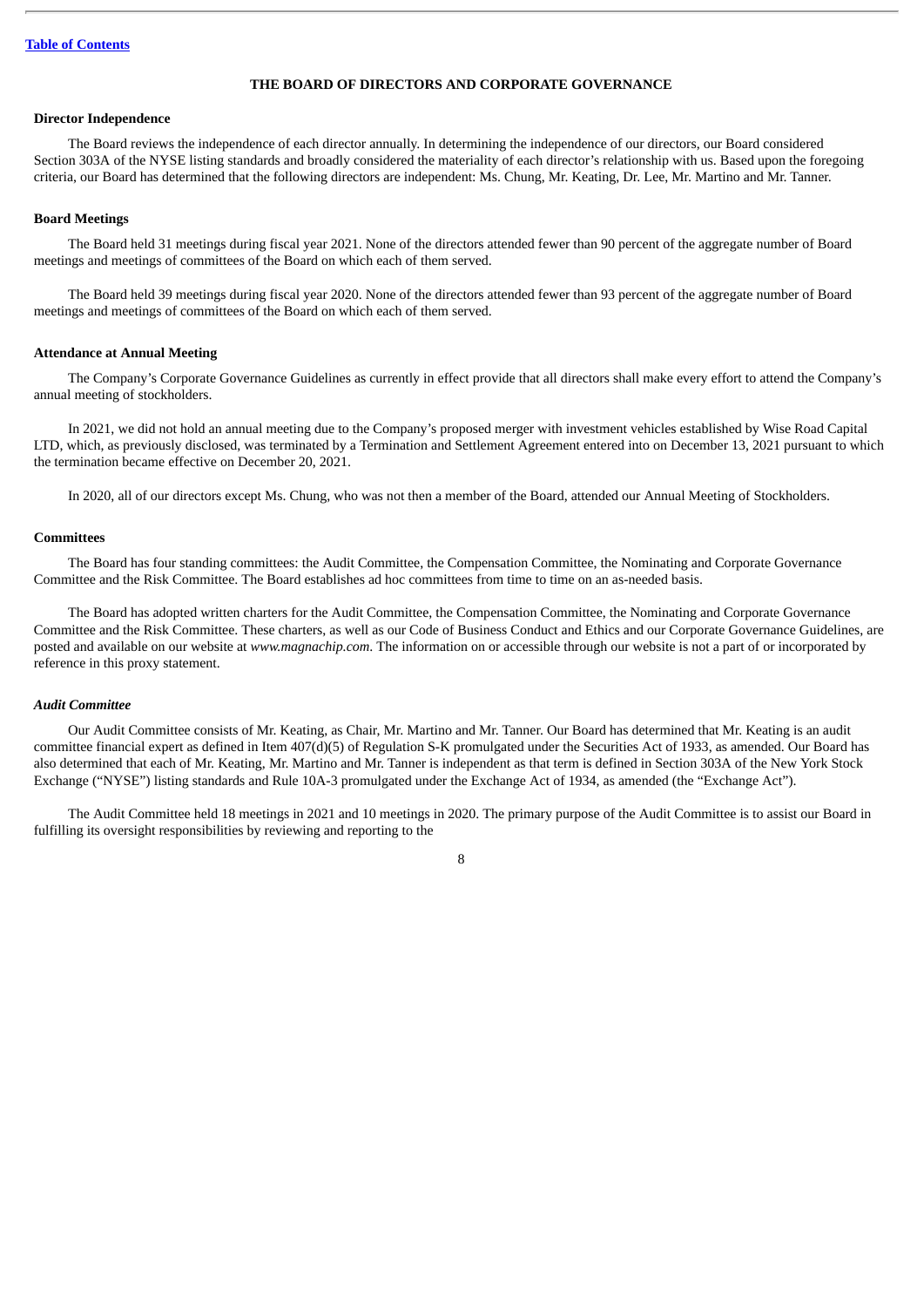Board on the integrity of the financial reports and other financial information provided by the Company to the public, the SEC and any other governmental regulatory body, and on the Company's compliance with other legal and regulatory requirements. The Audit Committee is responsible for the appointment, retention, review and oversight of the Company's independent auditor, and the review and oversight of the Company's internal financial reporting, policies and processes. The Audit Committee is also responsible for reviewing related party transactions, risk management, and legal and ethics compliance.

# *Compensation Committee*

Our Compensation Committee consists of Mr. Martino, as Chair, Ms. Chung and Mr. Tanner. Our Board has determined that each of Mr. Martino, Ms. Chung and Mr. Tanner is independent under applicable NYSE listing standards.

The Compensation Committee held 12 meetings in 2021 and 11 meetings in 2020. The Compensation Committee has the overall responsibility for evaluating and approving our executive officer and director compensation plans, policies and programs, as well as all equity-based compensation plans and policies. In March 2016, the Board created the Employee Equity Committee and delegated to it the authority to determine the recipients, amounts and timing of awards under the Company's equity-based compensation plans within the parameters established by the Board.

#### *Nominating and Corporate Governance Committee*

Our Nominating and Corporate Governance Committee consists of Dr. Lee, as Chair, Mr. Keating and Mr. Martino. Our Board has determined that each of Dr. Lee, Mr. Keating and Mr. Martino is independent under applicable NYSE listing standards.

The Nominating and Corporate Governance Committee held 6 meetings in 2021, and 11 meetings in 2020. The Nominating and Corporate Governance Committee identifies individuals qualified to become board members, recommends director nominees, recommends board members for committee membership, develops and recommends corporate governance principles and practices and director orientation and continuing education, oversees the evaluation of our Board and its committees and formulates a description of the skills and attributes of desirable board members. The Nominating and Corporate Governance Committee will also consider candidates recommended by our stockholders so long as the proper procedures are followed.

Our bylaws provide that stockholders seeking to nominate candidates for election as directors at an annual meeting must provide timely notice of such nominations in writing. To be timely, a stockholder's notice generally must be received in writing at the Company's offices at Magnachip Semiconductor Corporation, c/o MagnaChip Semiconductor S.A., 1, Allée Scheffer, L-2520, Luxembourg, Grand Duchy of Luxembourg, Attention: Secretary, not earlier than the close of business on the 120th day, nor later than the close of business on the 90th day, prior to the first anniversary of the date of the preceding year's annual meeting as first specified in the Company's notice of meeting (without regard to any postponements or adjournments of such meeting after such notice was first sent), except that if no annual meeting was held in the previous year or the date of the annual meeting is more than 30 days earlier or later than such anniversary date, notice by the stockholders to be timely must be received not later than the close of business on the later of the 90th day prior to the annual meeting or the 10th day following the date on which public announcement of the date of such meeting is first made. A stockholder's notice must set forth, among other things,

- the name and address of the stockholder who intends to make the nomination, and the names and addresses of the beneficial owners, if any, on whose behalf the nomination is being made and of the person or persons to be nominated;
- a representation that the stockholder is a holder of record of stock of the Company entitled to vote for the election of Directors on the date of such notice and intends to appear in person or by proxy at the meeting to nominate the person or persons specified in the notice;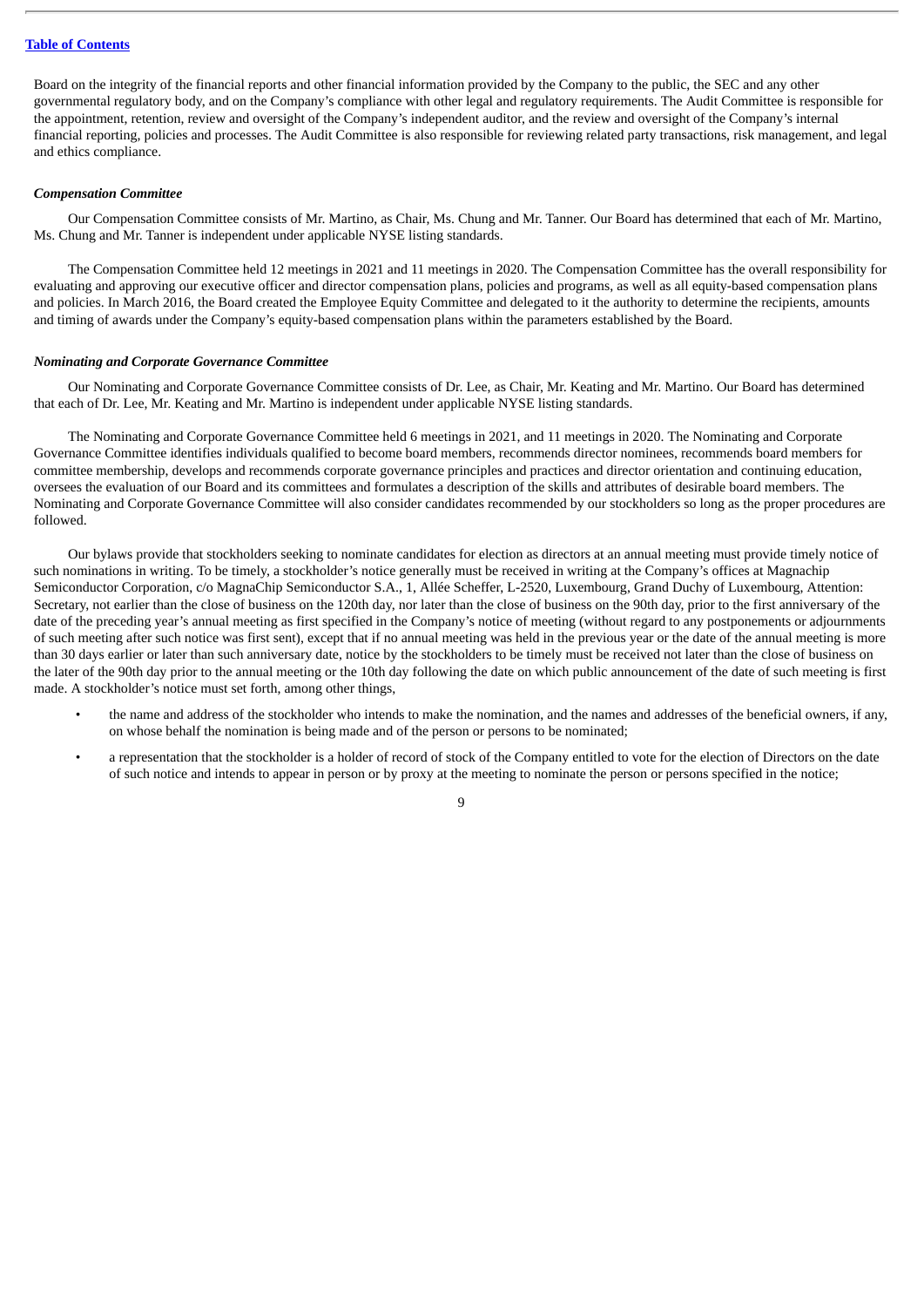- certain information regarding the ownership and other interests of the stockholder or such other beneficial owner;
- a description of all arrangements or understandings between the stockholder or such beneficial owner and each nominee and any other person or persons (naming such person or persons) pursuant to which the nomination or nominations are to be made by the stockholder;
- a description of all direct and indirect compensation and other material monetary agreements, arrangements and understandings during the past three years, and any other material relationships, between or among such stockholder and such other beneficial owner, if any, and their respective affiliates and associates and each proposed nominee;
- certain other information regarding each nominee proposed by such stockholder as would be required to be included in a proxy statement filed pursuant to the proxy rules of the SEC; and
- the consent of each nominee to serve as a director of the Company if so elected.

A stockholder must also comply with all other applicable requirements of the Exchange Act and the rules and regulations under the Exchange Act with respect to matters relating to nominations of candidates for directors. The preceding is a summary of the stockholder nomination procedures set forth in our bylaws as currently in effect, and we refer our stockholders to the full text of Section 2.15 of our bylaws and such other applicable provisions of our bylaws as in effect from time to time for the specific requirements of such director nomination procedures by stockholders.

In addition to the formal procedures set forth in our bylaws for the nomination of directors by stockholders, the Nominating and Corporate Governance Committee has adopted a Policy Regarding Director Nominations pursuant to which it may from time to time evaluate candidates for nomination as director that come to its attention through incumbent directors, management, stockholders or third parties. Such informal recommendations by stockholders should be directed to the attention of the Nominating and Corporate Governance Committee as set forth below under "—Communications with Directors." The Nominating and Corporate Governance Committee has and may in the future, if it deems appropriate under the circumstances, engage a third-party search firm to assist in identifying qualified candidates.

The Nominating and Corporate Governance Committee seeks director candidates who possess high quality business and professional experience, possess the highest personal and professional ethics, integrity and values, and who have an inquisitive and objective perspective and mature judgment. Director candidates must also be committed to representing the best interests of our stockholders and have sufficient time available in the judgment of the Nominating and Corporate Governance Committee to perform all Board and committee responsibilities. The Nominating and Corporate Governance Committee has no formal policy on diversity in identifying potential director candidates, but does regularly assess the needs of the Board for various skills, background and business experience in determining if the Board requires additional candidates for nomination.

#### *Risk Committee*

Our Risk Committee consists of Mr. Tanner, as Chair, Mr. YJ Kim and Dr. Lee. The Risk Committee held 4 meetings in 2021, and 4 meetings in 2020. The Risk Committee assists the Board in its oversight of the Company's management of key risks, as well as the guidelines, policies and processes for monitoring and mitigating such risks. The Risk Committee's primary responsibility is to oversee and approve the implementation of Company-wide risk and crisis management best practices. Other responsibilities of the Risk Committee include providing input to management in identifying, assessing, mitigating and monitoring enterprise-wide risks the Company faces, including cybersecurity risks, and reviewing the Company's business practices, compliance activities and enterprise risk management and making recommendations to the Board related to such review.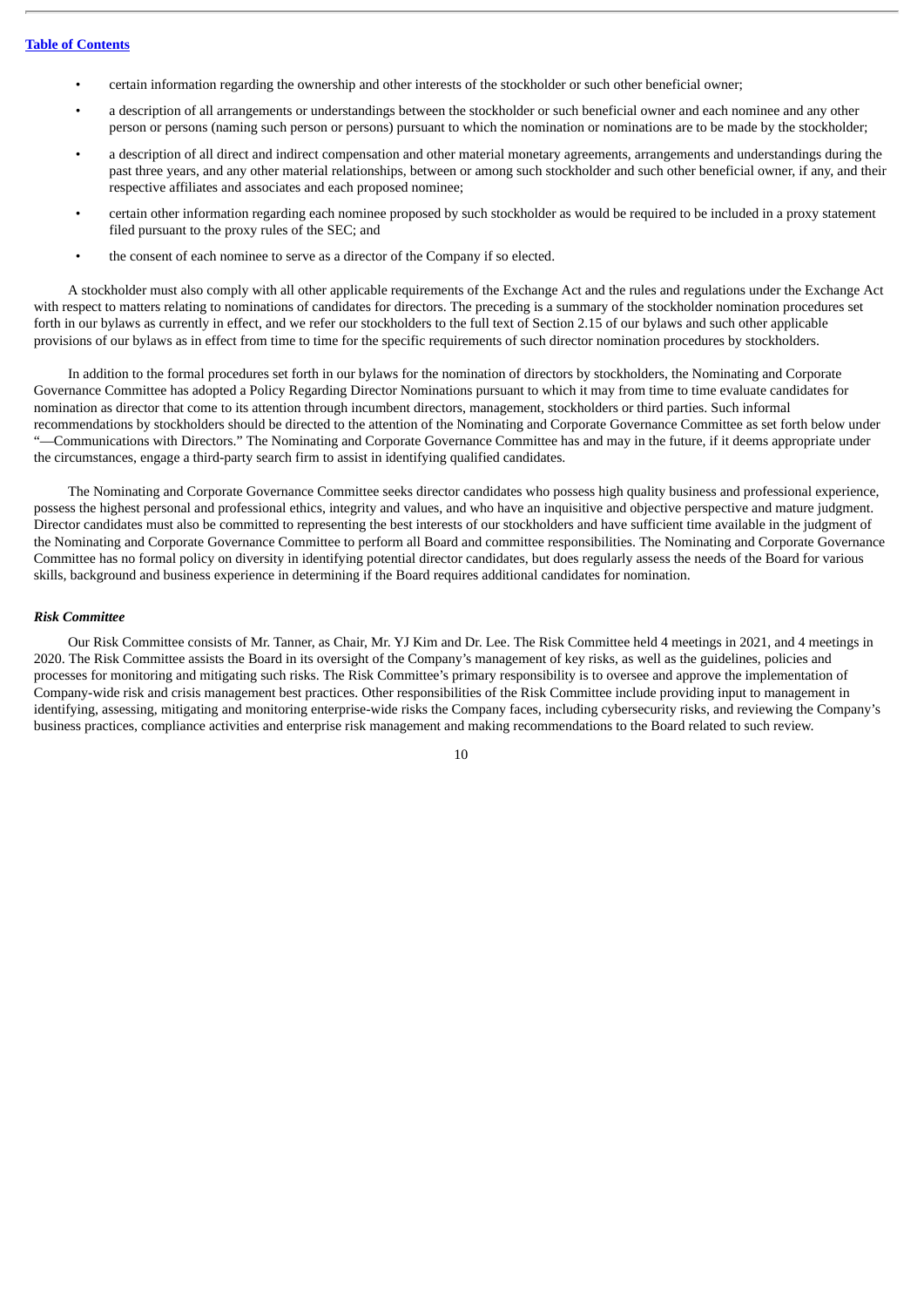### <span id="page-15-0"></span>**Board Leadership Structure**

# *Separation of Chairperson and Chief Executive Officer*

Our Corporate Governance Guidelines state that the Board shall elect its Chairperson (in the event that the Chairperson is a female, she will be referred to as "Chairwoman", and in the event that the Chairperson is a male, he will be referred to as "Chairman") and appoint the Company's Chief Executive Officer according to its view of what is best for the Company at any given time. The Board does not believe there should be a fixed rule as to whether the offices of Chairperson and Chief Executive Officer should be vested in the same person or two different persons, or whether the Chairperson should be an employee of the Company or should be elected from among the non-employee directors. The needs of the Company and the individuals available to play these roles may dictate different outcomes at different times, and the Board believes that retaining flexibility in these decisions is in the best interest of the Company.

Currently, Mr. Martino serves as the Company's Chairman of the Board, and Mr. YJ Kim serves as the Company's Chief Executive Officer. The Board may, however, make changes to its leadership structure in the future as it deems appropriate.

# *Lead Director*

In the event that positions of Chairperson and Chief Executive Officer are held by the same person, on an annual basis the independent members of the Board will select a lead director from the independent directors then serving on the Board (the "Lead Director"). As a general matter, there shall be no Lead Director if the positions of Chairperson and CEO are not held by the same person and the Chairperson is an independent director. The length of service as Lead Director is subject to the Board's discretion, but will be a minimum of one year. The Lead Director has the authority to call meetings of the independent directors.

#### *Executive Sessions of the Board*

The Company's non-management directors meet at regularly scheduled Board meetings in executive session without management present. In 2021, the Chairman presided over the meetings of the non-employee directors. In addition, in accordance with our Corporate Governance Guidelines, the independent members of the Board meet at least twice a year in executive session, with the Chairperson setting the agenda and presiding over such meetings.

# *Presiding Director*

In accordance with our Corporate Governance Guidelines, the presiding director of the Board is the Chairman of the Board, if present, or in such person's absence and if applicable, the Lead Director, or in such person's absence, the Audit Committee Chairman, or in such person's absence, the independent director present who has the most seniority on the Board. The presiding director presides at all meetings of the Board and is responsible for chairing the Board's executive sessions.

#### <span id="page-15-1"></span>**Board Role in Risk Oversight**

Our Board is responsible for overseeing our management of risk. The Board created a Risk Committee to assist in overseeing management's identification and evaluation of key enterprise risks to the Company, as well as guidelines, policies and processes for monitoring and mitigating such risks. In particular, the Risk Committee focuses on strategic enterprise risks, including risks associated with intellectual property; business operations and disaster recovery capabilities; and data security, privacy, technology and information security policies, procedures, and internal controls, including those related to cybersecurity and cyber incident responses and reporting procedures.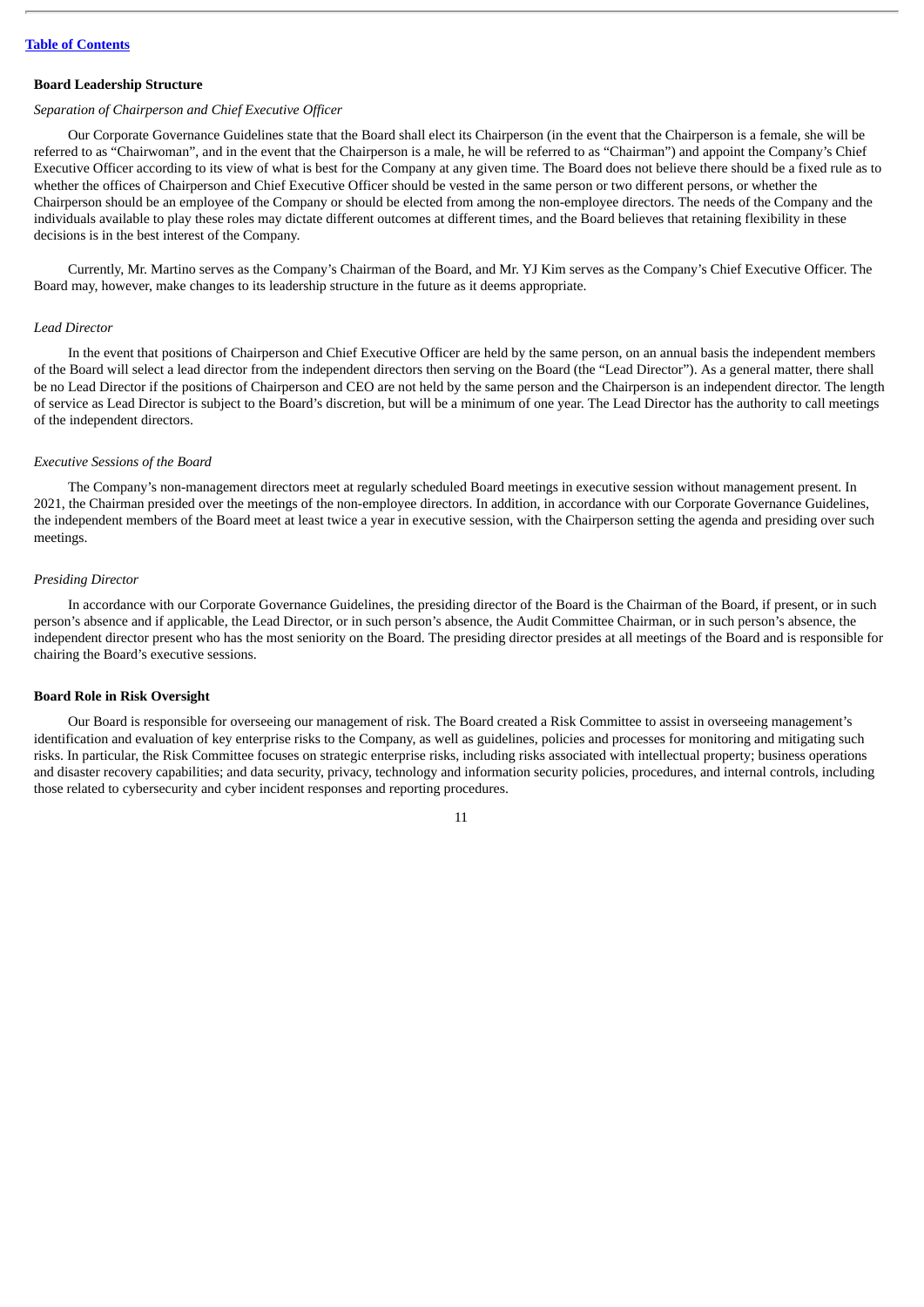Our Audit Committee also has certain statutory, regulatory, and other responsibilities with respect to oversight of risk assessment and risk management. Specifically, the Audit Committee is responsible for overseeing policies with respect to financial risk assessment and those other items specifically set forth in our Audit Committee charter. The Risk Committee coordinates with the Audit Committee as necessary and appropriate to enable the Audit Committee to perform its responsibilities.

The Board's other independent committees also oversee risks associated with their respective areas of responsibility. For example, the Compensation Committee considers the risks to our business associated with our compensation policies and practices, with respect to both executive compensation and compensation generally. Our Board believes that our compensation programs are designed such that they will not incentivize unnecessary risk taking. The base salary component of our compensation program is a fixed amount and does not depend on performance. Payout levels under our cash incentive program are capped and payout opportunities may be achieved on a straight-line interpolation basis between threshold and target levels, and between the target and maximum levels. Our equity awards are limited by the terms of our equity plans to a fixed maximum amount specified in the plan, and are subject to vesting to align the long-term interests of our executive officers with those of our stockholders. Our Board adopted a clawback policy to provide for the recoupment of certain executive compensation in the event of an accounting restatement resulting from the Company's material noncompliance with financial reporting requirements under the federal securities laws. See "*Executive Compensation— Compensation Discussion and Analysis—Clawback Policy*" contained elsewhere in this Proxy Statement.

# <span id="page-16-0"></span>**Director Orientation and Continuing Education**

Our Nominating and Corporate Governance Committee oversees the orientation process for new members of our Board to ensure that they are familiar with the Company's operations, financial matters, corporate governance practices and other key policies and practices through the preparation and review of background material and management meetings as appropriate. In addition, our Nominating and Corporate Governance Committee seeks to identify and encourage training and continuing education opportunities for all directors in order to improve both our Board and its committees' performance. Senior management assist in identifying and advising our directors about opportunities for continuing education, including conferences provided by independent third parties. In furtherance of these efforts, the Company maintains membership for each Company director in the National Association of Corporate Directors (NACD), which provides corporate governance resources, education, information, and research on leading board practices.

# <span id="page-16-1"></span>**Code of Business Conduct and Ethics**

We have adopted a Code of Business Conduct and Ethics that applies to all of our directors, officers and employees. We will provide a copy of our Code of Business Conduct and Ethics without charge to any person upon written request made to our Secretary at Magnachip Semiconductor Corporation, c/o MagnaChip Semiconductor S.A., 1, Allée Scheffer, L-2520, Luxembourg, Grand Duchy of Luxembourg. Our Code of Business Conduct and Ethics is also available on our website at *www.magnachip.com*. We will disclose any waivers or amendments to the provisions of our Code of Business Conduct and Ethics on our website.

# <span id="page-16-2"></span>**Report of the Audit Committee**

The Audit Committee has reviewed and discussed with our management and Samil PricewaterhouseCoopers, our independent registered public accounting firm, our audited financial statements contained in our Annual Report to Stockholders for the year ended December 31, 2021. The Audit Committee has also discussed with our independent registered public accounting firm the matters required to be discussed under Public Company Accounting Oversight Board standards.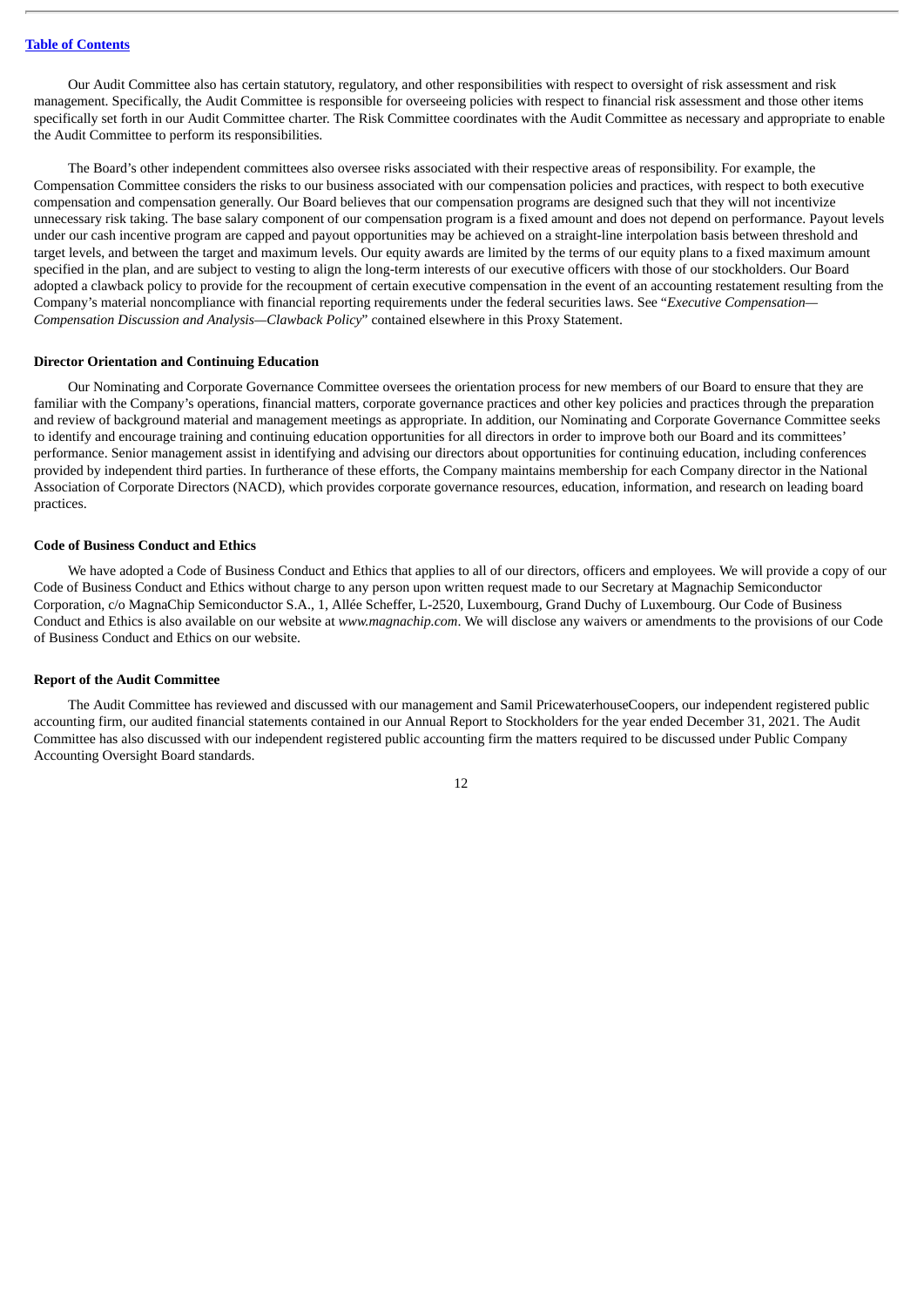The Audit Committee has received and reviewed the written disclosures and the letter from Samil PricewaterhouseCoopers required by applicable requirements of the Public Company Accounting Oversight Board regarding Samil PricewaterhouseCoopers's communications with the Audit Committee concerning independence, and has discussed with Samil PricewaterhouseCoopers its independence.

Based on the review and discussions referred to above, the Audit Committee recommended to the Board (and the Board subsequently approved the recommendation) that the audited financial statements be included in our Annual Report on Form 10-K for the fiscal year ended December 31, 2021 filed with the SEC on February 23, 2022.

Audit Committee:

Melvin L. Keating, Chair Camillo Martino Gary Tanner

# <span id="page-17-0"></span>**Communications with Directors**

A stockholder or other interested party who wishes to communicate directly with the Board, a committee of the Board, the non-management or independent directors as a group, or with the Chairman or any other individual director, regarding matters related to the Company should send the communication to:

Board of Directors or Chairman, individual director, committee or group of directors Magnachip Semiconductor Corporation c/o MagnaChip Semiconductor S.A. Corporate Secretary 1, Allée Scheffer, L-2520 Luxembourg, Grand Duchy of Luxembourg

We will forward all stockholder and other interested party correspondence about the Company to the Board, a committee of the Board, the non-management or independent directors as a group, or an individual director, as appropriate. Please note that we will not forward communications that are spam, junk mail or mass mailings, resumes and other forms of job inquiries, surveys and business solicitations or advertisements.

# <span id="page-17-1"></span>**2021 Director Compensation**

Each of our non-employee directors was eligible to earn a quarterly cash retainer, additional fees based on committee service and equity awards in 2021 pursuant to our director compensation policy, which is described in further detail below. All such cash fees are paid quarterly in advance. A non-employee director who joins the Board after the beginning of a quarter receives a prorated cash retainer reflecting his or her actual period of Board and committee service for such quarter and a non-employee director who joins the Board after the beginning of the Company's annual director service period receives a pro-rated equity award reflecting his or her actual period of Board and committee service during such annual service period.

# *Cash Compensation*

In 2021, our non-employee directors were eligible to receive the following types of cash compensation for their services on the Board.

- Quarterly Board Service Retainer (all non-employee directors): \$18,750
- Quarterly Chair Service Fees:
	- Chairperson of the Board: \$18,750
	- Chair of our Audit Committee: \$6,250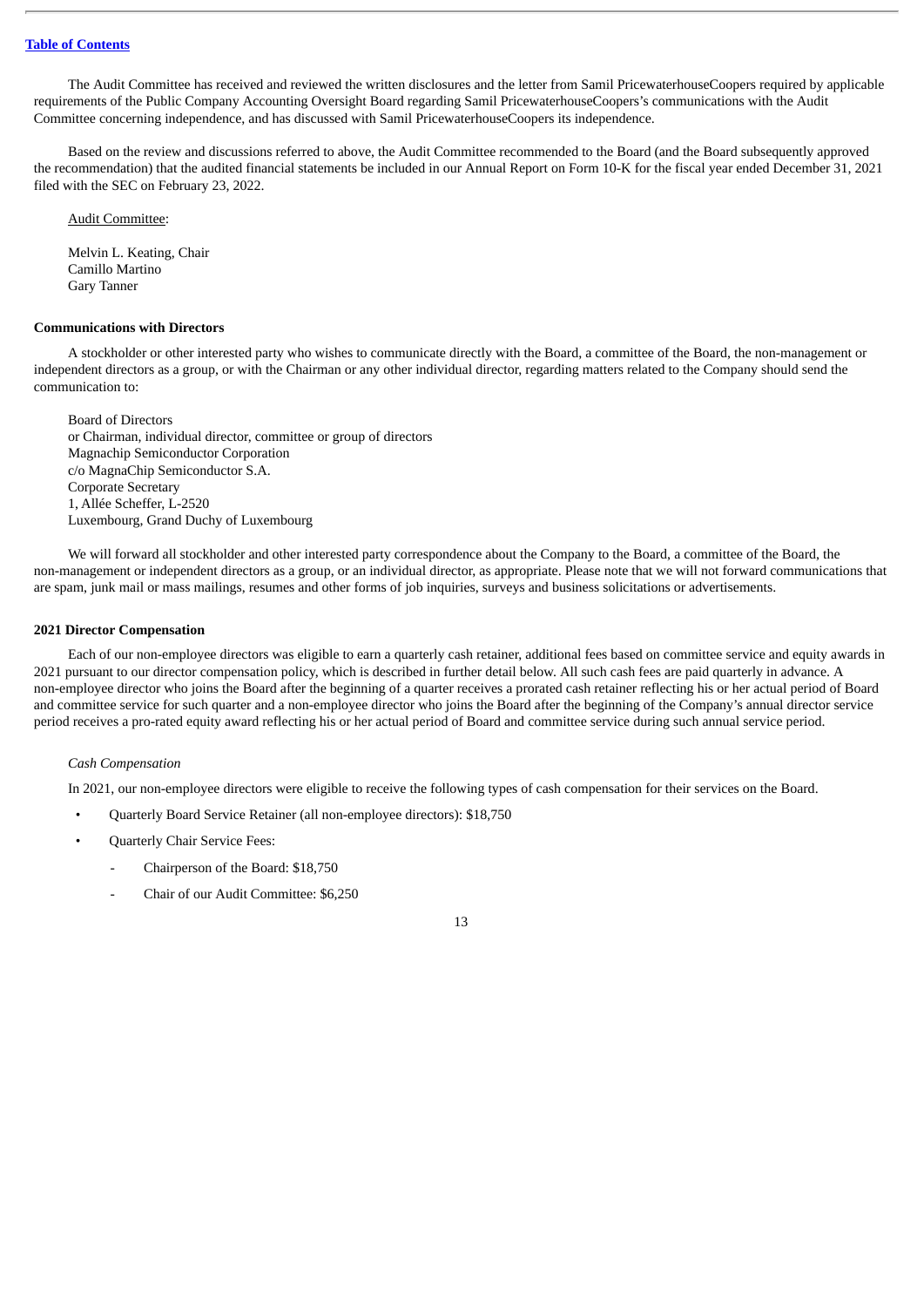- Chair of our Compensation Committee: \$3,750
- Chair of our Nominating and Corporate Governance Committee: \$2,500
- Chair of our Risk Committee: \$2,500
- Quarterly Committee Member (non-Chair) Service Fees:
	- Audit Committee: \$3,750
	- Compensation Committee: \$2,500
	- Nominating and Corporate Governance Committee: \$1,250
	- Risk Committee: \$1,250.

Our director compensation policy also provides that the Lead Director of the Board, if any, would receive an additional cash fee of \$11,250 per quarter. No Lead Director was appointed for 2021.

# *Equity Compensation*

In 2021, our non-employee directors were also eligible to receive the following types of equity awards for their service on the Board:

- *Annual Equity Awards*: Each non-employee director was eligible to receive an RSU award having a grant date fair value equal to \$165,000. In addition, each non-employee director was eligible to receive an RSU award having a grant date fair value equal to \$20,000 for such director's service as the Chair of the Board's Audit Committee, Compensation Committee, Nominating and Corporate Governance Committee or Risk Committee, as applicable; and an RSU award having a grant date fair value equal to \$10,000 for such director's service as a non-Chair member of the Board's Audit Committee, Compensation Committee, Nominating and Corporate Governance Committee or Risk Committee, as applicable. The RSU award vests in full on the earlier of  $(x)$  the first anniversary of the date of grant, and  $(y)$  the meeting date of the Annual Meeting of Stockholders that occurs in the year following the year in which the RSU is granted, with such grants being made on the earlier of (A) the meeting date of the Company's Annual Meeting of Stockholders for such year and (B) August 31 of such year. Vested RSUs settle as soon as administratively practicable following the date the non-employee director's service terminates for any reason.
- *Initial Equity Awards*: If a non-employee director's initial appointment to the Board or a Board committee occurs other than at an Annual Meeting of Stockholders, such director will be granted pro-rated RSU awards having an aggregate grant date fair value equal to (x) the applicable grant date fair value amount for applicable Board or committee membership described above, multiplied by (y) the quotient obtained by dividing the number of days elapsed from the date of initial appointment to the date of the Company's next Annual Meeting of Stockholders (or, if earlier, August 31 of such year), by 365, with such grants to vest in full on the date of the Company's next Annual Meeting of Stockholders (or, if earlier, August 31 of such year).

All non-employee director equity awards will be granted under the Company's equity incentive plan in effect at the time of such grants.

The following table sets forth the total compensation earned by our non-employee directors during the year ended December 31, 2021. Mr. YJ Kim, our Chief Executive Officer, does not earn any fees for his service on the Board.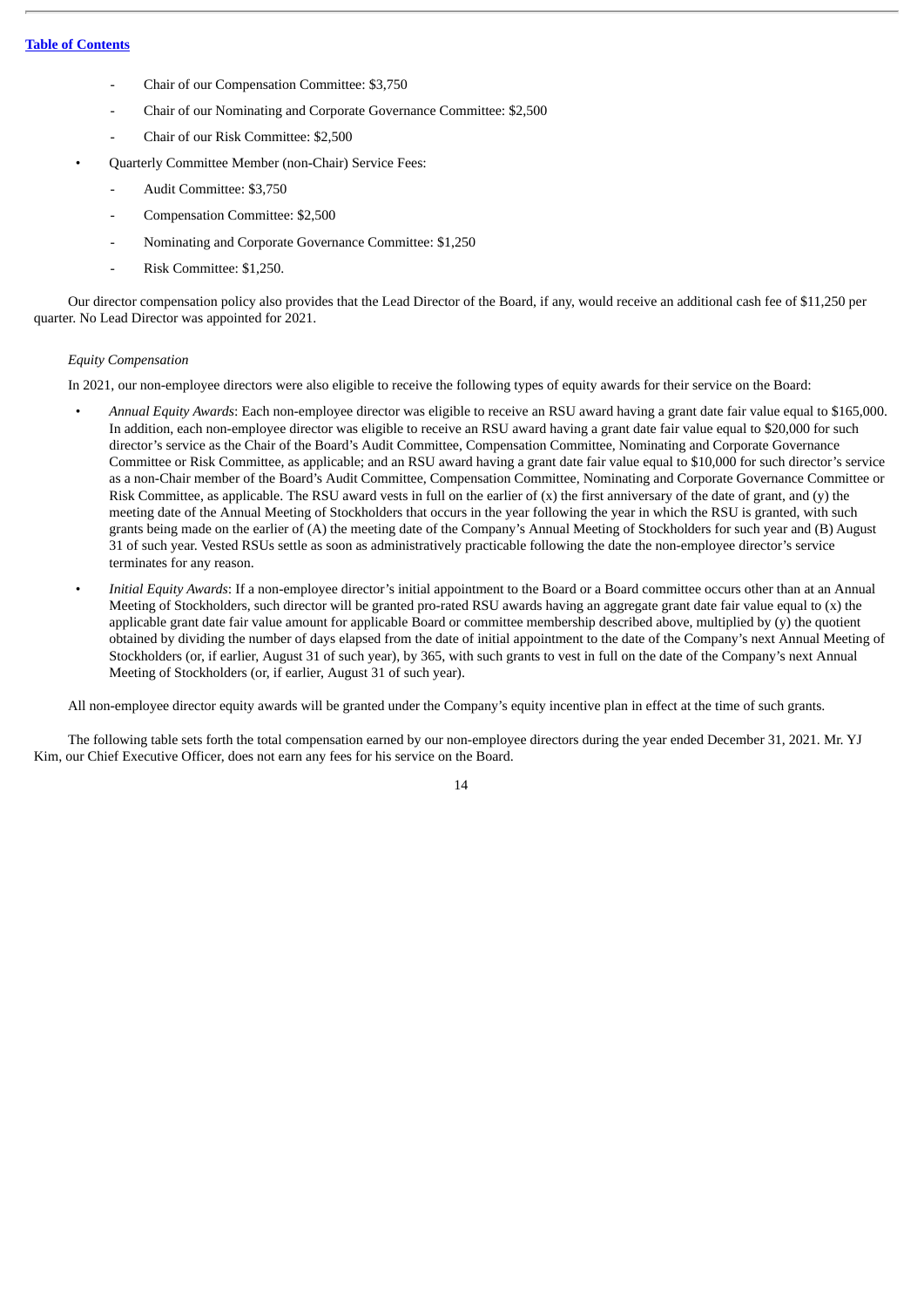# **2021 Director Compensation Table**

|                       | Fees<br>Earned<br>or Paid<br>in Cash | <b>Stock</b><br>Awards | <b>All Other</b><br>Compensation | Total   |
|-----------------------|--------------------------------------|------------------------|----------------------------------|---------|
| <b>Name</b>           | (\$)(1)                              | (5)(2)(3)              | (5)(1)                           | (\$)    |
| Liz Chung             | 75,000                               | 165,017                |                                  | 240,017 |
| <b>Melvin Keating</b> | 105,000                              | 195,001                |                                  | 300,001 |
| <b>Ilbok Lee</b>      | 90,000                               | 195,001                |                                  | 285,001 |
| Camillo Martino       | 180.426                              | 206,419                |                                  | 386,845 |
| <b>Gary Tanner</b>    | 110,000                              | 205,002                | $\qquad \qquad \longleftarrow$   | 315,002 |
| Nader Tavakoli(4)     | 52,500                               |                        |                                  | 52,500  |

(1) Consists of the amount of cash compensation earned in 2021 for Board service and committee service as described in the table below.

| <b>Name</b>           | <b>Board</b><br><b>Retainer</b><br>$(\$\)$ | Chair<br>Service<br>Fees $(5)$  | Committee<br><b>Service</b><br>Fees $($ ) | Total (\$) |
|-----------------------|--------------------------------------------|---------------------------------|-------------------------------------------|------------|
| Liz Chung             | 75,000                                     |                                 |                                           | 75,000     |
| <b>Melvin Keating</b> | 75,000                                     | 25,000                          | 5,000                                     | 105,000    |
| <b>Ilbok Lee</b>      | 75,000                                     | 10,000                          | 5,000                                     | 90,000     |
| Camillo Martino       | 75,000                                     | 90,000                          | 15.426                                    | 180,426    |
| <b>Gary Tanner</b>    | 75,000                                     | 10,000                          | 25,000                                    | 110,000    |
| Nader Tavakoli        | 37,500                                     | $\hspace{0.1mm}-\hspace{0.1mm}$ | 15.000                                    | 52,500     |

(2) The amounts reported represent the aggregate grant date fair value of the restricted stock units awarded to the directors, calculated in accordance with FASB ASC Topic 718. Such aggregate grant date fair values do not take into account any estimated forfeitures related to service vesting conditions. The amounts reported in this column reflect the accounting cost for these restricted stock units and do not correspond to the actual economic value that may be received by the directors upon vesting and/or settlement of the restricted stock units.

(3) As of December 31, 2021, the number of outstanding stock options and RSU awards held by our non-employee directors who served during 2021 were as follows:

| <b>Name</b>           | $RSUs$ (#)               | <b>Stock Options (#)</b> |
|-----------------------|--------------------------|--------------------------|
| Liz Chung             | 23,196                   |                          |
| <b>Melvin Keating</b> | 79,994                   | 49,737                   |
| <b>Ilbok Lee</b>      | 86,308                   | 179,593                  |
| Camillo Martino       | 80,601                   | 49,737                   |
| <b>Gary Tanner</b>    | 89,487                   | 93,117                   |
| Nader Tavakoli        | $\overline{\phantom{a}}$ | 199,593                  |

As of December 31, 2021, the following number of RSUs included in the table above were vested but not yet settled under the terms of the applicable RSU agreements: Ms. Chung—14,154 RSUs; Mr. Keating—69,309 RSUs; Dr. Lee—75,623 RSUs; Mr. Martino—69,368 RSUs; and Mr. Tanner—78,254 RSUs. Please see the section entitled "Security Ownership of Certain Beneficial Owners and Management" for additional information regarding all shares of common stock beneficially owned by our non-employee directors.

(4) The Company received a letter of resignation, dated April 19, 2021, from Mr. Nader Tavakoli, which resignation was accepted by the Board and effective as of April 22, 2021. In connection with his resignation, 18,501 of Mr. Tavakoli's unvested RSUs were deemed fully vested on April 22, 2021.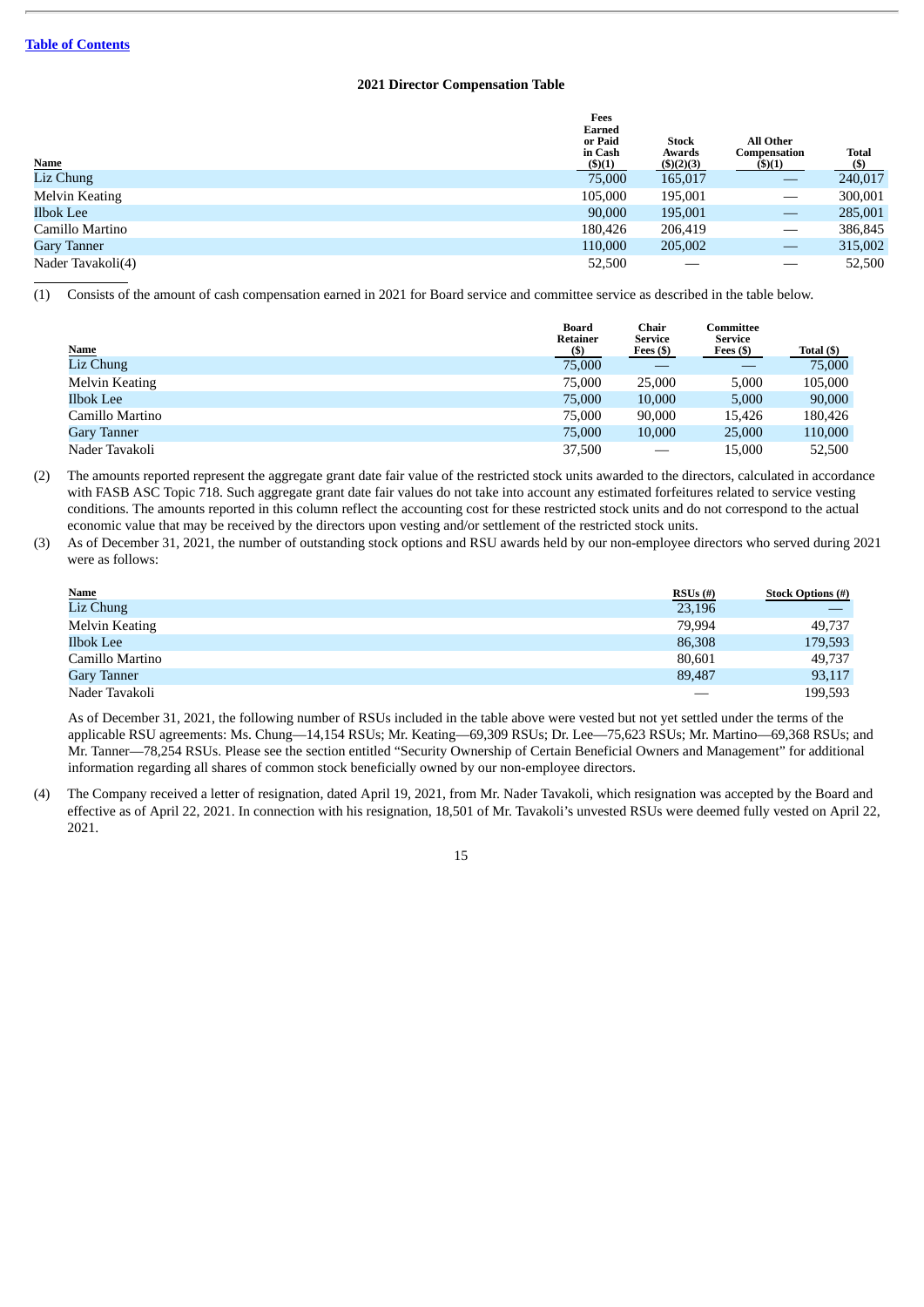# <span id="page-20-0"></span>**Compensation Committee Interlocks and Insider Participation**

None of the members of the Compensation Committee has been an officer or employee of our Company during the last fiscal year. During 2021, decisions regarding executive officer compensation were made by our Compensation Committee. Mr. YJ Kim, our Chief Executive Officer, participated in deliberations of our Compensation Committee regarding the determination of compensation of our executive officers other than himself for 2021 and prior periods. None of our executive officers currently serves, or in the past has served, as a member of the board of directors or the compensation committee of another entity that has one or more executive officers serving on our Board.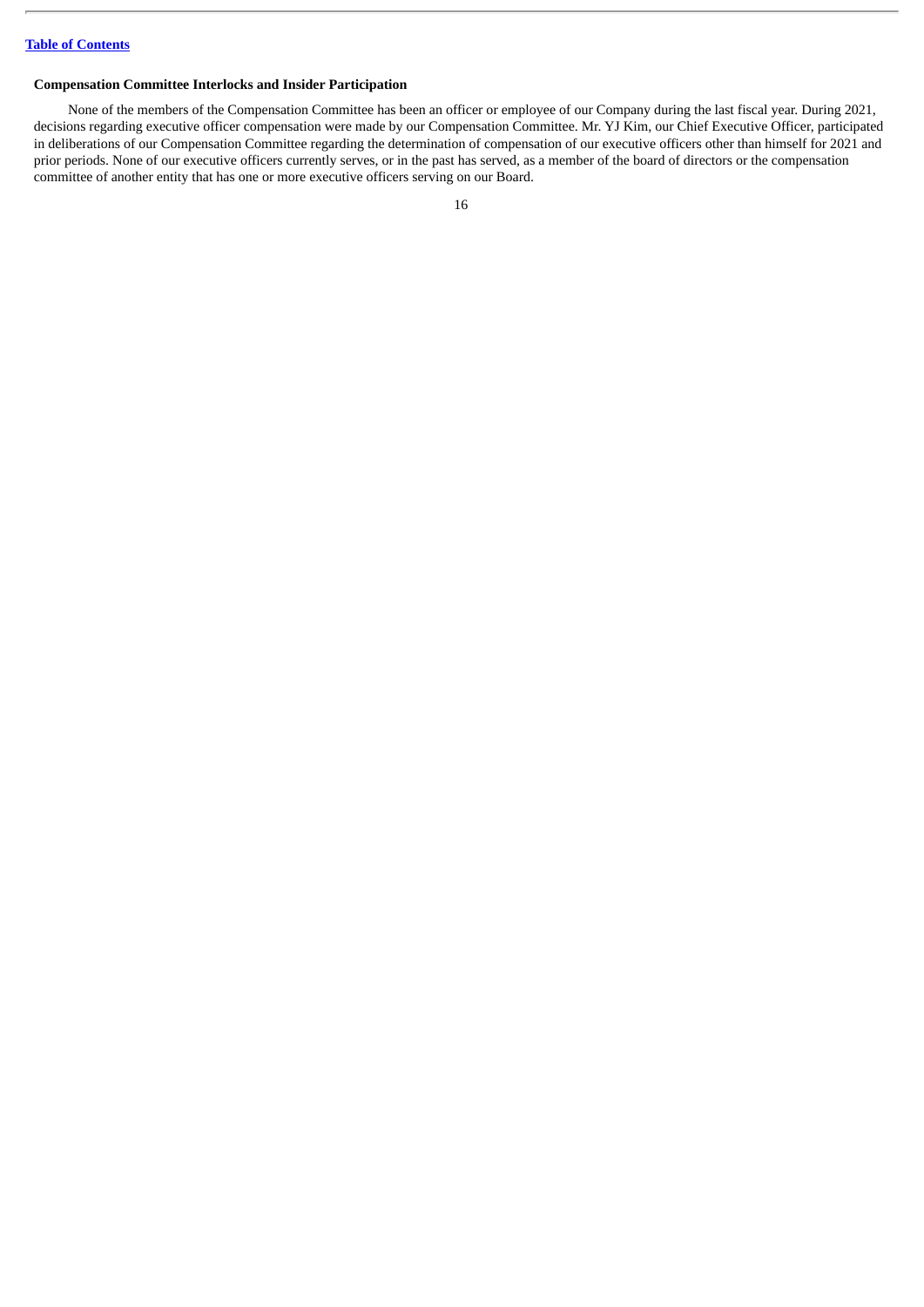# **EXECUTIVE COMPENSATION**

# <span id="page-21-1"></span><span id="page-21-0"></span>**COMPENSATION DISCUSSION AND ANALYSIS**

# *Introduction*

This Compensation Discussion and Analysis describes and analyzes our executive compensation program for the following Magnachip executive officers who served (and are listed by the positions held) in 2021 (collectively, our "named executive officers"):

- Young-Joon Kim, our Chief Executive Officer ("CEO");
- Theodore Kim, our Chief Compliance Officer, Executive Vice President, General Counsel and Secretary ("CCO");
- Woung Moo Lee, our Executive Vice President and General Manager of Worldwide Sales;
- Chan Ho Park, our General Manager of Power Solutions; and
- Young Soo Woo, our former Chief Financial Officer.

Young Soo Woo resigned as our Chief Financial Officer effective December 31, 2021.

# *Executive Summary*

The Compensation Committee of our Board (the "Committee") has the primary responsibility for developing and maintaining a compensation program for our senior management, including our named executive officers. The Committee believes that our executive compensation program should play a key role in our operating and financial success, and has worked with outside legal counsel and Compensia Inc. ("Compensia"), a national compensation consulting firm, to develop a comprehensive executive compensation program that is intended to further align the interests of our executive officers with our stockholders and incentivize achievement of our short-term operational goals as well as long-term value creation. The Committee also strives to design and create an executive compensation program that balances the competitiveness of our program while holding executives accountable for our long-term strategy and values. To achieve these goals, the Committee believes it is important to maintain a compensation program that includes strong stock ownership elements and performance-focused equity awards.

The Committee believes that our ability to attract and retain executive talent is critical to our long-term success. In light of our unique situation in that all of our senior executives live and work in South Korea (herein referred to as "Korea"), we offer competitive expatriate benefits intended to minimize adverse tax and financial impacts associated with the expatriate assignments to our CEO and CCO, who are subject to taxation in both the U.S. and Korea.

# *Compensation Decisions*

In 2021, the Committee conducted its annual review of the compensation arrangements for our named executive officers. The Committee believes that ongoing evaluations are necessary to ensure that our compensation program for our executive officers is aligned with our compensation philosophy and our stockholders.

Based on this review, the Committee made the following decisions:

- No increase to base salaries or target bonuses;
- Pay bonuses based on the same target bonus percentage earned by our non-executive employees pursuant to the terms of the collective bargaining agreement entered into by Magnachip Semiconductor, Ltd. and in connection with the completion of the successful sale of the Company's Foundry Services Group business and the fabrication facility located in Cheongju (the "Sale of FSG Business"); and
- Grant annual equity awards to our key executives using a combination of performance awards (based on both relative total stockholder return ("TSR") and financial performance goals) and RSUs, similar to prior years.

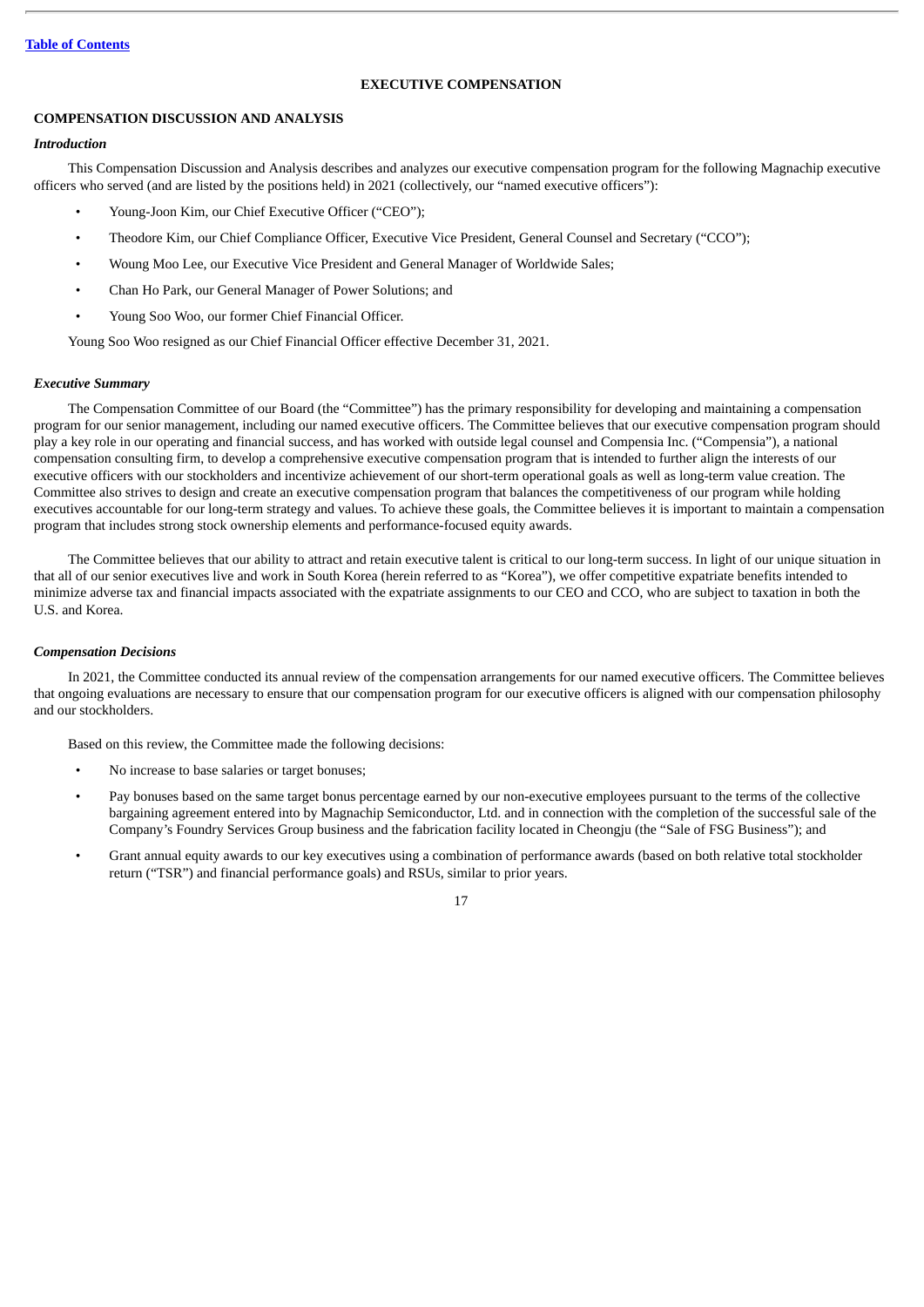# **Executive Compensation-Related Policies and Practices**

We endeavor to maintain sound executive compensation policies and practices, including compensation-related corporate governance standards, consistent with our executive compensation philosophy. The following summarizes our executive compensation and related governance policies and practices:

|           |                                                                                               | What We Do                                                                                                                                                                                                                                                                                                                                                                                                                             |
|-----------|-----------------------------------------------------------------------------------------------|----------------------------------------------------------------------------------------------------------------------------------------------------------------------------------------------------------------------------------------------------------------------------------------------------------------------------------------------------------------------------------------------------------------------------------------|
|           | <b>Pay-for-Performance Philosophy</b>                                                         | A significant portion of our named executive officers' compensation is directly linked to<br>corporate performance;<br>We structure target total direct compensation with a significant long-term equity<br>component, thereby making a substantial portion of each named executive officer's target<br>total direct compensation dependent upon our corporate performance, stock price and/or<br>total shareholder return.            |
|           | <b>Performance-Based Equity Awards</b>                                                        | Our CEO and our other named executive officers receive performance-based equity awards<br>that vest based on financial goals and relative TSR performance.                                                                                                                                                                                                                                                                             |
|           | "Double Trigger" Change in<br><b>Control Arrangements</b>                                     | With the exception of our PSU awards that vest at target level upon a change in control, our<br>change in control compensation arrangements include a "double trigger" provision that<br>requires both a change in control of the Company plus a qualifying termination of<br>employment before payments and benefits are paid. It is our expectation that all future<br>RSUs and PSUs will follow the same format.                    |
| $\bullet$ | <b>Maintain an Independent</b><br><b>Compensation Committee</b>                               | The Compensation Committee consists solely of independent directors.                                                                                                                                                                                                                                                                                                                                                                   |
|           | <b>Compensation Recovery ("Clawback") Policy</b>                                              | We have a policy providing for the recovery of certain cash incentive compensation and<br>equity or equity-based awards from our CEO and other executive officers (including our<br>other named executive officers) if we are required to prepare an accounting restatement of<br>our financial statements due to the Company's material noncompliance with any financial<br>reporting requirement under U.S. federal securities laws. |
|           | <b>Stock Ownership Guidelines</b>                                                             | We maintain stock ownership guidelines for our CEO, our other executive officers<br>(including our other named executive officers) and the non-employee members of our<br>Board.                                                                                                                                                                                                                                                       |
| $\bullet$ | <b>Conduct an Annual Stockholder Advisory Vote</b><br>on Named Executive Officer Compensation | We conduct an annual stockholder advisory vote on the compensation of our named<br>executive officers.                                                                                                                                                                                                                                                                                                                                 |
| $\bullet$ | <b>Retain an Independent Compensation Advisor</b>                                             | The Compensation Committee has engaged its own independent compensation advisor to<br>provide information, analysis and other advice on executive compensation independent of<br>management.                                                                                                                                                                                                                                           |
|           | <b>Annual Executive Compensation Review</b>                                                   | The Compensation Committee conducts an annual review of our compensation strategy,<br>including a review of our compensation used for comparative purposes.                                                                                                                                                                                                                                                                            |
|           | <b>Succession Planning</b>                                                                    | We conduct succession planning and executive assessment to ensure succession plans are<br>in place.                                                                                                                                                                                                                                                                                                                                    |
|           |                                                                                               |                                                                                                                                                                                                                                                                                                                                                                                                                                        |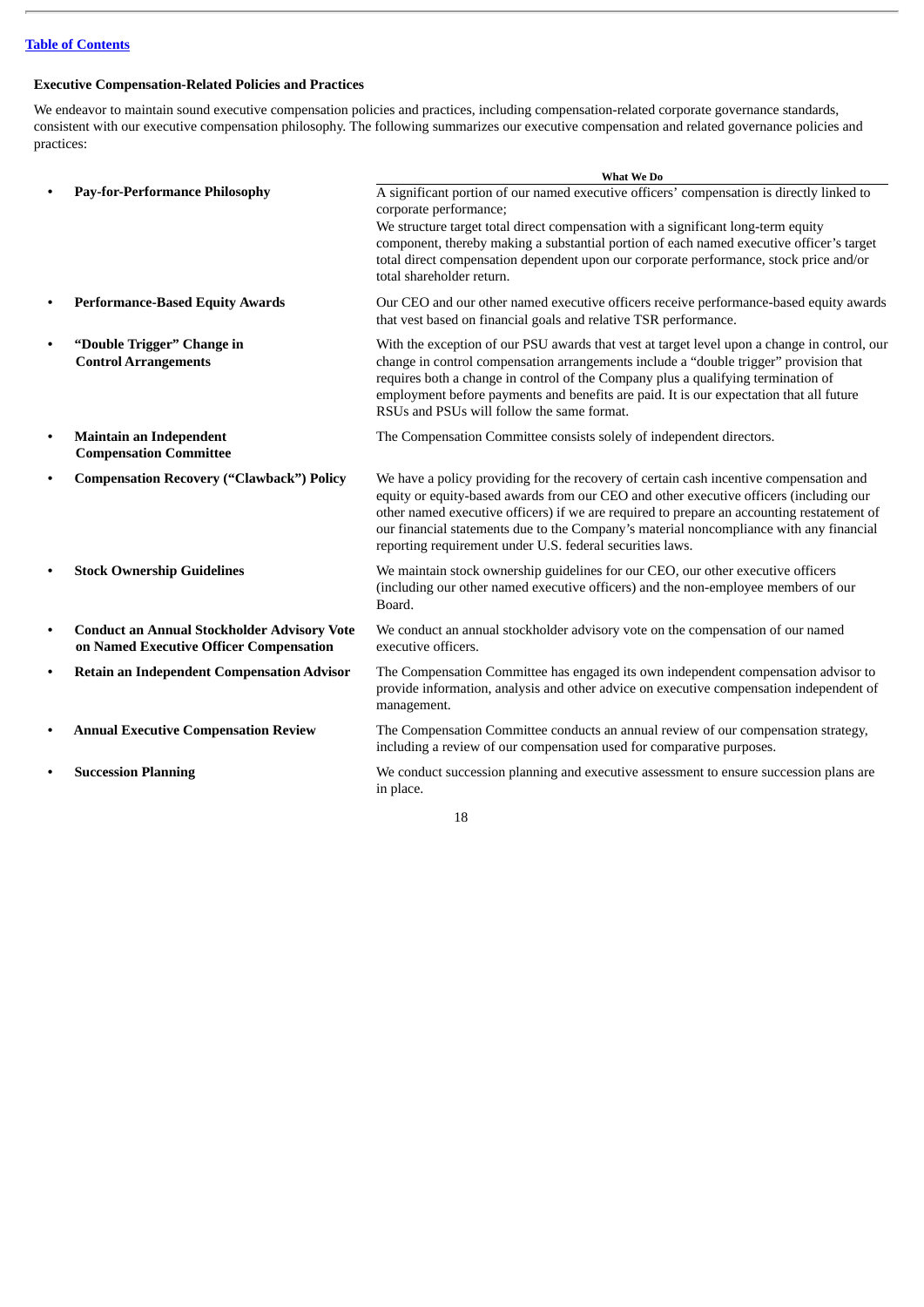|           |                                                                                              | What We Do                                                                                                                                                                                                                                                                                                                                                                         |
|-----------|----------------------------------------------------------------------------------------------|------------------------------------------------------------------------------------------------------------------------------------------------------------------------------------------------------------------------------------------------------------------------------------------------------------------------------------------------------------------------------------|
|           | <b>Balanced Time Horizon for Incentive</b><br>Compensation                                   | We have a balance of time horizons for our incentive awards, including an annual cash<br>incentive plan, a three-year performance period for our relative TSR performance stock<br>unit awards and a three-year vesting period for our RSU awards.                                                                                                                                 |
|           |                                                                                              | What We Don't Do                                                                                                                                                                                                                                                                                                                                                                   |
|           | <b>No Special Retirement Plans</b>                                                           | We do not currently offer pension arrangements or retirement plans to our executive<br>officers other than statutory severance benefits required under the Employee Retirement<br>Benefit Security Act of Korea.                                                                                                                                                                   |
|           | <b>No Stock Option Re-Pricing</b>                                                            | Our equity compensation plan does not permit stock options or stock appreciation rights to<br>be repriced to a lower exercise or strike price without the approval of our stockholders.                                                                                                                                                                                            |
|           | No "Single Trigger" Change in<br><b>Control Arrangements</b>                                 | We do not provide cash severance solely upon a change in control of the Company. With<br>the exception of our PSU awards that vest at target level upon a change in control, all<br>equity awards are subject to "double trigger" vesting acceleration.                                                                                                                            |
| $\bullet$ | <b>No Excise Tax Payments on Future Post-</b><br><b>Employment Compensation Arrangements</b> | We do not provide any excise tax reimbursement payments (including "gross-ups") with<br>respect to payments or benefits contingent upon a change in control of the Company. The<br>Company does, however, have the obligation to provide tax equalization to the CEO and<br>the CCO with respect to such payments and benefits.                                                    |
|           | <b>No Hedging</b>                                                                            | We prohibit our employees, including our executive officers, and the non-employee<br>members of our Board from engaging in short sales and certain derivative transactions<br>relating to our securities.                                                                                                                                                                          |
|           | No Special Welfare or Health Benefits                                                        | We do not provide our executive officers with any welfare or health benefit programs,<br>other than participation on the same basis as our full-time employees in the employee<br>programs that are standard in our industry sector. The Company does provide customary<br>international health insurance to the CEO and the CCO as a part of their expatriate benefit<br>package. |
|           | No Dividends or Dividend Equivalents Payable<br>on Unvested Equity Awards                    | We do not pay dividends or dividend equivalents on unvested equity awards.                                                                                                                                                                                                                                                                                                         |
|           | <b>No Pledging</b>                                                                           | Current awards granted under our equity plans provide that they may not be sold,<br>exchanged, assigned, transferred, pledged, encumbered or otherwise disposed of by the<br>grantee until they become vested.                                                                                                                                                                     |

# *Compensation Philosophy and Objectives*

The Committee has overall responsibility for administering the compensation program for our named executive officers. The Committee's responsibilities consist of evaluating, approving and monitoring our named executive officer and director compensation plans, policies and programs, as well as each of our equity-based compensation plans and policies.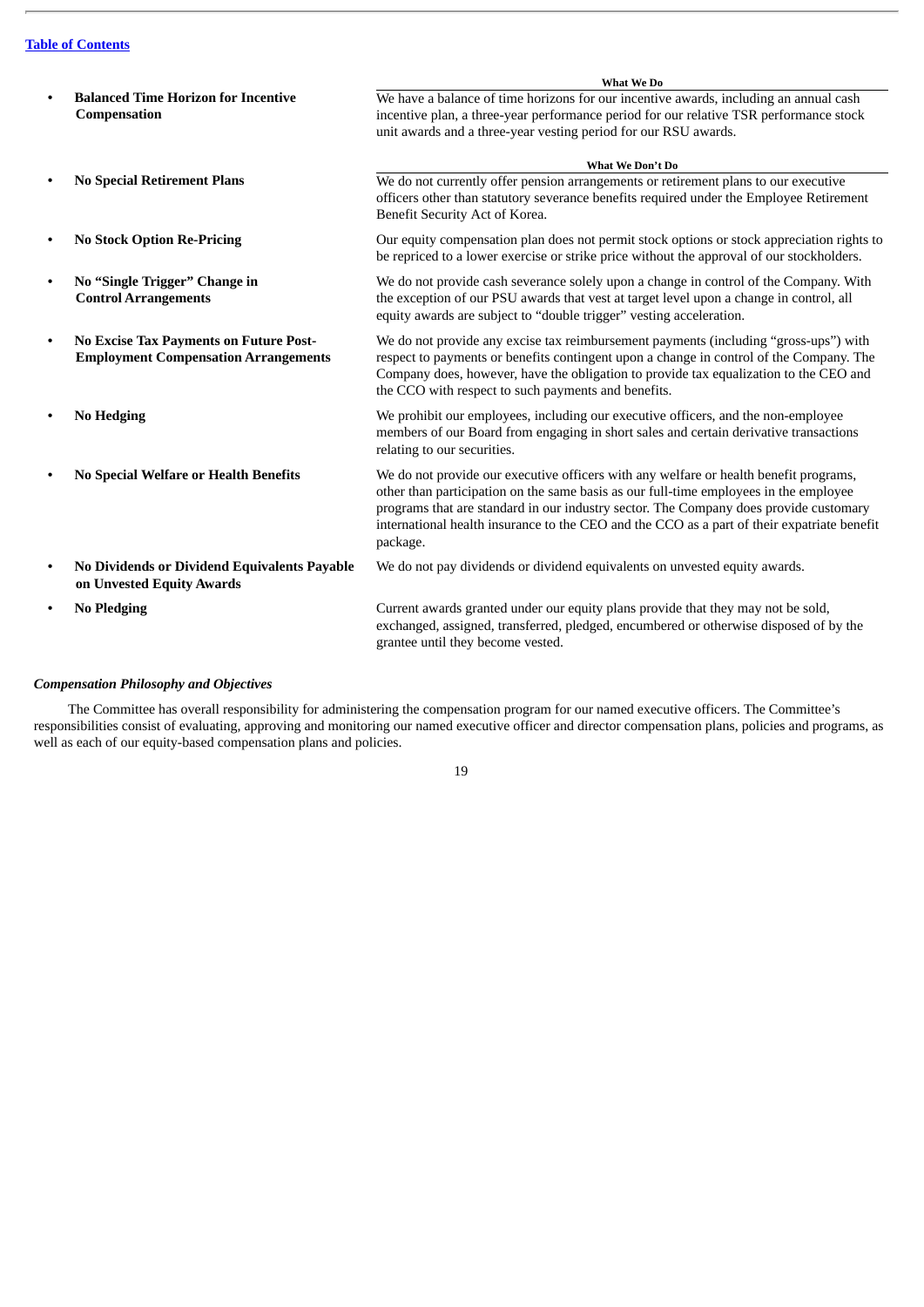The Committee seeks to establish overall compensation for named executive officers that is fair, reasonable and competitive. The Committee evaluates our compensation packages to ensure that:

- We maintain our ability to attract and retain superior executives in critical positions;
- Our executives are incentivized and rewarded for corporate growth, achievement of long-term corporate objectives and individual performance that meets or exceeds our expectations without encouraging unnecessary risk-taking; and
- Compensation provided to critical executives remains competitive relative to the compensation paid to similarly situated executives of companies in the semiconductor industry.

The Committee believes that the most effective executive compensation packages align executives' interests with those of our stockholders by rewarding performance that exceeds specific annual, long-term and strategic goals that are intended to improve stockholder value. These objectives include the achievement of financial performance goals and progress on projects that our Board anticipates will lead to future growth, as discussed more fully below.

The information set forth below in this Compensation Discussion and Analysis describes the Committee's historical approach in realizing the general philosophy described above.

#### *Say on Pay Vote and Stockholder Input*

The Committee has responsibility to ensure that the compensation paid to our executive officers aligns with the interests of our stockholders and the Company's compensation philosophy. As such, the Committee considered the approval by advisory votes cast for the "Say on Pay" vote and its frequency relating to the compensation of our named executive officers since the Company's 2018 Annual Meeting. At the 2018 Annual Meeting, approximately 96% of the stockholders voted "1 Year" for the frequency of future advisory votes and the Committee, after carefully reviewing and considering the advisory votes of the stockholders, determined that the Company will continue to have an advisory vote on the compensation of the Company's named executive officers on an annual basis. However, the Company did not hold an Annual Meeting in 2021 and accordingly did not conduct a Say on Pay vote in 2021. Approximately 99% of the stockholders at the 2020 Annual Meeting voted to approve the compensation of the Company's named executive officers as disclosed in the Company's 2020 proxy statement. With the result of the advisory votes, the Committee determined that the Company's executive compensation elements continued to be appropriate. Therefore, the Company did not make any changes to its executive compensation program or arrangements as a direct result of the 2020 "Say on Pay" vote.

# *Timing of Compensation Decisions*

Generally, at the end of each annual evaluation period, our Chief Executive Officer reviews the performance of the other executive officers and presents his conclusions and recommendations to the Committee. At that time and throughout the year, the Committee also evaluates the performance of our Chief Executive Officer, which is measured in substantial part against our consolidated financial performance. In the first quarter of our fiscal year, the Committee typically establishes the elements of our short-term cash incentive plan for the upcoming year. With respect to newly hired employees, our practice is typically to have the Employee Equity Committee approve any applicable equity grants on or about such employee's hire date, or to approve such grants at the first meeting of the Committee following such employee's hire date. We do not have any program, plan or practice to time equity award grants in coordination with the release of material non-public information. From time to time, additional equity awards may be granted to executive officers during the fiscal year.

# *Role of Executive Officers in Compensation Decisions*

For named executive officers other than our Chief Executive Officer, we have historically sought and considered input from our Chief Executive Officer in making determinations regarding executive compensation.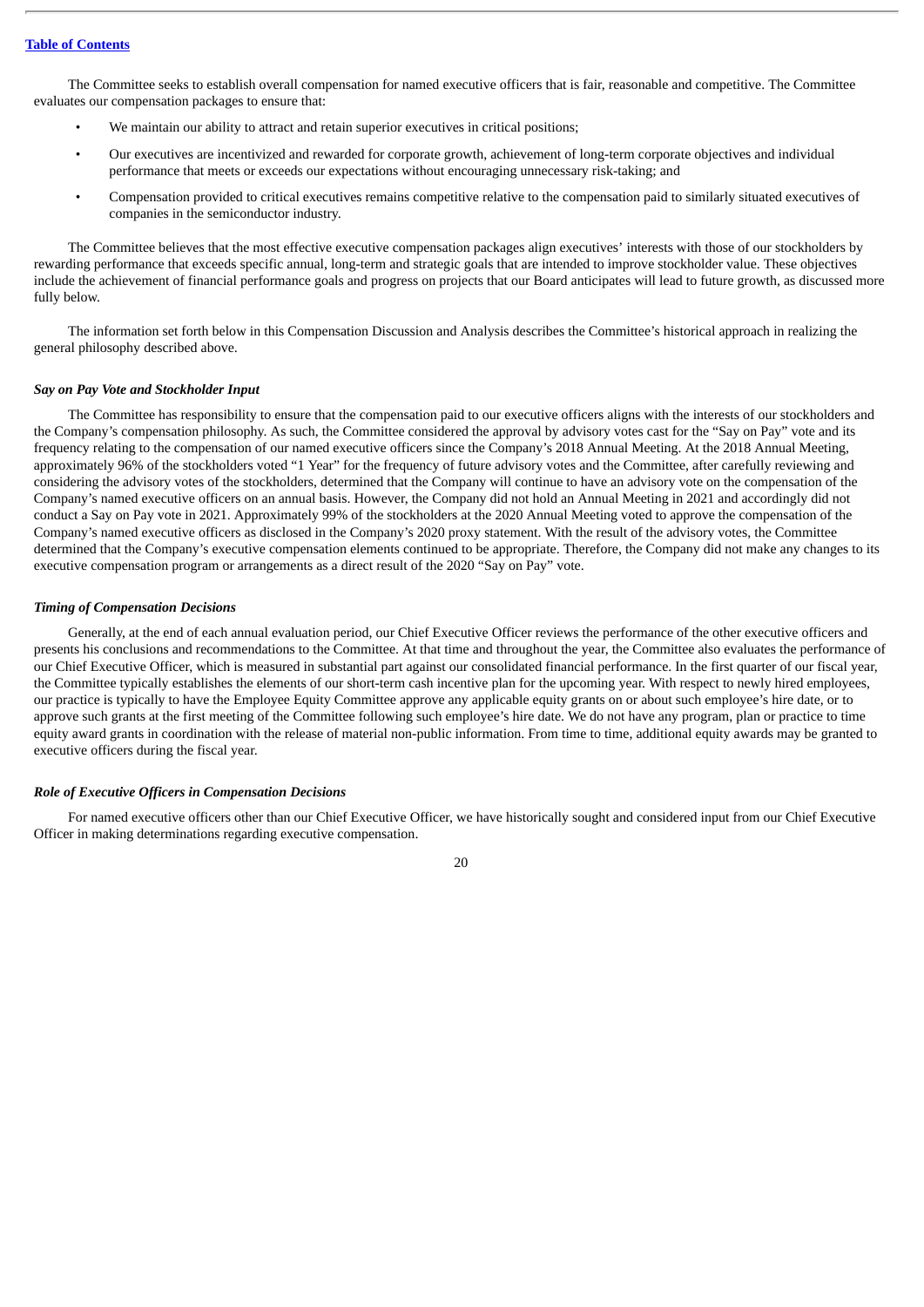Our Chief Executive Officer annually reviews the performance of our other named executive officers. Our Chief Executive Officer subsequently presents conclusions and recommendations regarding the compensation of such officers, including proposed salary adjustments and incentive amounts, to the Committee. The Committee then takes this information into account when it makes final decisions regarding any adjustments or awards.

The review of performance by the Committee and our Chief Executive Officer of other executive officers is both an objective and subjective assessment of each executive's contribution to our performance, leadership qualities, strengths and weaknesses and performance relative to goals set by the Committee or our Chief Executive Officer, as applicable. The Committee and our Chief Executive Officer do not systematically assign a weight to the factors, and may, in their discretion, consider or disregard any one factor which, in their sole discretion, is important to or irrelevant for a particular executive.

In addition to the annual reviews, the Committee also typically considers compensation changes upon a named executive officer's promotion or other change in job responsibility.

# *Role of Compensation Consultant*

The Committee engages an external compensation consultant to assist it by providing information, analysis and other advice relating to our executive compensation program and the decisions resulting from its annual executive compensation review. For 2021, the Committee retained Compensia, a national compensation consulting firm, to serve as its independent compensation consultant. This compensation consultant serves at the discretion of the Committee.

During 2021, Compensia regularly attended the meetings of the Committee (both with and without management present) during the period of its engagement and provided the following services:

- Consulting with the Committee Chair and other members between Committee meetings on compensation matters as needed;
- Assisting in the drafting of the Compensation Discussion and Analysis;
- Reviewing and updating the compensation peer group used to assess executive compensation; and
- Providing market data for selected executive officer positions covering target total direct compensation levels and design to help the Committee determine how to competitively set compensation for the selected executive officer positions.

In 2021, Compensia did not provide any services to us other than the consulting services to the Committee. The Committee regularly reviews the objectivity and independence of the advice provided by its compensation consultant on executive compensation. In 2021, the Committee considered the six specific independence factors adopted by the SEC and reflected in the NYSE listing standards and determined that the work performed by Compensia did not raise any conflicts of interest.

# *Elements of Compensation*

In making decisions regarding the pay of the named executive officers, the Committee looks to set a total compensation package for each officer that will retain high-quality talent and motivate the officer to achieve the goals set by our Board. Our executive compensation package is generally comprised of the following elements:

**Element Purpose**

Annual base salary Provides a guaranteed element of a named executive officer's annual cash compensation (i.e., a portion not at risk due to market fluctuations)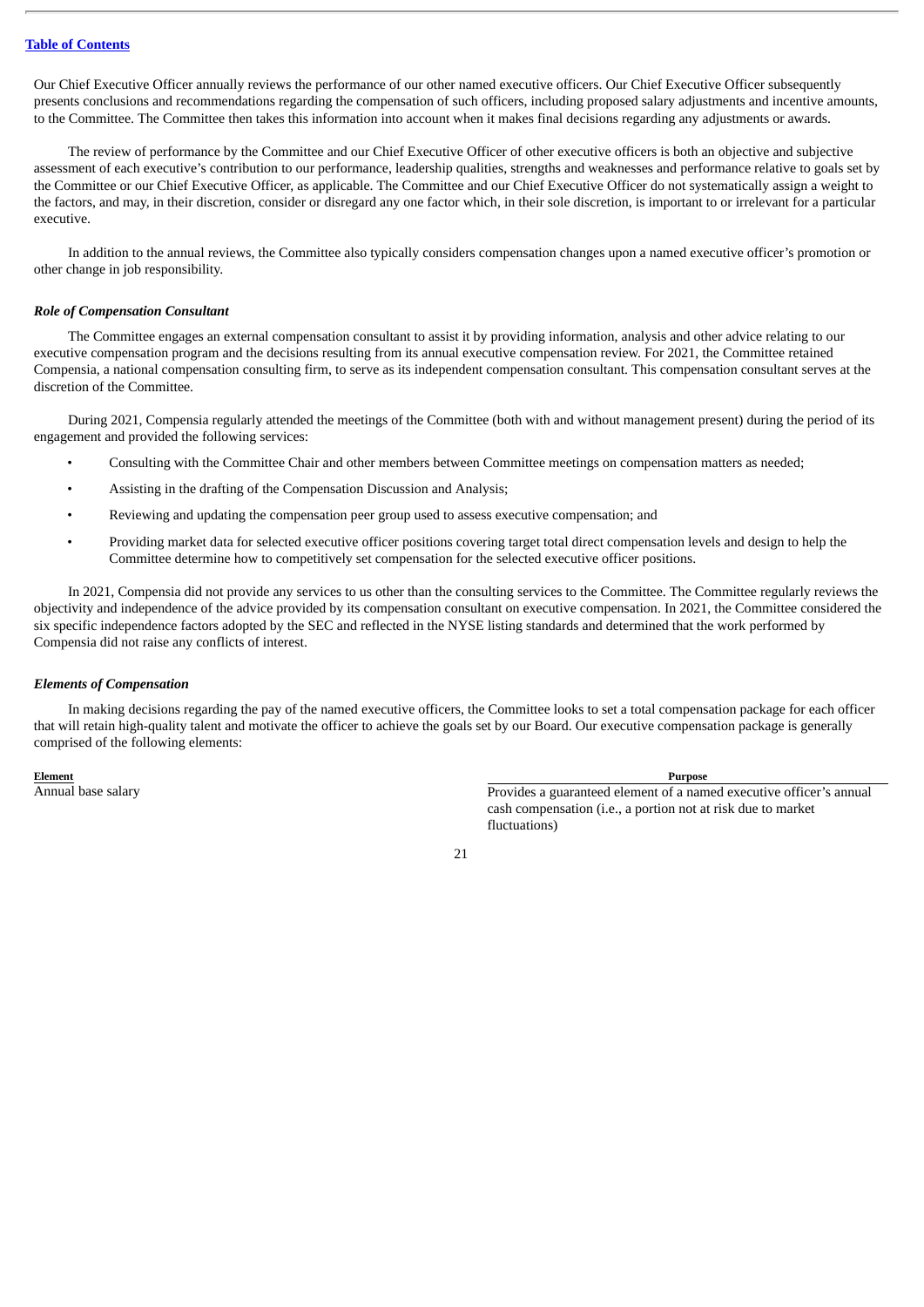| Element                                 | <b>Purpose</b>                                                                                                                                                                                      |
|-----------------------------------------|-----------------------------------------------------------------------------------------------------------------------------------------------------------------------------------------------------|
| Short-term cash incentives              | Incentivizes achievement of optimal annual financial, operational and<br>strategic performance                                                                                                      |
| Long-term equity incentives             | Aligns interests of our named executive officers with interests of our<br>stockholders by increasing stock ownership, incentivizing increases in<br>stockholder value and strengthening retention   |
| Expatriate and other executive benefits | Allows us to remain competitive with peer and market practices and to<br>retain key personnel on expatriate assignments by minimizing adverse<br>financial impacts associated with such assignments |

Our executives also participate in a health and welfare benefits package that is generally available to all of our employees and are each party to an employment or severance agreement that provides for limited post-employment and change in control payments and benefits.

# *Determination of Amount of Each Element of Compensation*

# *General Background*

The Committee seeks to establish a total cash compensation package for our named executive officers that is competitive with the compensation for similarly situated executives in our compensation peer group, subject to adjustments based on each executive's experience and performance. Based on our review of industry-specific survey data and the professional and market experience of our Committee members, we measure total cash compensation for our named executive officers against cash compensation paid to executives at similarly situated companies which we have determined to be in our select peer group. Base salaries for our named executive officers are then set at competitive levels as compared to similarly situated executives in the select peer group. Short-term cash incentives are put in place to provide for opportunities that provide for competitive levels of cash compensation as compared to our select peer group if, and depending upon the extent to which, our performance and that of our named executive officers exceeds expectations and the goals established by the Committee for the applicable year.

# *Sources of Market Data*

For purposes of comparing our executive compensation against the competitive market, the Committee reviews and considers the compensation levels and practices of a group of comparable technology companies. The companies in this compensation peer group were selected on the basis of their similarity to us in size, industry focus and geographic location.

With the assistance of Compensia, the Committee developed our compensation peer group based on a review of U.S.-based semiconductor companies. We focused on U.S.-based companies because our highest ranking executives are U.S. expatriates who have opportunities to work with U.S. based semiconductor companies. The companies in this compensation peer group were selected on the basis of their similarity to us, based on the following criteria:

- Industry semiconductors; semiconductor equipment, electronic equipment and instruments; electronic components;
- Similar revenue size  $-$  ~0.5x 2.0x Magnachip's last four fiscal quarter revenue of ~\$759 million (~\$380 million to \$1.5 billion);
- Market capitalization  $0.25x 4.0x$  Magnachip's market capitalization of \$511 million (\$128 million to \$2.0 billion);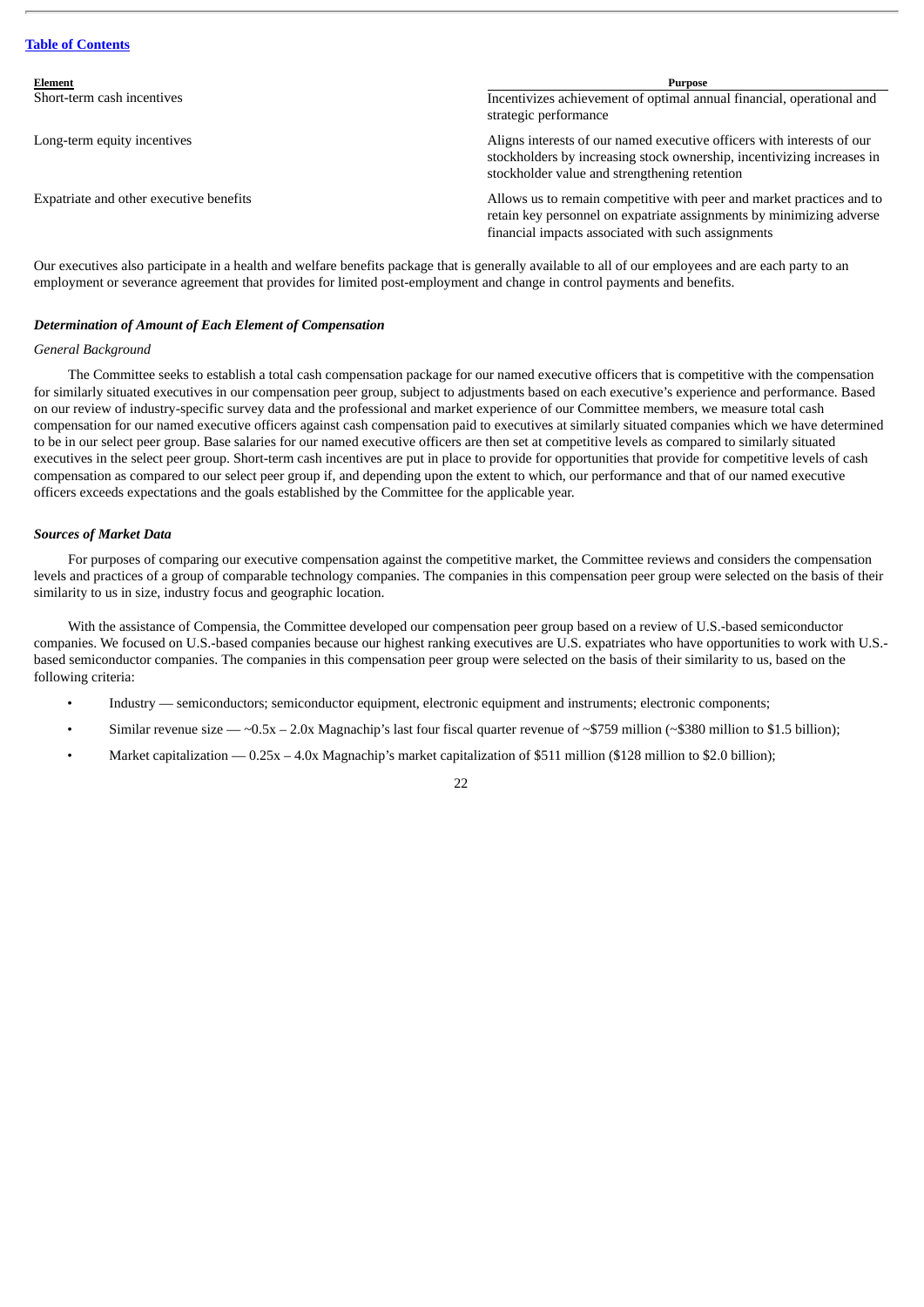- Executive positions similar in breadth, complexity and/or scope of responsibility; and
- Competitors for executive talent.

The Committee approved the use of market data from the following group of peer companies (which was reviewed and approved in February 2021) for our 2021 executive compensation market assessment:

| Alpha and Omega Semiconductor              | MaxLinear                    |
|--------------------------------------------|------------------------------|
| Axcelis Technologies                       | <b>NeoPhotonics</b>          |
| Cohu                                       | <b>Novanta</b>               |
| <b>CTS</b>                                 | Power Integrations           |
| <b>Diodes</b>                              | Semtech                      |
| <b>FARO</b> Technologies                   | <b>SMART Global Holdings</b> |
| Ichor Holdings                             | Ultra Clean Holdings         |
| <b>Lattice Semiconductor</b>               | Vishay Intertechnology       |
| <b>MACOM Technology Solutions Holdings</b> |                              |

There were changes to the peer group based on the review in 2021: 2 peers were removed and 1 peer was added.

The Committee used the market data from this peer group as a reference point in its 2021 executive compensation process.

The Committee typically makes annual determinations regarding cash incentive compensation based on our annual operating plan, which is generally adopted in the December preceding each fiscal year. The determination takes into account our expected performance in the coming fiscal year. The Committee generally makes all equity compensation decisions for our named executive officers based on a review of our peer group and other competitive market data provided by our compensation consultant. The Committee does not target a specific percentile within our peer group with respect to cash or equity-based compensation.

Equity awards are not tied to base salary or cash incentive amounts and constitute lesser or greater proportions of total compensation depending on market practices and the Committee's determination of target grant values. The Committee, relying on the professional and market experience of our Committee members, as well as information provided by our compensation consultant, generally seeks to set equity awards at competitive levels based on both U.S. and Korean market practices and taking into account our equity plan share pool and projected dilution of our shares outstanding.

The Committee does not apply a formula or assign relative weight in making its determinations. Instead, it makes a subjective determination after considering all information collectively for each element of compensation.

The Committee may approve additional cash incentive payments or equity compensation grants from time to time during the year in its discretion.

# *Annual Base Salary*

The Committee seeks to set the base salaries of our named executive officers at competitive levels as compared to similarly situated executives in our select peer group, but also takes into account the named executive officer's skill set and the value of that skill set. The Committee makes a subjective decision regarding any changes in base salary based on these factors and the data from our select peer group. The Committee does not systematically assign weights to any of the factors it considers, and may, in its discretion, ignore any factors or deem any one factor to have greater importance for a particular executive officer. Base salary adjustments, if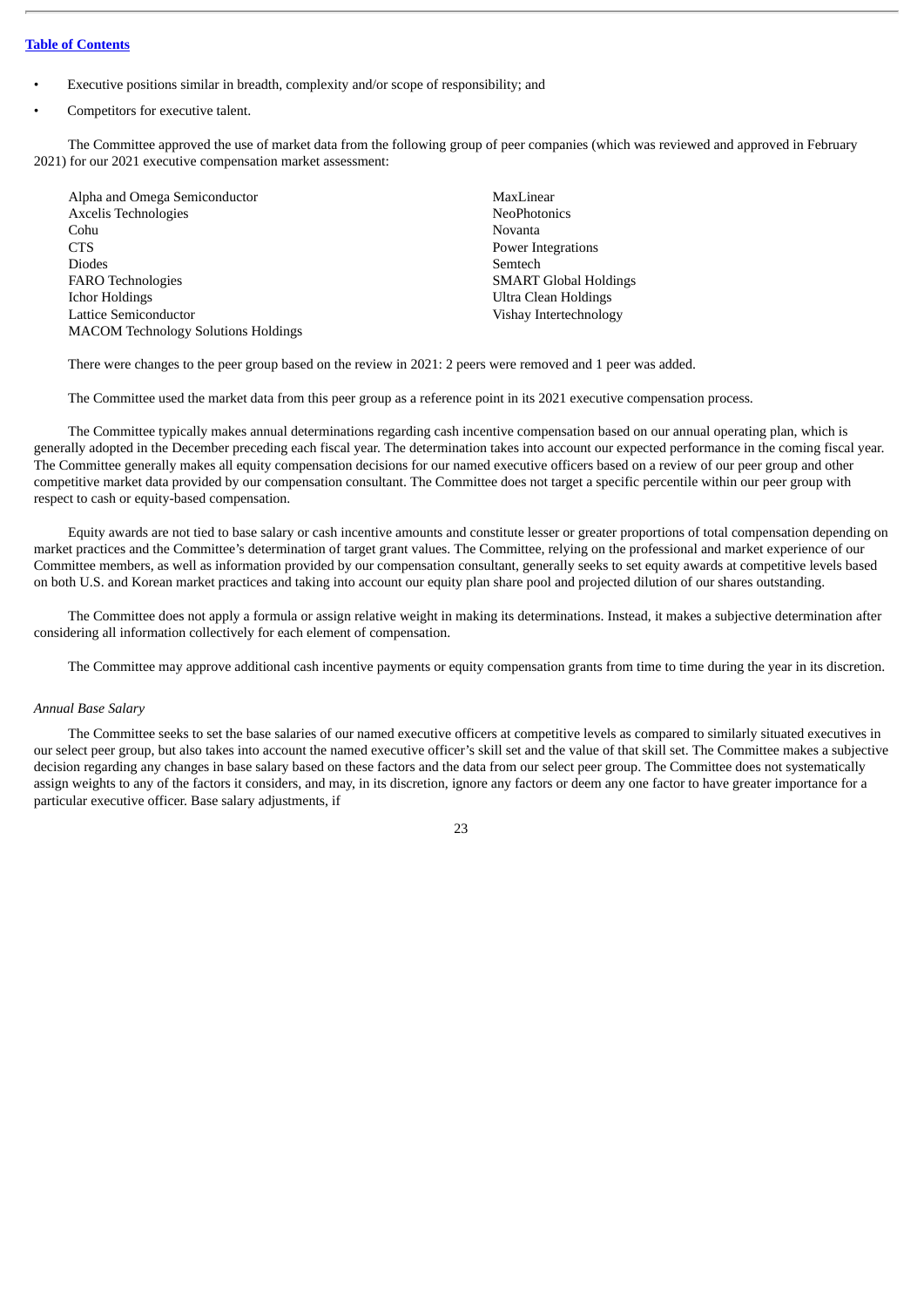applicable, generally take effect in the middle of our fiscal year. None of our named executive officers received a base salary increase in 2021. The 2021 base salary for each named executive officer is set forth below:

| Executive      |    | 2021 Base Salary |
|----------------|----|------------------|
| Young-Joon Kim | S  | 557,396          |
| Theodore Kim   | S  | 330,000          |
| Woung Moo Lee  | S  | 306.158          |
| Chan Ho Park   | \$ | 330,000          |
| Young Soo Woo  | S  | 297,418          |
|                |    |                  |

#### *Short-Term Cash Incentives*

Short-term cash incentives are typically designed as a percentage of base salary and may be awarded based on individual performance or our achievement of annual, long-term and strategic quantitative goals set by the Board or the Committee. We have been providing short-term cash incentive opportunities to encourage our named executive officers to achieve certain short-term corporate performance goals. The employment agreement that each of our named executive officers has entered into includes a target bonus amount, which is expressed as a percentage of base salary. The percentages and target bonus amounts applicable to our named executive officers are set forth below.

|                         | <b>Target Bonus</b><br>(% of Base) |     | <b>Target Bonus</b> |
|-------------------------|------------------------------------|-----|---------------------|
| Named Executive Officer | Salary)                            |     | Amount              |
| Young-Joon Kim          | 100%                               |     | \$ 557,396          |
| Theodore Kim            | 75%                                | \$. | 247.500             |
| Woung Moo Lee           | 60%                                | \$. | 183,695             |
| Chan Ho Park            | 50%                                | \$  | 165,000             |
| Young Soo Woo           | 50%                                |     | 148,709             |

In the past, the Company's short-term cash incentive payouts were typically based on achievement of three corporate financial performance goals —revenue, gross profit margin and Adjusted EBITDA. However, based on the recommendation of the CEO, and in order to align the level of achievement throughout all ranks within our organization, we paid each executive officer's 2021 bonus at 71.7% of target, which is the same target bonus percentage earned by our non-executive employees pursuant to the terms of the collective bargaining agreement entered into by Magnachip Semiconductor, Ltd. As a result, on January 25, 2022, each of our named executive officers was paid a cash bonus amount set forth adjacent to his name in the table below.

|                                |    | 2021 Cash Incentive |
|--------------------------------|----|---------------------|
| <b>Named Executive Officer</b> |    | Amount              |
| Young-Joon Kim                 | S  | 399.653             |
| Theodore Kim                   | \$ | 177.458             |
| Woung Moo Lee                  | \$ | 127,203             |
| Chan Ho Park                   | \$ | 118,306             |
| Young Soo Woo                  | S  | 102.976             |

In addition to the foregoing, on March 8, 2021, we awarded one-time discretionary cash incentive bonuses to certain executive officers and employees of the Company, including Young-Joon Kim and Theodore Kim, for their substantial contribution toward the completion of the Sale of FSG Business. The one-time discretionary cash incentive bonus amount paid to Young-Joon Kim and Theodore Kim is as set forth adjacent to his name in the table below.

| <b>Named Executive Officer</b> | <b>Bonus for Sale of FSG</b><br><b>Business</b> |
|--------------------------------|-------------------------------------------------|
| Young-Joon Kim                 | 1.176.591                                       |
| Theodore Kim                   | 624.265                                         |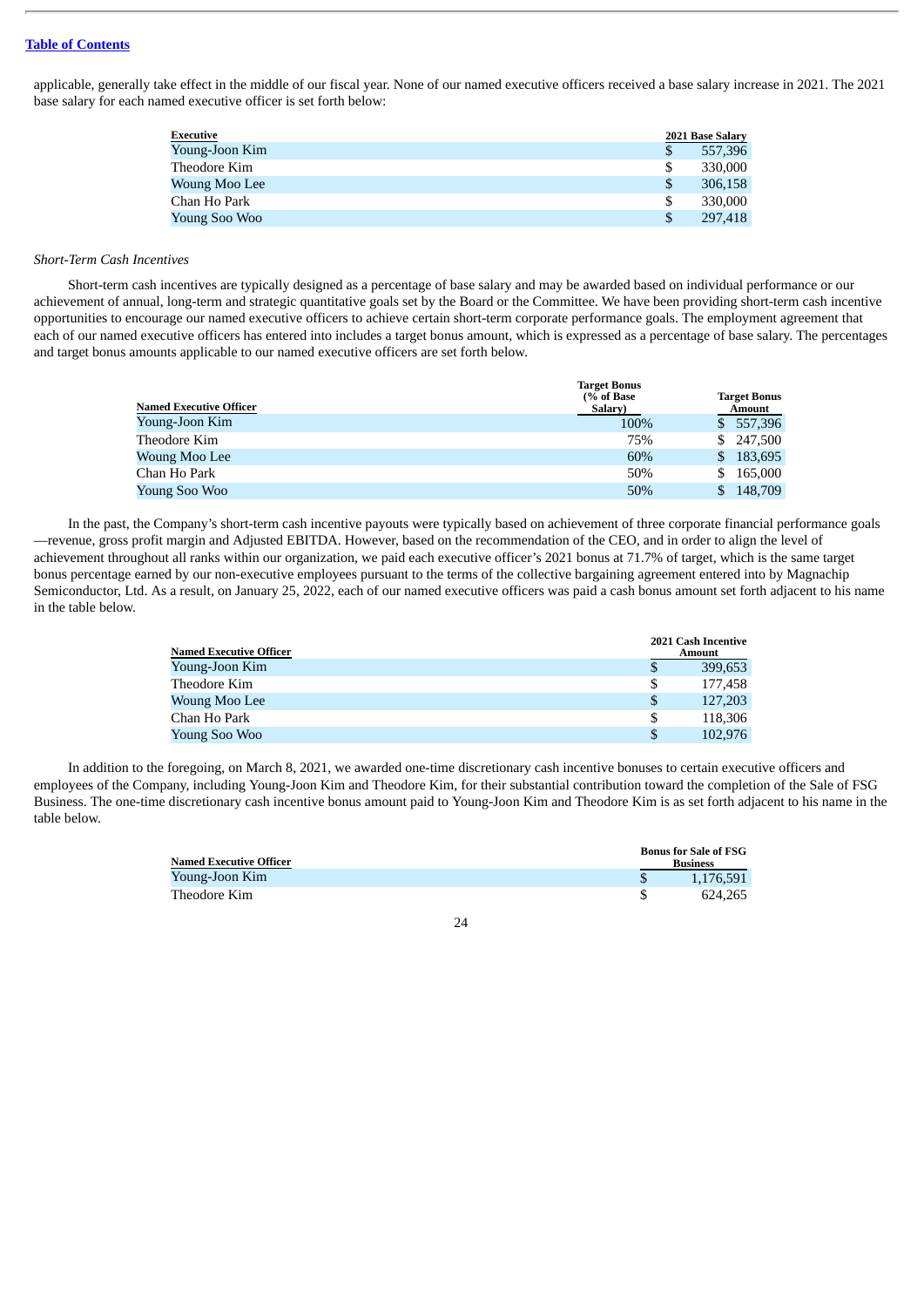# *Long-Term Equity Incentives*

Beginning in 2018, consistent with the Committee's desire to provide compensation that is largely "at risk" while still competitive with our peers with whom we compete for talent, our equity compensation program for our executive officers has included performance-based restricted stock units ("PSUs") each year along with service-based restricted stock units ("Service-Based RSUs" or "RSUs"). The Committee believes that the inclusion of PSUs in our executive compensation program is consistent with, explicitly linked to, and supports our strategic objective of enhancing stockholder value. In order for any PSUs to be earned and vest, the performance must meet or exceed a threshold level of performance during the applicable performance period, and the executive must remain employed by the Company through the date the Committee certifies the level of achievement of the applicable performance milestones. In the event an executive officer is terminated without cause or resigns for good reason in each case not in connection with a "change in control" prior to the settlement of the award, the executive officer will remain eligible to vest in a pro-rata portion of the award on the certification date, based on the number of full months the executive officer provided continuous service through the applicable performance period (the "Continued Service Condition"). The employment agreements we have entered into with each of our executive officers contemplate the grant of PSUs that are earned based on the achievement of financial goals (collectively, the "Financial PSUs") and PSUs that are earned based on our three-year total stockholder return ("TSR") relative to the S&P Semiconductor Index (collectively, the "TSR PSUs").

The general terms of the equity awards contemplated by our 2021 executive compensation program are summarized in the table below.

| <b>Service-Based RSUs</b>                                                           | <b>Financial PSUs</b>                                                                                                                                                                                                                                                                                                                                                                                                                                   | <b>TSR PSUs</b>                                                                                                                                                                                                                                                                                                                                                                                                   |
|-------------------------------------------------------------------------------------|---------------------------------------------------------------------------------------------------------------------------------------------------------------------------------------------------------------------------------------------------------------------------------------------------------------------------------------------------------------------------------------------------------------------------------------------------------|-------------------------------------------------------------------------------------------------------------------------------------------------------------------------------------------------------------------------------------------------------------------------------------------------------------------------------------------------------------------------------------------------------------------|
| Vest over three years in three equal annual<br>installments, subject to executive's | Annual grants with one-year performance<br>period.                                                                                                                                                                                                                                                                                                                                                                                                      | Annual grants with three-year<br>performance period.                                                                                                                                                                                                                                                                                                                                                              |
| continued employment through each<br>applicable vesting date.                       | Vesting is based on the achievement of<br>financial goals that measure our<br>performance against our business strategy,<br>with specific performance goals established<br>by the Committee annually, subject to the<br>satisfaction of the Continued Service<br>Condition.<br>For 2021, performance goals are based on<br>$\bullet$<br>revenue (1/3 weighting), gross profit<br>margin (1/3 weighting) and Adjusted<br>EBITDA $(1/3$ weighting). $(1)$ | Performance is measured within 60 days<br>of the end of the three-year performance<br>period.<br>Vesting is based on three-year TSR of the<br>Company relative to other entities in the<br>S&P Semiconductor Index, determined<br>by the percentile rank of the Company's<br>TSR relative to the TSR of each other<br>entity in such index, subject to the<br>satisfaction of the Continued Service<br>Condition. |

<sup>(1)</sup> "Adjusted EBITDA" means EBITDA (as defined below) adjusted to exclude (i) equity-based compensation expense, (ii) foreign currency loss (gain), net, (iii) derivative valuation loss (gain), net, and (iv) various non-recurring expense (income), net. EBITDA for the periods indicated is defined as the Company's net income (loss) before interest expense, net, income tax expense, and depreciation and amortization.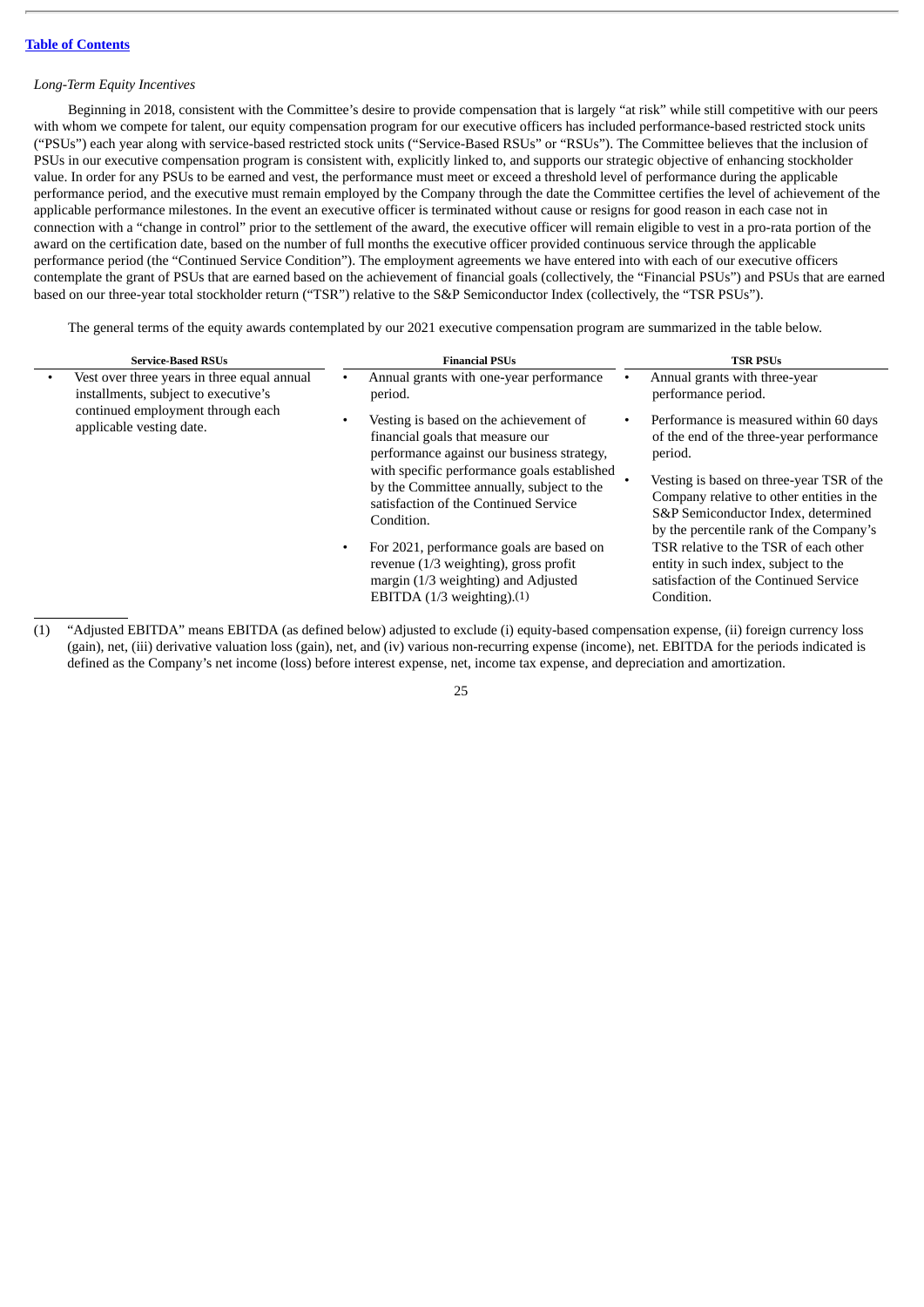The below tables summarize the RSUs, Financial PSUs and TSR PSUs granted to each of the named executive officers of the Company in 2021, as well as the performance results with respect to the 2021 Financial PSU grants and the actual payout thereof.

|                |                   |   |                         |                                         | <b>RSUs</b>                                |
|----------------|-------------------|---|-------------------------|-----------------------------------------|--------------------------------------------|
| <b>Name</b>    | <b>Grant Date</b> |   | <b>FV</b> of Grant Date | <b>RSUs</b><br><b>Granted</b><br>$(\#)$ | Aggregate fair value<br>of grant date (\$) |
| Young-Joon Kim | 2/19/2021         | S | 20.08                   | 29,246                                  | 587,260                                    |
| Theodore Kim   | 2/19/2021         |   | 20.08                   | 21,806                                  | 437,864                                    |
| Woung Moo Lee  | 2/19/2021         |   | 20.08                   | 11,747                                  | 235,880                                    |
| Chan Ho Park   | 2/19/2021         | S | 20.08                   | 5,035                                   | 101,103                                    |
| Young Soo Woo  | 2/19/2021         |   | 20.08                   | 6,713                                   | 134,797                                    |

|                |                   |                    |                  | <b>Financial PSUs</b> |                |
|----------------|-------------------|--------------------|------------------|-----------------------|----------------|
|                |                   |                    | <b>Threshold</b> | <b>Target</b>         | <b>Maximum</b> |
|                |                   | <b>FV</b> of Grant |                  |                       |                |
|                |                   | Date $($ ) (at     |                  |                       |                |
| <b>Name</b>    | <b>Grant Date</b> | Target)            | Shares $(\#)$    | Shares $(\#)$         | Shares $(\#)$  |
| Young-Joon Kim | 2/19/2021         | 1,224,097          | 30,481           | 60,961                | 91,442         |
| Theodore Kim   | 2/19/2021         | 306.501            | 7,632            | 15,264                | 22,896         |
| Woung Moo Lee  | 2/19/2021         | 165,118            | 4,112            | 8,223                 | 12,335         |
| Chan Ho Park   | 2/19/2021         | 70.762             | 1.762            | 3,524                 | 5,286          |
| Young Soo Woo  | 2/19/2021         | 94.376             | 2,350            | 4.700                 | 7,050          |

|                |                   |                                         | <b>TSR PSUs</b>  |               |                |              |
|----------------|-------------------|-----------------------------------------|------------------|---------------|----------------|--------------|
|                |                   |                                         | <b>Threshold</b> | <b>Target</b> | <b>Maximum</b> | Supermaximum |
|                |                   | <b>FV</b> of Grant<br>Date $($ ) $(at)$ |                  |               |                |              |
| Name           | <b>Grant Date</b> | Target)                                 | Shares $(\#)$    | Shares $(\#)$ | Shares $(\#)$  | Shares (#)   |
| Young-Joon Kim | 2/19/2021         | 524,610                                 | 13,063           | 26,126        | 39,189         | 52,252       |
| Theodore Kim   | 2/19/2021         | 131.343                                 | 3.271            | 6,541         | 9,812          | 13,082       |
| Woung Moo Lee  | 2/19/2021         | 70,762                                  | 1,762            | 3,524         | 5,286          | 7,048        |
| Chan Ho Park   | 2/19/2021         | 30,321                                  | 755              | 1,510         | 2,265          | 3,020        |
| Young Soo Woo  | 2/19/2021         | 40.421                                  | 1,007            | 2,013         | 3,020          | 4,026        |

The vesting of the Financial PSUs granted in 2021 was based on the actual level of achievement for three corporate financial performance metrics — revenue, gross profit margin and Adjusted EBITDA. Achievement at or above the maximum level of achievement for each performance goal would result in a maximum payout of 150% of the portion of the named executive officer's target level award attributable to that performance goal, while achievement below the threshold level of achievement for each performance goal would result in no payout for the portion of the named executive officer's target level award attributable to that performance goal. In February 2022, the Committee determined that the overall achievement of the performance goals against the performance metrics approved by the Board was at 87.6% of target as shown in the below table, which resulted in the issuance of the following numbers of shares of common stock to our named executive officers: 53,402 shares to Mr. YJ Kim, 13,372 shares to Mr. T. Kim 7,204 shares to Mr. WM Lee, 3,088 shares to Mr. CH Park and 4,118 shares to Mr. YS Woo.

|                                       | Goal      |                  |               |                | 2021        | <b>Vesting Ratio</b> | Weighed              |
|---------------------------------------|-----------|------------------|---------------|----------------|-------------|----------------------|----------------------|
| <b>Performance Metrics</b>            | Weighting | <b>Threshold</b> | <b>Target</b> | <b>Maximum</b> | Achievement | by Category          | <b>Vesting Ratio</b> |
| Revenue (in millions)                 | 33.33%    | 518.5            | \$535.5       | 552.5          | 474.2       | $0.0\%$              | $0.0\%$              |
| Gross Profit Margin (as % of revenue) | 33.33%    | 28.20%           | 29.50%        | 31.60%         | 32.38%      | 150.0%               | 50.0%                |
| Adjusted EBITDA (in millions)         | 33.33%    | 64.8             | \$69.5        | 74.3           | 70.7        | 112.8%               | 37.6%                |
|                                       |           |                  |               |                |             |                      | 87.6%                |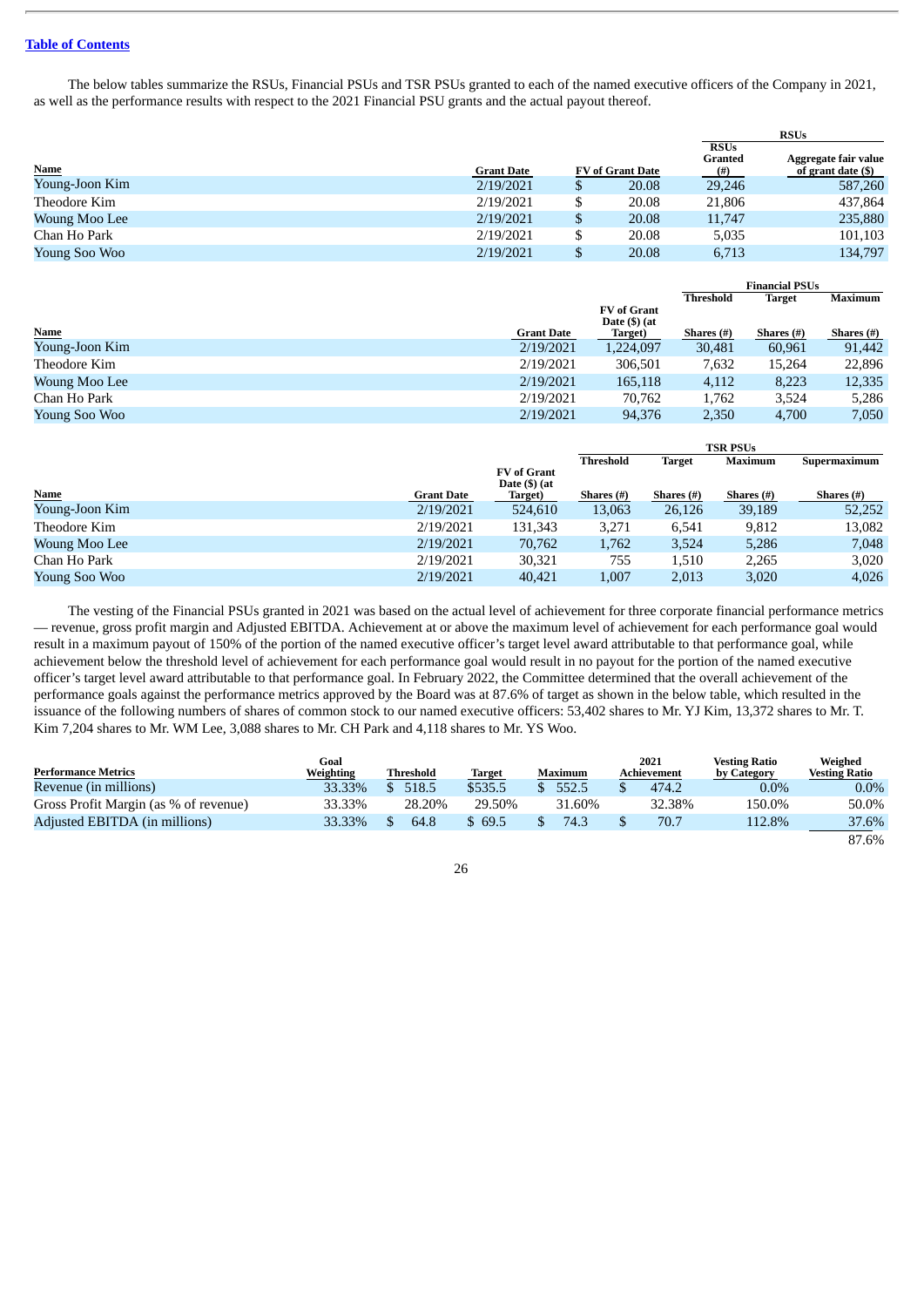The performance metric of the 2021 TSR PSUs is the three-year TSR relative to the S&P Semiconductor Index. In structuring the relative TSR calculation and selecting the index, the Committee wanted to compare our stock price performance to that of a large, steady-state sampling of semiconductor companies on a basis designed to eliminate any short-term aberrations in stock price at the start or the end of the performance period.

As of December 31, 2021, the performance period applicable to the TSR PSUs granted in 2019 (the "2019 TSR PSUs") ended. The performance metrics applicable to the 2019 TSR PSUs were the same as those described above with respect to the 2021 TSR PSUs. In February 2022, based on such performance metrics, the Committee determined the vesting percentage of the 2019 TSR PSUs to be 80.0%, as the Company recorded a TSR of 175.02% for the performance period, placing it at the 50th percentile within the S&P Semiconductor Index, versus a target of 60th percentile, which resulted in the issuance of the following numbers of shares of common stock to our named executive officers: 19,104 shares to Mr. YJ Kim, 5,400 shares to Mr. T. Kim, and 5,640 shares to Mr. WM Lee.

## *Health and Welfare Benefits*

Our named executive officers are eligible to participate in our employee benefit plans that are generally provided to all full-time employees, and on the same basis as all of our full-time employees in the country in which they are resident. These benefits include individual health insurance (medical, dental, and vision), group personal accident insurance and group business travel insurance.

# *Perquisites and Other Benefits*

We provide the named executive officers with perquisites and other benefits, including expatriate benefits, which the Committee believes are reasonable and consistent with our overall compensation program to better enable us to attract and retain superior employees for key positions. Generally, perquisites are determined based upon what the Committee considers to be customary perquisites offered by our select peer group and are not based upon a median cost for specific perquisites or for the perquisites in aggregate. The Committee determines the level and types of expatriate benefits for the named executive officers based on local market surveys taken by our human resources group. These surveys are not limited to our select peer group, but include a broad range of companies based outside of Korea but with significant operations in Korea. Attributed costs of the personal benefits for the named executive officers are set forth in the Summary Compensation Table below. Consistent with the industry practice of hiring key expatriate executives and relocating such executives to a foreign country, like Korea, the provision of expatriate benefits to key expatriate executives allows us to retain key personnel on expatriate assignments and minimize any financial impacts associated with such assignments.

Mr. YJ Kim and Mr. T. Kim were expatriates during 2021 and received expatriate benefits commensurate with market practice in Korea. The Committee determined the appropriate benefits for each expatriate in accordance with internal policies approved by our Board from time to time, which included housing allowances, relocation and repatriation allowances, insurance premiums, reimbursement for the use of a car, home leave flights, living expenses, children's tuition allowances, tax equalization payments and tax advisory services.

# *Employment Agreements and Post-Employment Severance Benefits*

As of December 31, 2021, each of our named executive officers other than Mr. YS Woo was party to an employment or severance agreement that provides for certain payments upon his termination of employment and/or a change in control of the Company and that is intended to align the interests of the executives and stockholders if a transaction were to occur. Please see the section below entitled "Potential Payments Upon Termination or Change in Control" for further discussion of those benefits. We believe that the use of severance arrangements appropriately mitigates some of the risk that exists for executives working in our highly competitive industry and allows the executives to focus on our business objectives. In connection with Mr. YS Woo's resignation and termination of his executive service agreement with the Company and Magnachip Semiconductor, Ltd., our Korean subsidiary ("MSK"), effective December 31, 2021, Mr. YS Woo, the Company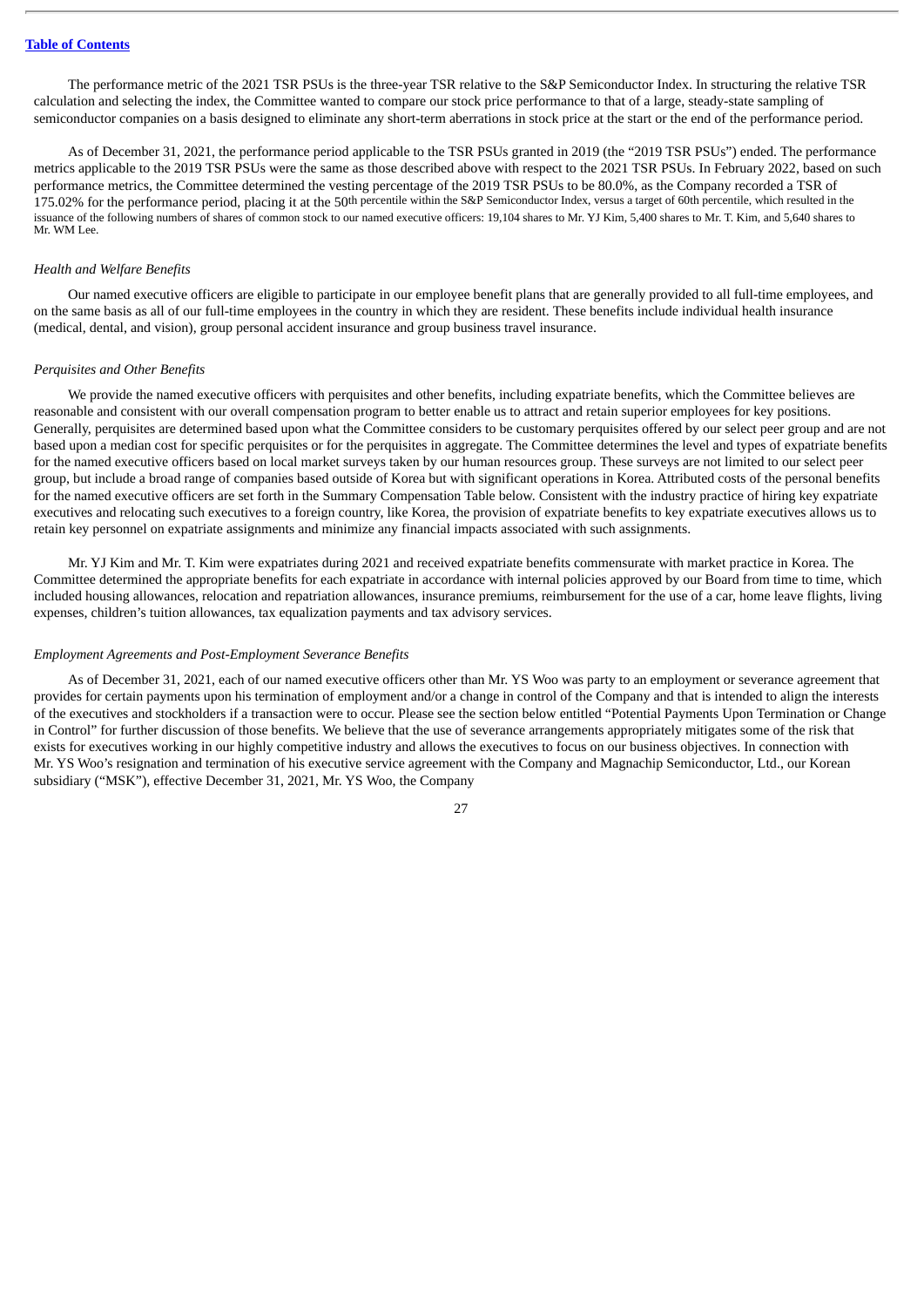and MSK entered into a separation agreement dated as of December 29, 2021 (the "Woo Separation Agreement"). Please see the section below entitled "Potential Payments Upon Termination or Change in Control" for further discussion of the Woo Separation Agreement.

Pursuant to the Employee Retirement Benefit Security Act, certain executive officers residing in Korea with one or more years of service are entitled to severance benefits upon the termination of their employment for any reason. For purposes of this section, we call this benefit "statutory severance." The base statutory severance is approximately one month of base salary per year of service. Each of our named executive officers accrued statutory severance in 2021.

# *Clawback Policy*

The Company has adopted a clawback policy that applies to incentive compensation approved, awarded or granted to our current and former executive officers, including our named executive officers, following the adoption of the policy in 2017. Under the clawback policy, if we are required to prepare an accounting restatement due to the Company's material noncompliance with any financial reporting requirement under U.S. federal securities laws and the Board determines that a covered executive officer has willfully committed an act of fraud, dishonesty or recklessness in the performance of his or her duties as an executive officer of the Company that contributed to the noncompliance, the Board may require reimbursement or forfeiture of any excess incentive compensation that is received by any covered executive officer during the three completed fiscal years preceding the date on which the Company is required to prepare such accounting restatement.

### *Securities Trading Policy*

The Company has adopted the Securities Trading Policy which applies to all of directors, officers and employees of the Company, to describe the standards concerning the handling of non-public information relating to the Company and the buying and selling of securities of the Company. The policy prohibits engaging in pledging, short sales and buying or selling puts, calls, options or other derivatives in respect of securities of the Company. The policy also strongly discourages speculative hedging transaction where even long-term hedging transactions that are designed to protect an individual's investment in Company securities (i.e., the hedge must be for at least twelve (12) months and relate to stock or options held by the individual) is only permitted after being pre-cleared with the Company's General Counsel.

# *Stock Ownership Guidelines*

Effective July 12, 2018, we adopted the Executive Officer and Director Stock Ownership Policy, or Stock Ownership Policy, that is applicable to our non-employee directors and our executive officers. The Stock Ownership Policy requires that:

- The Chairman of the Board hold equity in the Company with a value equal to the lesser of (i) three times his or her then current annual Board and Chairman cash retainer and (ii) three times his or her initial annual Board and Chairman cash retainer paid at the time he or she became subject to the Stock Ownership Policy as the Chairman of the Board;
- Non-employee directors hold equity in the Company with a value equal to the lesser of (i) three times the non-employee director's annual Board cash retainer and (ii) three times his or her initial annual Board cash retainer paid at the time he or she became subject to the Stock Ownership Policy as a director of the Company;
- The Chief Executive Officer owns equity in the Company equal to the lesser of (i) five times his or her then current annual base salary and (ii) five times his or her annual base salary paid at the time he or she became subject to the Stock Ownership Policy as the Chief Executive Officer of the Company; and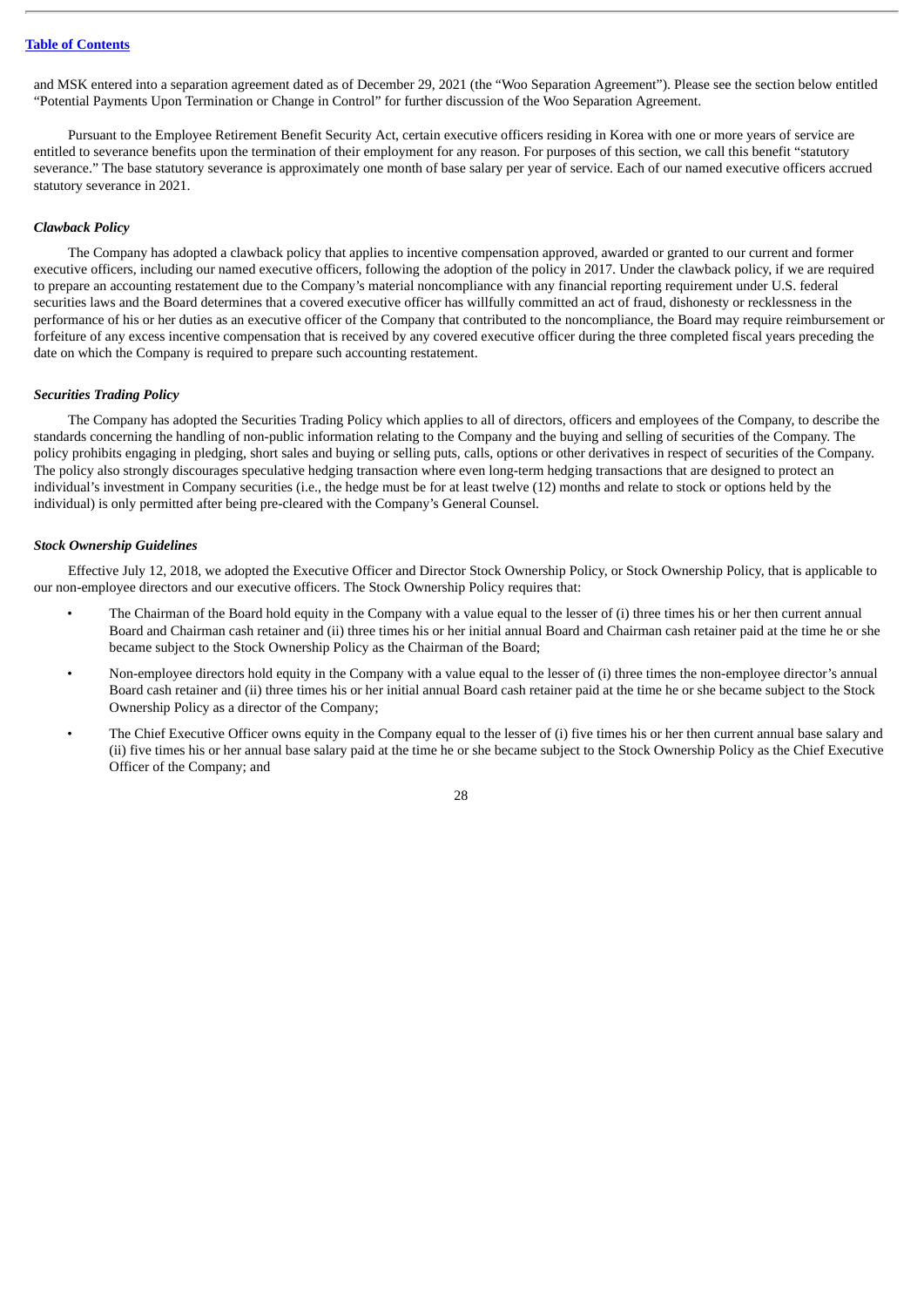• All other covered executives own equity in the Company equal to the lesser of (i) two times his or her annual base salary and (ii) two times his or her annual base salary as of the date such individual's entered into their role that made them subject to the Stock Ownership Policy.

The Stock Ownership Policy provides that an individual subject to the policy is required to be in compliance with the minimum equity ownership requirement by the later of the five-year anniversary of the implementation date of the Stock Ownership Policy and the five-year anniversary of such individual's entrance into their role that made them subject to the Stock Ownership Policy.

The Stock Ownership Policy provides that shares of our common stock directly owned by covered executives and directors, vested, but not settled, restricted stock units, 50% of any vested unexercised options, shares owned jointly with a spouse and shares of our common stock held in a trust established by a covered executive or director for the benefit of the such covered executive or director and/or family members will count towards satisfying the minimum equity ownership requirement of the Stock Ownership Policy.

# *Accounting Considerations*

The Committee considers the accounting impact of equity awards when designing compensation plans and arrangements for our executive officers and other employees. Chief among these is Financial Accounting Standards Board Accounting Standards Codification Topic 718 ("ASC 718"), the standard which governs the accounting treatment of stock-based compensation awards. However, accounting cost is just one factor considered when designing such compensation plans and arrangements for our executive officers and other employees.

# **COMPENSATION COMMITTEE REPORT**

<span id="page-33-0"></span>The Compensation Committee has reviewed and discussed the Compensation Discussion and Analysis as set forth above under "Compensation Discussion and Analysis" with our management and, based on such review and discussion, has recommended to our Board that the Compensation Discussion and Analysis be included in this Proxy Statement.

The foregoing report was submitted by the Compensation Committee and shall not be deemed to be "soliciting material" or to be "filed" with the SEC or subject to Regulation 14A promulgated by the SEC or Section 18 of the Exchange Act and shall not be incorporated by reference in any of our other filings under the Securities Act or Exchange Act except to the extent we specifically incorporate this report therein.

Members of the Committee:

Camillo Martino, Chair Gary Tanner Kyo-Hwa (Liz) Chung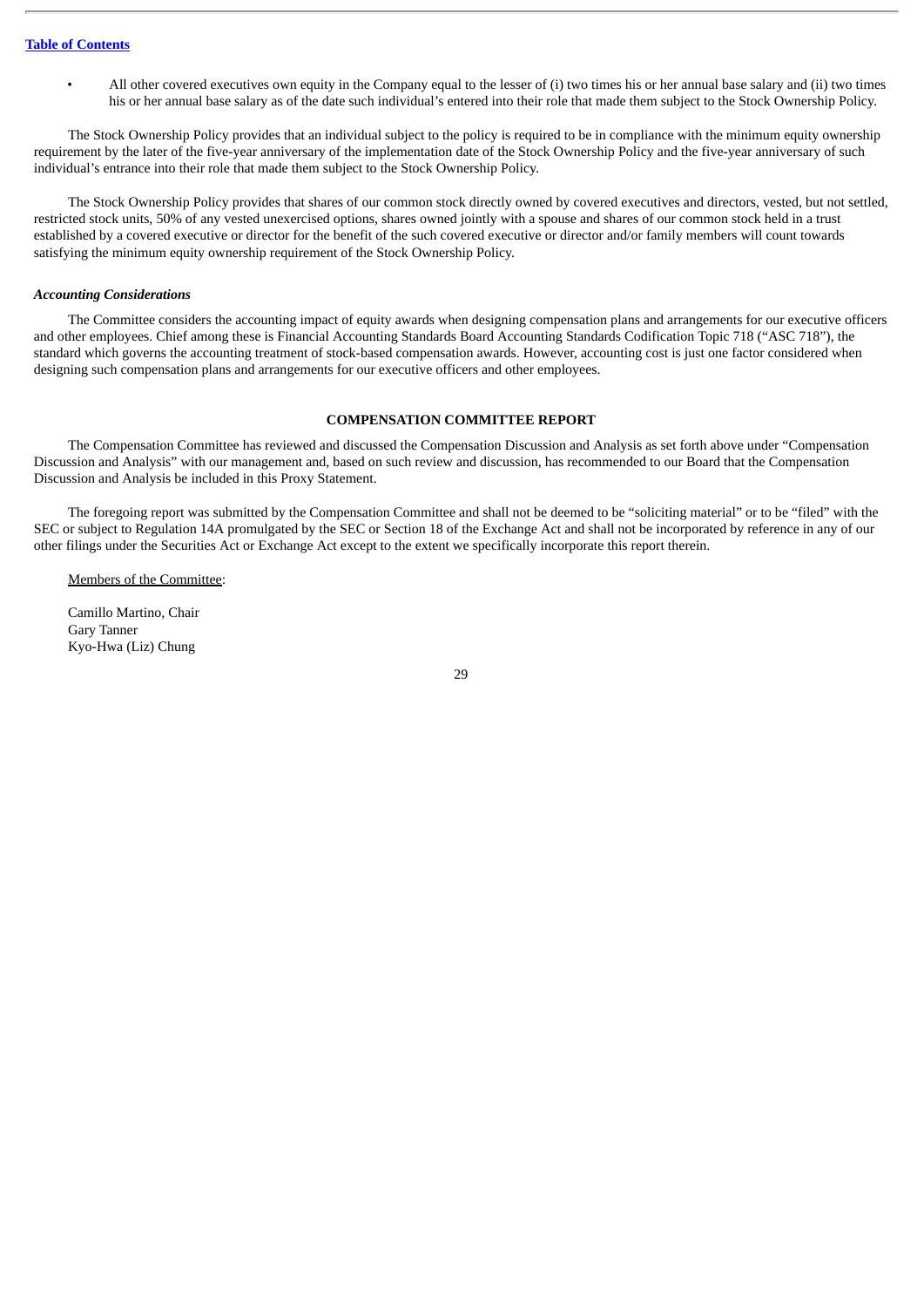# <span id="page-34-0"></span>**Summary Compensation Table**

The following table sets forth certain information concerning the compensation earned during the years ended December 31, 2021, 2020 and 2019, of our named executive officers:

| <b>Name and Principal Position</b><br>Young-Joon Kim                       | Year<br>2021         | Salary<br>$($ \$ $)(1)$<br>557,136 | <b>Bonus</b><br>$($ \$ $)(2)$<br>1,576,245 | Option<br>Awards<br>(S)         | <b>Stock</b><br>Awards<br>(5)(3)<br>2,335,967 | <b>Non-Equity</b><br>Incentive Plan<br>Compensation<br>$($)$ | Change in<br>Pension<br>Value<br>and Non-<br>qualified<br><b>Deferred</b><br>Compensation<br><b>Earnings</b><br>(3)(4)<br>68,656 | <b>All Other</b><br>Compensation<br>$($ \$<br>1,034,781(5) | Total<br>$($)$<br>5,572,785         |
|----------------------------------------------------------------------------|----------------------|------------------------------------|--------------------------------------------|---------------------------------|-----------------------------------------------|--------------------------------------------------------------|----------------------------------------------------------------------------------------------------------------------------------|------------------------------------------------------------|-------------------------------------|
| <b>Chief Executive Officer</b>                                             | 2020<br>2019         | 556,399<br>557,863                 | 125,000                                    | $\hspace{0.1mm}-\hspace{0.1mm}$ | 1,486,335<br>967,936                          |                                                              | 26,089<br>57,012                                                                                                                 | 757,844<br>580,075                                         | 2,951,667<br>2,162,886              |
| Theodore Kim<br>Chief Compliance Officer, General Counsel and<br>Secretary | 2021<br>2020<br>2019 | 329,846<br>329,410<br>330,277      | 801,724<br>74,250                          | —                               | 875,709<br>539,350<br>547,200                 |                                                              | 40,016<br>16,096<br>33,310                                                                                                       | 443,141(6)<br>333,954<br>274,684                           | 2,490,436<br>1,293,060<br>1,185,471 |
| Woung Moo Lee<br>General Manager of Worldwide Sales                        | 2021<br>2020<br>2019 | 306,158<br>296,913<br>300,513      | 127,203<br>57,527                          |                                 | 471,760<br>406,210<br>571,520                 |                                                              | 25,827<br>24,350<br>25,035                                                                                                       | 47,360(7)<br>38,645<br>36,957                              | 978,307<br>823,644<br>934,025       |
| Chan Ho Park<br>General Manager of Power Solutions                         | 2021<br>2020         | 329,846<br>192,203                 | 118,306<br>28,943                          | $\overline{\phantom{0}}$        | 202,186<br>166,350                            |                                                              | 29,353<br>15,344                                                                                                                 | 165,052(8)<br>189,747                                      | 844,743<br>592,586                  |
| Young Soo Woo<br>Former Chief Financial Officer                            | 2021<br>2020         | 297,418<br>176,244                 | 102,976<br>28,121                          |                                 | 269,594<br>193,140                            |                                                              | 24,847<br>16,141                                                                                                                 | 33,613(9)<br>16,907                                        | 728,448<br>430,552                  |

Note: A monthly average exchange rate was used to convert amounts in the above table that were originally paid in Korean won.

(1) The base salary amounts for Messrs. YJ Kim, T. Kim and CH Park in this table differ from the contractual base salary amounts described in the section above subtitled "Compensation Discussion and Analysis—Annual Base Salary" due to fluctuation in the exchange rate between U.S. dollars and Korean won during the year. The increase in base salary amounts between 2020 and 2021 is also a result of fluctuation in the exchange rate between 2020 and 2021. CH Park's base salary in 2020 was calculated based on his service with the Company from his date of hire on June 1, 2020 through December 31, 2020.

(2) Represents cash bonuses earned by the applicable named executive officer in 2021. See the section subtitled "Compensation Discussion and Analysis" for a description of the short-term cash incentive amounts paid in 2021.

(3) The amount reported represents the aggregate grant date fair value of RSUs and PSUs granted to our named executive officers in 2021, 2020 and 2019, determined in accordance with FASB ASC 718. Such grant date fair value does not take into account any estimated forfeitures. The amount reported in this column reflects the accounting cost for these RSUs and PSUs and does not correspond to the actual economic value that may be received by the applicable NEO upon the vesting/settlement of the RSUs or any sale of the underlying shares of common stock. The Financial PSUs and the TSR PSUs are reported here at the target performance level based on the probable outcome of such performance conditions. When calculated at the maximum performance level (which is referred to as "supermaximum" with respect to the TSR PSUs), the amount of the PSUs in 2021 would be \$2,885,376 for Mr. YJ Kim, \$722,438 for Mr. T. Kim, \$389,211 for Mr. WM Lee, \$166,784 for Mr. CH Park and \$222,406 for Mr. YS Woo. See the section subtitled "Compensation Discussion and Analysis—Long-Term Equity Incentives" for further information.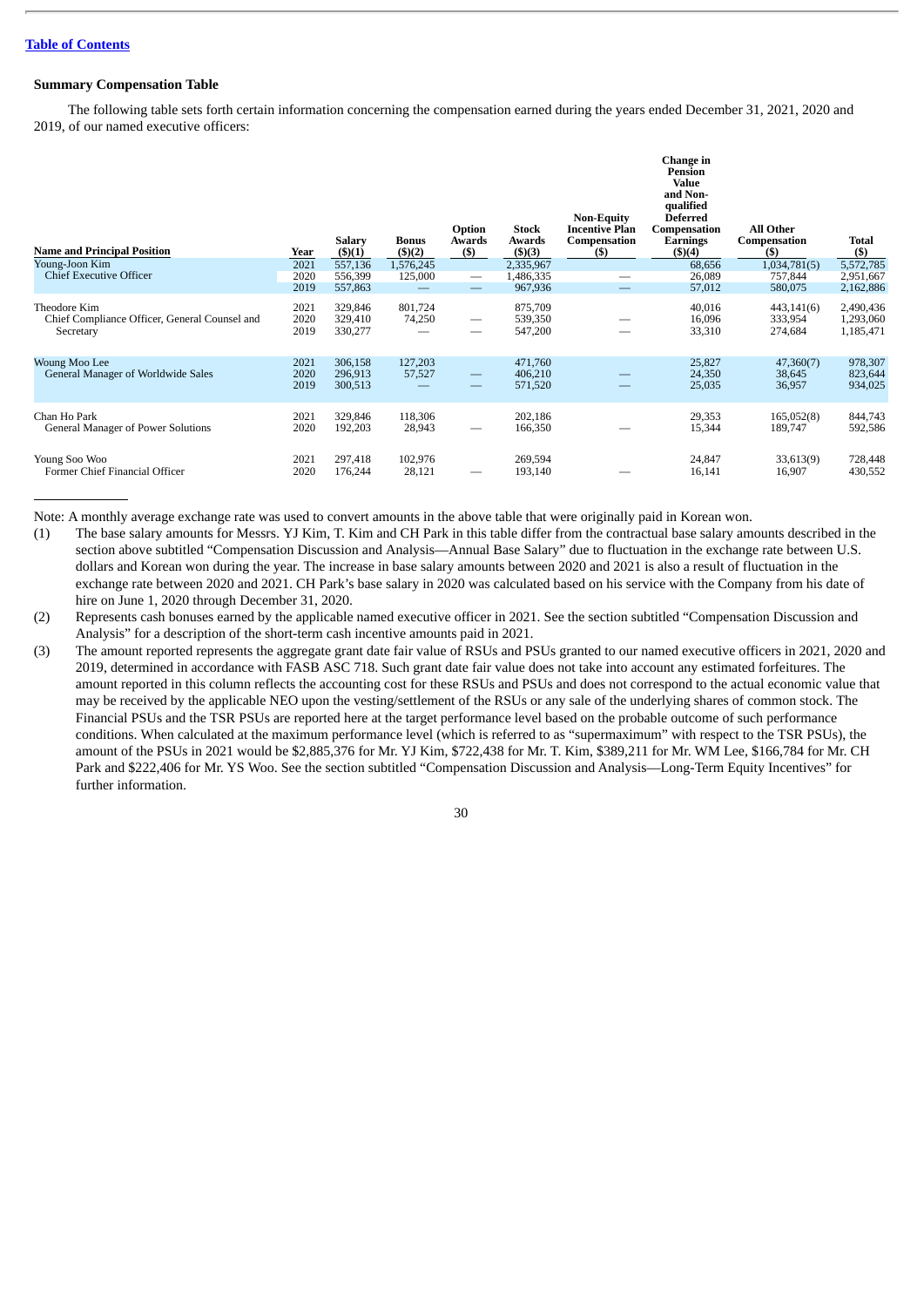- (4) Consists of statutory severance accrued for each years ended December 31, 2021, 2020 and 2019, as applicable. See the section below subtitled "Pension Benefits for the Fiscal Year Ended December 31, 2021" for a description of the statutory severance benefit.
- (5) Includes the following personal benefits paid to Mr. YJ Kim for 2021: (a) \$198,043 for Mr. YJ Kim's housing lease; (b) \$6,113 for reimbursement of tuition expenses for Mr. YJ Kim's children; (c) \$71,618 for health insurance premiums; (d) \$5,431 for accident insurance and business travel insurance premiums; (e) \$26,939 for annual cash special allowance (the amount reported in this table differs from the \$27,000 contractual annual cash special allowance due to fluctuation in the exchange rate between U.S. dollars and Korean won during the year); (f) \$13,577 for car and driver expense (including personal use of a car service provided by the Company); (g) \$19,709 for tax consulting expense; (h) \$21,374 for living expense; (i) \$10,765 for moving expense; (j) \$2,156 for meal allowance, welfare points etc.; (k) \$93,092 of reimbursement for the difference between the actual tax Mr. YJ Kim already paid and the hypothetical tax he had to pay for the fiscal year 2021; and (l) \$565,964 for reimbursement of Korean tax.
- (6) Includes the following personal benefits paid to Mr. T. Kim for 2021: (a) \$58,454 for Mr. T. Kim's housing lease; (b) \$14,912 for Mr. T. Kim's home leave flights; (c) \$50,574 for health insurance premiums; (d) \$1,304 for accident insurance and business travel insurance premiums; (e) \$3,198 for personal use of a car service provided by the Company; (f) \$13,434 for tax consulting expense; (g) \$4,564 for living expense; (h) \$2,025 for meal allowance, welfare points and fitness allowance; (i) \$42,095 of reimbursement for the difference between the actual tax Mr. T. Kim already paid and the hypothetical tax he had to pay for the fiscal year 2021; and (j) \$252,582 for reimbursement of Korean tax.
- (7) Includes the following personal benefits paid to Mr. WM Lee for 2021: (a) \$38,968 for health insurance premiums; (b) \$3,010 for personal use of a car service provided by the Company; (c) \$1,906 for private pension; (d) \$1,267 for medical check for spouse; and (e) \$2,209 for meal allowance, welfare points, medical expense support and fitness allowance.
- (8) Includes the following personal benefits paid to Mr. CH Park for 2021: (a) \$72,466 for health insurance premiums; (b) \$2,541 for personal use of a car service provided by the Company; (c) \$79,963 for special bonus (the amount reported in this table differs from the \$80,000 contractual special bonus due to fluctuation in the exchange rate between U.S. dollars and Korean won during the year); (d) \$6,748 for tax consulting expense; (e) \$1,267 for medical check for spouse; and (f) \$2,068 for meal allowance, welfare points etc.
- (9) Includes the following personal benefits paid to Mr. YS Woo for 2021: (a) \$22,348 for health insurance premiums; (b) \$2,514 for personal use of a car service provided by the Company; (c) \$5,979 for reimbursement of tuition expenses for Mr. YS Woo's children; (d) \$1,267 for medical check for spouse; and (e) \$1,505 for meal allowance, welfare points and medical expense support. See the sections below subtitled "Pension Benefits for the Fiscal Year Ended December 31, 2021" and "Separation Agreement" for a description of the severance payments and benefits payable to Mr. YS Woo.

# <span id="page-35-0"></span>**Grants of Plan-Based Awards Table for Fiscal Year 2021**

The following table sets forth information regarding grants of plan-based awards made to our named executive officers during 2021. See the section subtitled "Compensation Discussion and Analysis—Long-Term Equity Incentives" for further information.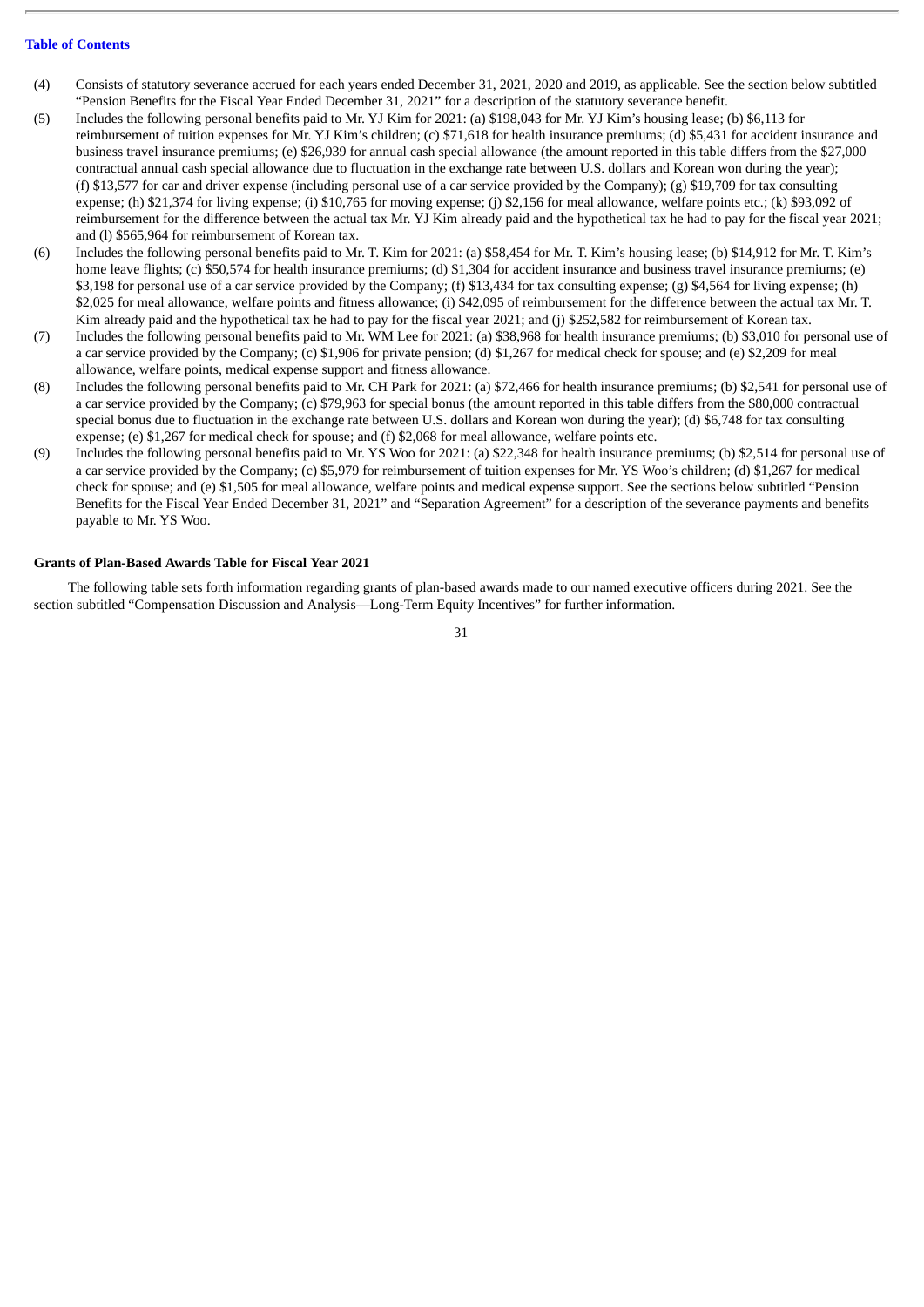|                |                   |                  | <b>Estimated Future</b><br><b>Payouts Under</b><br><b>Equity Incentive Plan</b><br>Awards (#) | <b>All Other</b><br><b>Stock</b><br>Awards:<br><b>Number of</b><br><b>Shares</b> of<br><b>Stock or</b><br>Units | <b>Grant Date</b><br><b>Fair Value</b><br>of Stock<br>and<br>Option<br>Awards |           |
|----------------|-------------------|------------------|-----------------------------------------------------------------------------------------------|-----------------------------------------------------------------------------------------------------------------|-------------------------------------------------------------------------------|-----------|
| Name           | <b>Grant Date</b> | <b>Threshold</b> | <b>Target</b>                                                                                 | Maximum                                                                                                         | $(\#)(1)$                                                                     | \$)(5)    |
| Young-Joon Kim | 2/19/2021(1)      |                  |                                                                                               |                                                                                                                 | 29,246                                                                        | 587,260   |
|                | 2/19/2021(2)      | 30,481           | 60,961                                                                                        | 91,442                                                                                                          |                                                                               | 1,224,097 |
|                | 2/19/2021(3)      | 13,063           | 26,126                                                                                        | 52,252(4)                                                                                                       |                                                                               | 524,610   |
| Theodore Kim   | 2/19/2021(1)      |                  |                                                                                               |                                                                                                                 | 21,806                                                                        | 437,865   |
|                | 2/19/2021(2)      | 7,632            | 15,264                                                                                        | 22,896                                                                                                          |                                                                               | 306,501   |
|                | 2/19/2021(3)      | 3,271            | 6,541                                                                                         | 13,082(4)                                                                                                       |                                                                               | 131,343   |
| Woung Moo Lee  | 2/19/2021(1)      |                  |                                                                                               |                                                                                                                 | 11,747                                                                        | 235,880   |
|                | 2/19/2021(2)      | 4,112            | 8,223                                                                                         | 12,335                                                                                                          |                                                                               | 165,118   |
|                | 2/19/2021(3)      | 1,762            | 3,524                                                                                         | 7,048(4)                                                                                                        |                                                                               | 70,762    |
| Chan Ho Park   | 2/19/2021(1)      |                  |                                                                                               |                                                                                                                 | 5,035                                                                         | 101,103   |
|                | 2/19/2021(2)      | 1,762            | 3,524                                                                                         | 5,286                                                                                                           |                                                                               | 70,762    |
|                | 2/19/2021(3)      | 755              | 1,510                                                                                         | 3,020(4)                                                                                                        |                                                                               | 30,321    |
| Young Soo Woo  | 2/19/2021(1)      |                  |                                                                                               |                                                                                                                 | 6,713                                                                         | 134,797   |
|                | 2/19/2021(2)      | 2,350            | 4,700                                                                                         | 7,050                                                                                                           |                                                                               | 94,376    |
|                | 2/19/2021(3)      | 1,007            | 2,013                                                                                         | 4,026(4)                                                                                                        |                                                                               | 40,421    |

(1) Represents the RSUs granted during fiscal year 2021 to our named executive officers. Further information on the RSU awards can be found in the "Compensation Discussion & Analysis" section above.

(2) Represents the Financial PSUs granted during fiscal year 2021 to our named executive officers. The Compensation Committee is required to certify the actual amount earned for each performance goal for the performance period, within 60 days following the end of the performance period. Upon such determination, the applicable portion of the units corresponding to the payout percentage vests, subject to the satisfaction of the Continued Service Condition. Further information on the Financial PSUs can be found in the "Compensation Discussion & Analysis" section above.

(3) Represents the TSR PSUs granted during fiscal year 2021 to our named executive officers. The Compensation Committee is required to certify the actual amount earned for each performance goal, within 60 days following the end of the performance period. Upon such determination, the applicable portion of the units corresponding to the payout percentage vests, subject to the satisfaction of the Continued Service Condition. Further information on the Financial PSUs can be found in the "Compensation Discussion & Analysis" section above.

(4) Represents in the "Supermaximum" performance level. The TSR payout percentage is represented by four performance levels: "Threshold," "Target," "Maximum" and "Supermaximum." Supermaximum is achieved only if Magnachip ranks first in the TSR Index and the applicable payout percentage is 200%. The payout percentage is 150% for "Maximum" performance.

(5) Represents the grant date fair value of each equity-based award as determined in accordance with FASB ASC 718. For the performance-based equity awards, the amounts are reported at the target performance level.

# *Severance Agreements with Our Named Executive Officers*

In 2021, we maintained severance or employment agreements with each of our named executive officers that, among other benefits, provide for payments upon termination or a change in control. For more information about the terms of these agreements and benefits, see the section below entitled "Potential Payments Upon Termination or Change in Control".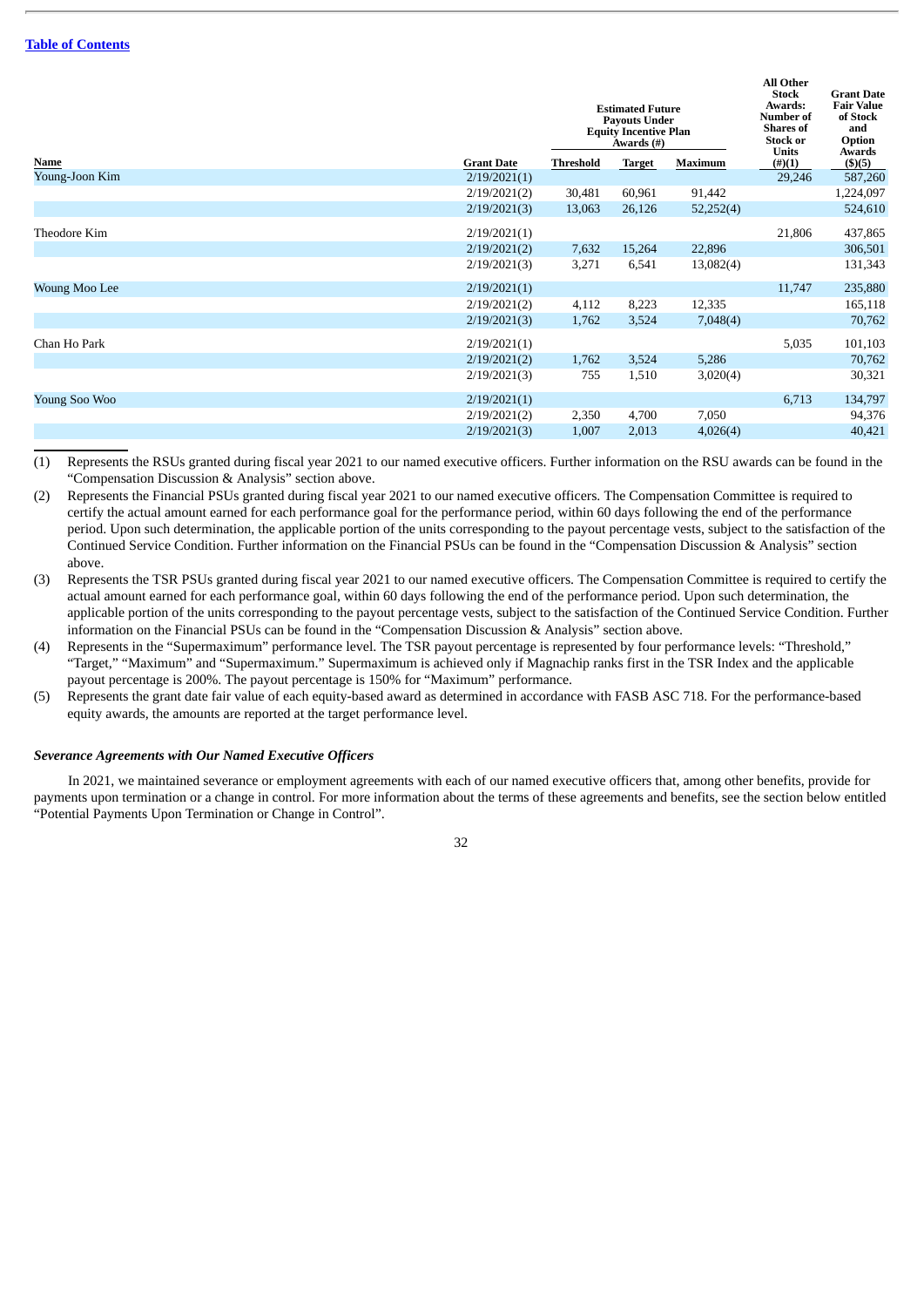# *Equity Compensation Plans*

For more information about the terms of our equity compensation plans, see the section below entitled "Equity Compensation Plan Summary".

# <span id="page-37-0"></span>**Outstanding Equity Awards at Fiscal Year End 2021**

The following table sets forth all outstanding equity awards held by our named executive officers as of December 31, 2021. Please see the section below entitled "Potential Payments Upon Termination or Change in Control" for information regarding the impact of certain employment termination scenarios on outstanding equity awards.

|                      |               | <b>Option Awards</b>                                                                                    |                                                                                                    |                                        |                                     |  |  |
|----------------------|---------------|---------------------------------------------------------------------------------------------------------|----------------------------------------------------------------------------------------------------|----------------------------------------|-------------------------------------|--|--|
| Name                 | Grant<br>Date | Number of<br><b>Securities</b><br><b>Underlying</b><br><b>Unexercised</b><br>Options (#)<br>Exercisable | Number of<br><b>Securities</b><br><b>Underlying</b><br>Unexercised<br>Options (#)<br>Unexercisable | Option<br><b>Exercise</b><br>Price(\$) | Option<br><b>Expiration</b><br>Date |  |  |
| Young-Joon Kim       | 5/6/2013      | 200,000                                                                                                 |                                                                                                    | 15.96                                  | 5/6/2023                            |  |  |
|                      | 6/9/2015      | 90,610                                                                                                  |                                                                                                    | 7.64                                   | 6/9/2025                            |  |  |
|                      | 3/11/2016     | 45,305                                                                                                  |                                                                                                    | 5.53                                   | 3/11/2026                           |  |  |
| Theodore Kim         | 10/26/2013    | 50,000                                                                                                  |                                                                                                    | 21.79                                  | 10/26/2023                          |  |  |
|                      | 6/9/2015      | 51,740                                                                                                  |                                                                                                    | 7.64                                   | 6/9/2025                            |  |  |
|                      | 3/11/2016     | 25,870                                                                                                  |                                                                                                    | 5.53                                   | 3/11/2026                           |  |  |
| <b>Woung Moo Lee</b> | 11/1/2013     | 50,000                                                                                                  | $\hspace{0.05cm}$                                                                                  | 19.56                                  | 11/1/2023                           |  |  |
|                      | 6/9/2015      | 43,940                                                                                                  | –                                                                                                  | 7.64                                   | 6/9/2025                            |  |  |
|                      | 3/11/2016     | 25,870                                                                                                  |                                                                                                    | 5.53                                   | 3/11/2026                           |  |  |
| Chan Ho Park         |               |                                                                                                         |                                                                                                    |                                        |                                     |  |  |
| Young Soo Woo        |               |                                                                                                         |                                                                                                    |                                        |                                     |  |  |

|                      | <b>Stock Awards (3)</b>                                                                   |                                                                                                          |                                                                                                                                                                                         |                                                                                                                                                                                                    |  |  |
|----------------------|-------------------------------------------------------------------------------------------|----------------------------------------------------------------------------------------------------------|-----------------------------------------------------------------------------------------------------------------------------------------------------------------------------------------|----------------------------------------------------------------------------------------------------------------------------------------------------------------------------------------------------|--|--|
| Grant<br><b>Date</b> | <b>Number of Shares or</b><br><b>Units of Stock</b><br><b>That Have Not Vested</b><br>(#) | <b>Market Value of</b><br><b>Shares or Units</b><br>of Stock<br>That Have<br><b>Not Vested</b><br>(3)(1) | <b>Equity Incentive</b><br><b>Plan Awards:</b><br><b>Number of</b><br><b>Unearned Shares,</b><br><b>Units or Other</b><br><b>Rights That</b><br><b>Have Not</b><br><b>Vested (#)(2)</b> | <b>Equity Incentive</b><br><b>Plan Awards:</b><br><b>Market or Payout</b><br><b>Value of</b><br>Unearned<br>Shares,<br>Units or Other<br><b>Rights That</b><br>Have<br>Not Vested $(\text{$}5)(4)$ |  |  |
| 5/7/2020             | 10,836(5)                                                                                 | 227,231                                                                                                  | 29,040                                                                                                                                                                                  | 608,969                                                                                                                                                                                            |  |  |
| 2/19/2021            | 19,498(6)                                                                                 | 408,873                                                                                                  | 26,126                                                                                                                                                                                  | 547,862                                                                                                                                                                                            |  |  |
| 5/7/2020             | 6,667(5)                                                                                  | 139,807                                                                                                  | 6,000                                                                                                                                                                                   | 125,820                                                                                                                                                                                            |  |  |
| 2/19/2021            | 14,538(6)                                                                                 | 304,862                                                                                                  | 6,541                                                                                                                                                                                   | 137,165                                                                                                                                                                                            |  |  |
| 5/7/2020             | 5,834(5)                                                                                  | 122,339                                                                                                  | 5,250                                                                                                                                                                                   | 110,093                                                                                                                                                                                            |  |  |
| 2/19/2021            | 7,832(6)                                                                                  | 164,237                                                                                                  | 3,524                                                                                                                                                                                   | 73,898                                                                                                                                                                                             |  |  |
| 6/1/2020             | 10,000(7)                                                                                 | 209,700                                                                                                  |                                                                                                                                                                                         |                                                                                                                                                                                                    |  |  |
| 2/19/2021            | 3,357(6)                                                                                  | 70,396                                                                                                   | 1,510                                                                                                                                                                                   | 31,665                                                                                                                                                                                             |  |  |
| 2/19/2021            | 0(6)                                                                                      | $\bf{0}$                                                                                                 | 671(8)                                                                                                                                                                                  | 14,071                                                                                                                                                                                             |  |  |
|                      |                                                                                           |                                                                                                          |                                                                                                                                                                                         |                                                                                                                                                                                                    |  |  |

(1) Represents the market value of RSUs based on our closing per share price of \$20.97 on December 31, 2021, the last trading day of 2021.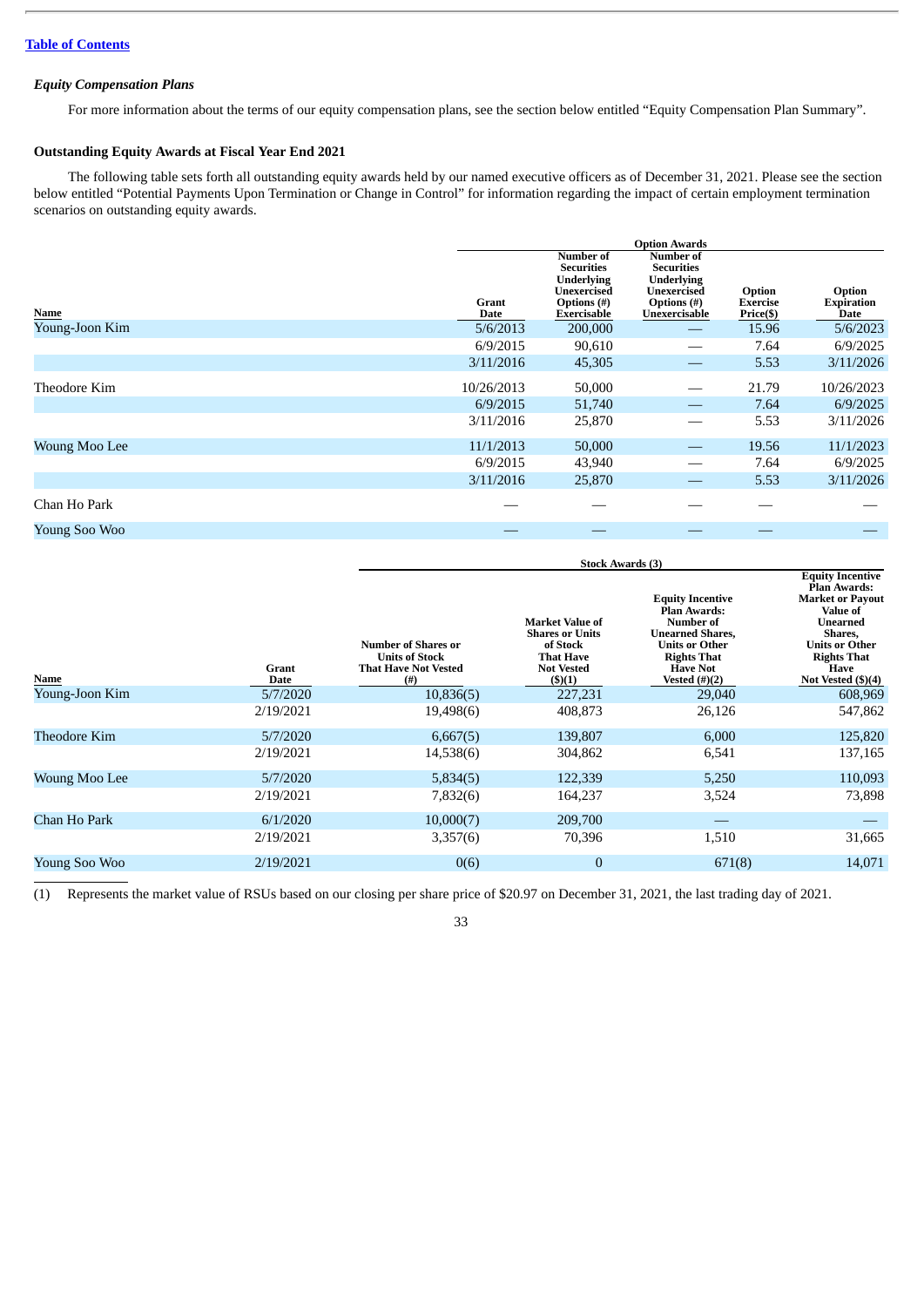- (2) Represents unvested TSR PSUs granted on May 7, 2020 and February 19, 2021 for Mr. YJ Kim, Mr. T. Kim and Mr. WM Lee, and TSR PSUs granted on February 19, 2021 for Mr. CH Park and Mr. YS Woo at target performance level. The TSR PSUs will vest based on achievement of the TSR performance goal over the 2020-2022 performance period (for the 2020 grants) and 2021-2023 performance period (for the 2021 grants), subject to the completion of the Continued Service Condition.
- (3) Does not include TSR PSUs granted on October 22, 2019 for Mr. YJ Kim, Mr. T. Kim and Mr. WM Lee and Financial PSUs granted on February 19, 2021 for Mr. YJ Kim, Mr. T. Kim, Mr. WM Lee, Mr. CH Park and Mr. YS Woo. Payout percentages for those PSUs were determined on February 18, 2022. See "Compensation Discussion and Analysis—Sources of Market Data*—Long-term Equity Incentives*" for additional details.
- (4) Represents the market value of TSR PSUs at target performance level based on our closing per share price of \$20.97 on December 31, 2021, the last trading day of 2021.
- (5) RSUs vest over three years in three equal annual installments, subject to executive's continued employment through each applicable vesting date. Represents the third installment, scheduled to vest on December 31, 2022.
- (6) RSUs vest over three years in three equal annual installments, subject to executive's continued employment through each applicable vesting date. Represents the second and third installments, scheduled to vest on December 31, 2022 and December 31, 2023.
- (7) Represents the second and third installments of unvested RSUs granted on June 1, 2020 for Mr. CH Park that vest over a period of three years at a rate of one-third (1/3) of the total granted RSUs vesting on each anniversary of the date of the grant.
- (8) Represents a pro-rated number of unvested TSR PSUs granted on February 19, 2021 for Mr. YS Woo. See the section below subtitled "Separation Agreement" for a description of the treatment of Mr. YS Woo's TSR PSUs.

# <span id="page-38-0"></span>**Option Exercises and Stock Vested**

The following table shows information regarding the vesting of stock awards held by our named executive officers in 2021. None of our named executive officers exercised stock options during 2021.

|                |                                                                    | <b>Option Awards</b>                       |                                                                                         | <b>Stock Awards</b>                                            |
|----------------|--------------------------------------------------------------------|--------------------------------------------|-----------------------------------------------------------------------------------------|----------------------------------------------------------------|
| Name           | <b>Number</b><br>of Shares<br>Acquired<br>on<br>Exercise<br>$(\#)$ | Value<br>Realized<br>on<br>Exercise<br>(S) | <b>Number</b><br>of Shares<br>Acquired<br>on<br><b>Vesting</b><br>$\frac{(\#)(1)(6)}{}$ | Value<br>Realized<br>on<br>Vesting<br>$($ \$ $)($ 5 $)($ 6 $)$ |
| Young-Joon Kim |                                                                    |                                            | 89,022                                                                                  | 1,790,825                                                      |
| Theodore Kim   |                                                                    |                                            | 42,575(2)                                                                               | 866,392                                                        |
| Woung Moo Lee  |                                                                    |                                            | 29,955                                                                                  | 614,422                                                        |
| Chan Ho Park   |                                                                    |                                            | 6,678(3)                                                                                | 150,788                                                        |
| Young Soo Woo  |                                                                    |                                            | 11,737(4)                                                                               | 266,525                                                        |

(1) Represents the sum of (i) RSUs that vested on December 31, 2021 and (ii) Financial PSUs earned based on Company performance in 2020 and that vested and were settled on February 16, 2021. These Financial PSUs were previously reported in this table for the year ended 2020.

(2) Includes RSUs that vested on March 1, 2021.

(3) Includes RSUs that vested on June 1, 2021.

(4) Includes RSUs that vested on May 25, 2021.

(5) Represents the sum of the value of (i) vested RSUs and (ii) Financial PSUs as of the vesting date, based on our closing per share price on each vesting date.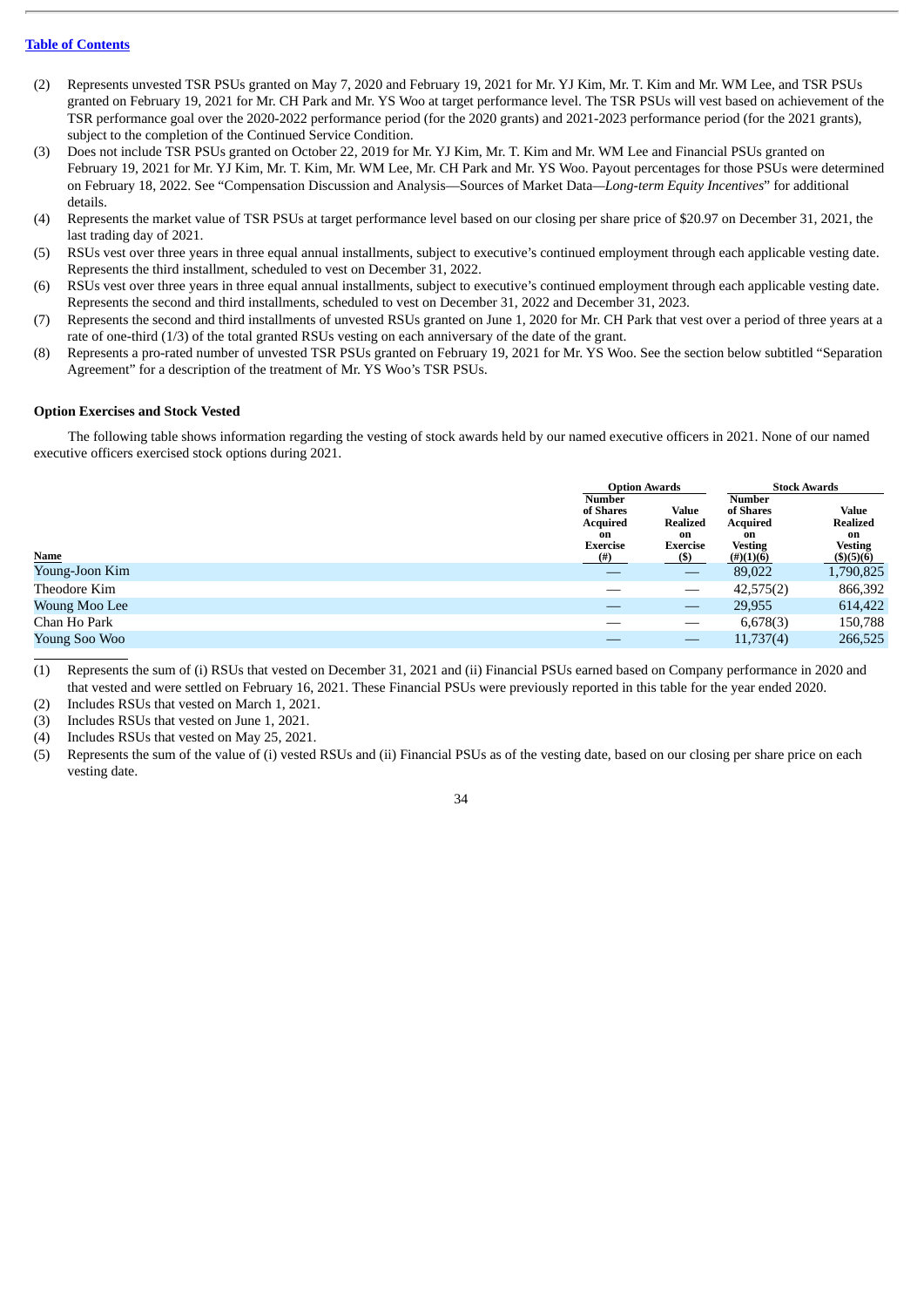(6) The share numbers and values set forth in these two columns do not take into account the shares that were withheld from the named executive officers to pay applicable withholding taxes. The below table shows the number of shares, with their values calculated as of the vesting date, that were withheld by the Company in order to pay applicable withholding taxes on behalf of our named executive officers:

|                | <b>Stock Awards</b>                                |                                       |
|----------------|----------------------------------------------------|---------------------------------------|
| <u>Name</u>    | <b>Number</b><br>of Shares<br>Withheld<br>$^{(#)}$ | Value<br>of Shares<br>Withheld<br>(S) |
| Young-Joon Kim | 32,940                                             | 662,643                               |
| Theodore Kim   | 15,754                                             | 320,591                               |
| Woung Moo Lee  | 14.134                                             | 290,247                               |
| Chan Ho Park   |                                                    |                                       |
| Young Soo Woo  | 2,606                                              | 54,648                                |
|                |                                                    |                                       |

# <span id="page-39-0"></span>**Pension Benefits for the Fiscal Year Ended December 31, 2021**

In addition to the severance benefits described above, pursuant to the Employee Retirement Benefit Security Act of Korea, certain executive officers residing in Korea with one or more years of service are entitled to severance benefits upon the termination of their employment for any reason. The base statutory severance accrues at the rate of approximately one month of base salary per year of service and is calculated on a monthly basis based upon the executive's salary for the prior three-month period. Accordingly, if the named executive officer's employment with the Company terminated on the last day of our fiscal year ended December 31, 2021, they would have been entitled to the statutory severance payments described below. The accumulated amounts under the statutory severance scheme are paid in a lump sum upon the executive's separation. Assuming no change in the applicable law, each of these executives will continue to accrue additional statutory severance benefits at the rate described above until his or her service with us terminates.

|                |                            | <b>Number</b><br>of Years  | Present<br>Value of              | <b>Payments</b><br><b>During</b>   |
|----------------|----------------------------|----------------------------|----------------------------------|------------------------------------|
| <b>Name</b>    | <b>Plan Name</b>           | of Credited<br>Service (#) | Accumulated<br>Benefit $(\$)(1)$ | the Last<br><b>Fiscal Year(\$)</b> |
| Young Joon Kim | <b>Statutory Severance</b> | 9                          | 401,364                          |                                    |
| Theodore Kim   | <b>Statutory Severance</b> | 9                          | 226,199                          |                                    |
| Woung Moo Lee  | <b>Statutory Severance</b> | 9                          | 200,923                          |                                    |
| Chan Ho Park   | <b>Statutory Severance</b> |                            | 43.412                           |                                    |
| Young Soo Woo  | <b>Statutory Severance</b> |                            | 39,834                           |                                    |

(1) The value reported in this column represents the accumulated amount of the benefit for each executive based on the formula described above of one month of base salary per year of credited service.

# <span id="page-39-1"></span>**Nonqualified Deferred Compensation**

We do not maintain any nonqualified deferred compensation plans for our named executive officers.

# <span id="page-39-2"></span>**Potential Payments Upon Termination or Change in Control**

Our named executive officers are each party to an employment or severance agreement that provides for post-employment or change in control benefits. The terms "cause", "good reason", "disability" and "change in control" used below have the meanings given to them in the applicable CEO Agreement or Other Executive Agreement (each as defined below).

# *Employment Agreements*

On April 26, 2018, the Company entered into a new employment agreement with Mr. YJ Kim that superseded his prior severance and employment agreements (the "CEO Agreement"). In October of 2018, the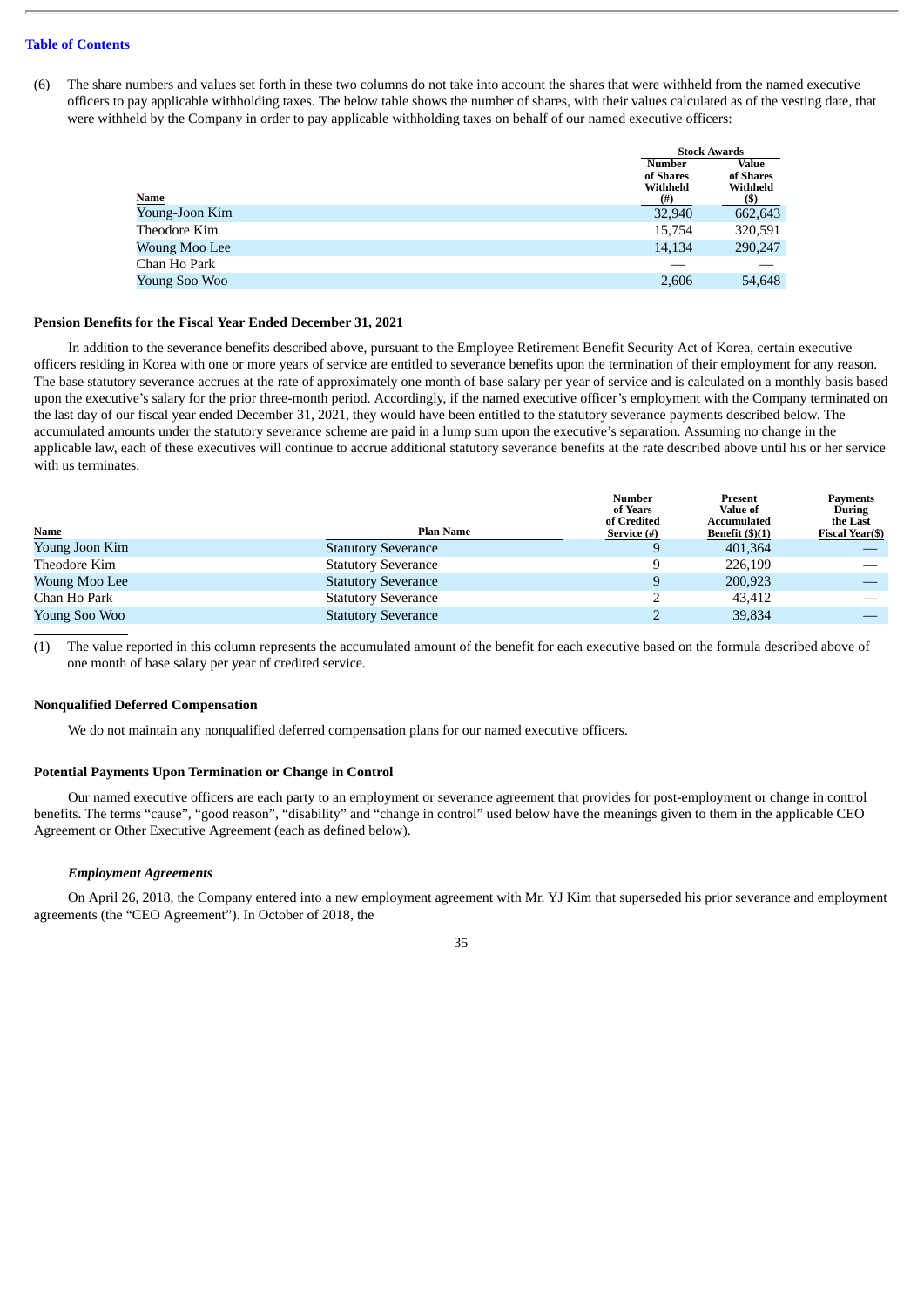Company entered into similar arrangements with Mr. WM Lee and Mr. T. Kim that replaced their prior severance agreements and offer letters (the "Other Executive Agreements"). In June 2020, the Company entered into an employment agreement with Mr. CH Park in a form substantially similar to the Other Executive Agreements.

Under the CEO Agreement, Mr. YJ Kim is entitled to severance payments and benefits upon certain qualifying terminations of his employment with the Company. Upon termination of his employment by the Company without "cause" or his resignation for "good reason", in each case not in connection with a "change in control" (each, a "Non CIC Termination"), he is entitled to receive (i) 24 months of continued base salary (as then in effect or in effect prior to any diminution constituting "good reason") (the "Salary Payment"), (ii) a pro rata bonus based on actual performance (if such termination occurs after June 30 of the year of termination), (iii) a lump-sum payment equal to the cost of 12 months of Company-paid medical, dental and vision insurance premiums (the "Insurance Payment"), (iv) 90 days' continuation of his expatriate benefits, and (v) to the extent that he is eligible to receive such payments as part of the expatriate benefits, the repatriation allowance and expenses. Further Mr. YJ Kim will vest in all unvested equity awards in accordance with the terms of our equity plan and the applicable award agreements.

If, during a period of time that (x) the Company is party to a definitive corporate transaction agreement the consummation of which would result in a "change in control" or (y) is within 18 months following a "change in control", Mr. YJ Kim's employment is terminated by the Company without "cause", by Mr. YJ Kim for "good reason" (each, a "CIC Termination") or by reason of his death or "disability", then he will be entitled to the severance payments described above, provided that (A) the Salary Payment shall be a lump sum payment equal to two times the sum of (1) his base salary (as then in effect or in effect prior to any diminution implicating "good reason") and (2) his annual bonus (as then in effect or in effect prior to any diminution implicating "good reason", but in no event greater than 100% of his base salary) and (B) the Insurance Payment will be in respect of 18 months rather than 12 months. Further, Mr. YJ Kim will vest in all equity awards in accordance with the terms of our equity plan and the applicable award agreements.

Mr. YJ Kim's right to receive any "change in control" or other severance payments provided in the CEO Agreement is subject to his execution of a release of claims against us and his compliance with certain restrictive covenants.

The Other Executive Agreements provide that the applicable executive will be entitled to severance payments and benefits upon certain qualifying terminations of his employment with the Company. In the event that the applicable executive incurs a Non CIC Termination, he will be entitled to (i) 12 months of continued base salary for Mr. T. Kim and Mr. WM Lee and 6 months of continued base salary for CH Park (as then in effect or in effect prior to any diminution constituting "good reason") (the "Other Executive Salary Payment"), (ii) a pro rata bonus based on actual performance (if such termination occurs after June 30 of the year of termination) (together with the Other Executive Salary Payment, the "Other Executive Severance Payment"), (iii) vesting of all equity awards in accordance with the terms of our equity plan and the applicable award agreements. Further, Mr. T. Kim would receive a lump sum payment equal to the cost of 12 months of Company-paid medical, dental and vision insurance premiums, 90 days' continuation of his expatriate benefits, and, to the extent that he is eligible to receive such payments as part of his expatriate benefits, a repatriation allowance in the amount of one month's base salary and certain repatriation expenses as described in his agreement.

In the event that Mr. WM Lee or Mr. T. Kim incurs a CIC Termination, then the applicable executive will be entitled to the severance payments described above, provided that the Severance Payment instead will equal one and one-half times the executive's base salary (as then in effect or in effect prior to any diminution implicating "good reason"), while Mr. CH Park will be entitled to 12 months of base salary as described above; and provided further, that if the date of termination occurs after June 30 of the calendar year in which the date of termination occurs, Mr. T. Kim will also receive an amount equal to an additional month of base salary for each month that has passed since July 1 through the date of termination (rounding up for any partial months), which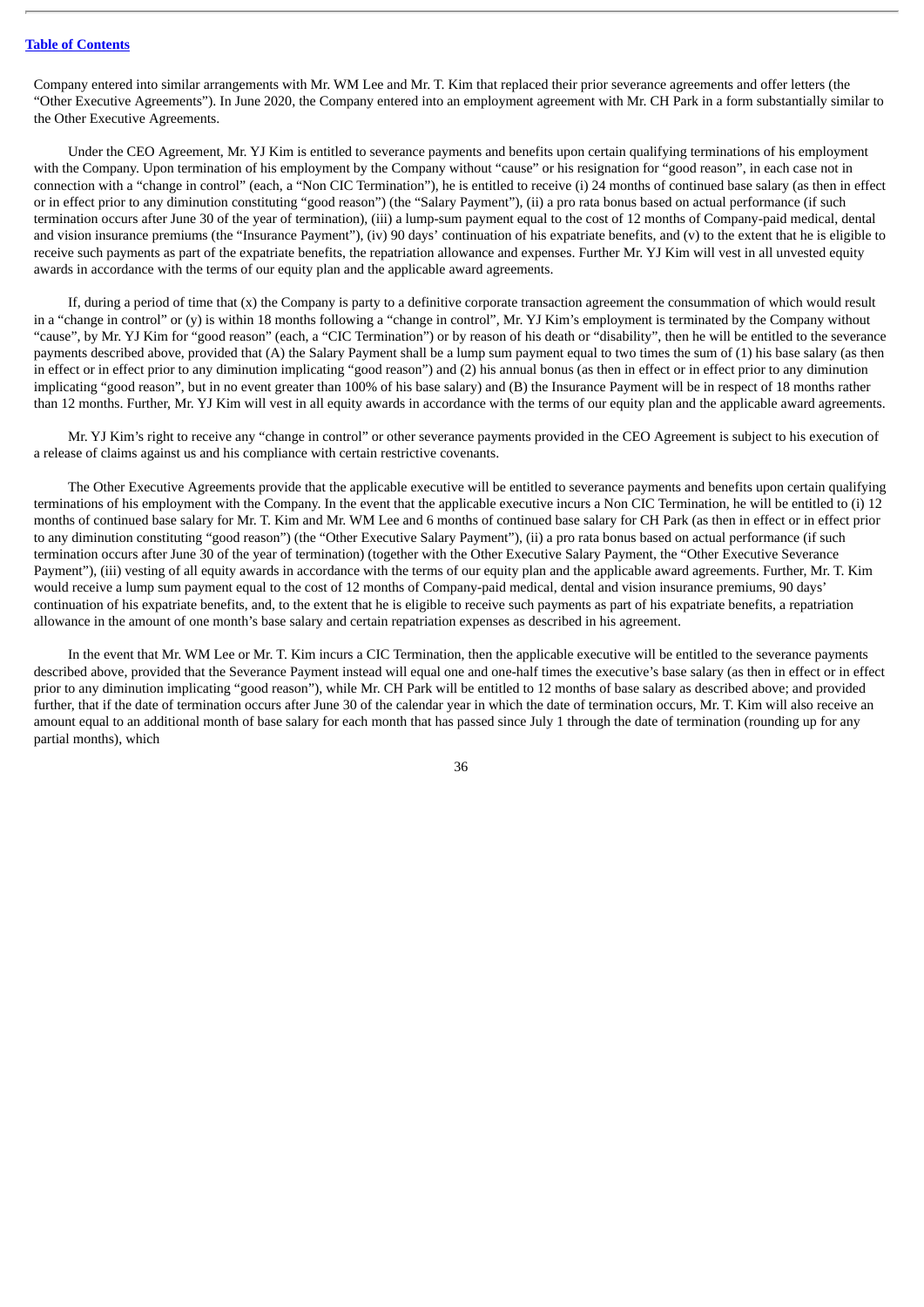will be payable in a lump sum on the sixtieth (60th) day following the date of termination. Further, the applicable executive will vest in all equity grants in accordance with the terms of our equity plan and the applicable award agreements.

The applicable executive's rights to receive any "change in control" or other severance payments under the Other Executive Agreements is subject to the applicable executive's execution of a release of claims against us and his compliance with certain restrictive covenants.

The following tables present our estimate of the dollar value of the payments and benefits payable to our named executive officers upon the occurrence of certain terminations of their employment and upon a change in control, assuming that each such event occurred on December 31, 2021, and assuming a closing per share price of \$20.97 on December 31, 2021, the last trading day of 2021. The disclosure in the following table does not include:

- any accrued benefits that were earned and payable as of December 31, 2021; or
- payments and benefits to the extent they are provided generally to all salaried employees and do not discriminate in scope, terms or operation in favor of the named executive officers.

# *Young-Joon Kim*

|                                                                         | Cash<br>Severance<br>Payment<br>(5)(1) | Value of<br><b>Equity</b><br>Award<br>Acceleration<br>(\$) | Continuation<br>of Benefits<br>and<br><b>Perquisites</b><br>(5)(2) | <b>Total</b><br>$($ \$ |
|-------------------------------------------------------------------------|----------------------------------------|------------------------------------------------------------|--------------------------------------------------------------------|------------------------|
| <b>Termination By the Company Without Cause / By Executive for Good</b> |                                        |                                                            |                                                                    |                        |
| <b>Reason</b>                                                           | 1,514,445                              | 2,367,723(4)                                               | 372,398(7)                                                         | 4,254,566              |
| <b>Termination By the Company Without Cause / By Executive for Good</b> |                                        |                                                            |                                                                    |                        |
| <b>Reason, In Connection With a Change in Control</b>                   | 2,229,584(3)                           | 3,572,051(5)                                               | 408,207(8)                                                         | 6.209.842              |
| Termination By the Company for Cause / By Executive without Good        |                                        |                                                            |                                                                    |                        |
| <b>Reason</b>                                                           |                                        |                                                            |                                                                    |                        |
| <b>Change in Control (without termination of employment)</b>            |                                        | 3,572,051(6)                                               |                                                                    | 3,572,051              |

(1) Represents cash severance payments payable pursuant to the CEO Agreement (including a pro rata bonus based on actual performance). See "Potential Payments Upon Termination or Change in Control" for additional information.

(2) Represents continuation of benefits and perquisites pursuant to the CEO Agreement and our expatriate benefit policy. See "Potential Payments Upon Termination or Change in Control" and "—Compensation Discussion and Analysis—Perquisites and Other Benefits" for additional information. Calculated assuming benefits for the applicable period will have the same dollar value as corresponding 2021 benefits.

(3) Mr. YJ Kim would also receive such benefits upon a termination as a result of his death or disability that occurs in connection with a change in control.

- (4) Represents the value of Mr. YJ Kim's 2019, 2020 and 2021 TSR PSUs and 2021 Financial PSUs that remain eligible to vest, based on the Continued Service Condition and the assumed termination date. More specifically, he would remain eligible to vest in the full number of his 2019 TSR PSUs and 2021 Financial PSUs, two-thirds of his 2020 TSR PSUs and one-third of his 2021 TSR PSUs based on actual performance. This column assumes vesting at target performance level.
- (5) Represents the value of immediate vesting of all RSUs granted after January 1, 2020. Mr. YJ Kim would also vest in his outstanding PSUs at the target level of achievement at the time of the change of control. Mr. YJ Kim would also receive accelerated vesting of his RSUs upon his death or disability that occurs in connection with a change in control.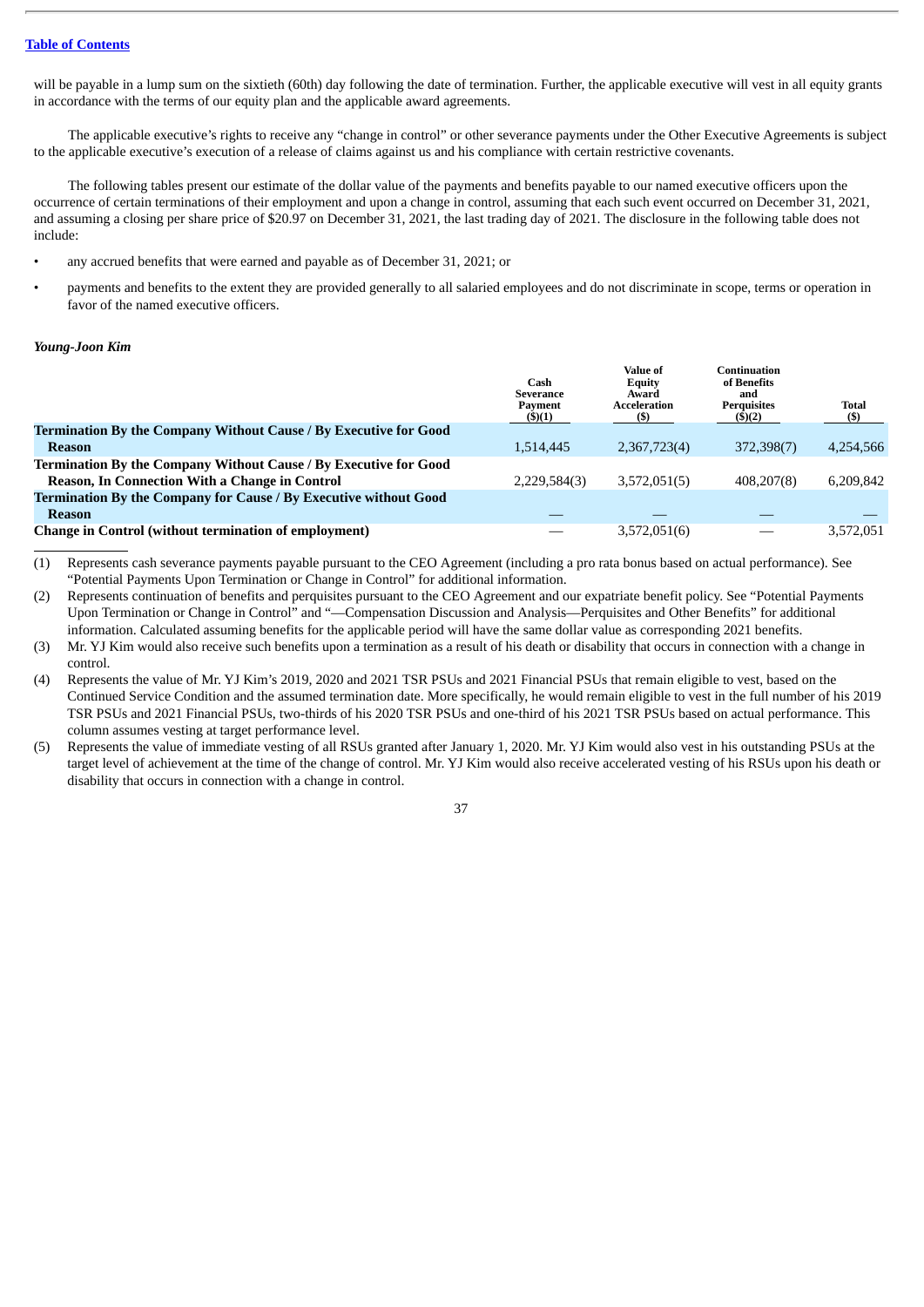- (6) Assumes that the Committee exercised its discretion to fully accelerate all equity awards in connection with the transaction under the 2011 Plan and the 2020 Plan. Represents the value of accelerated vesting of unvested RSUs and PSUs (assuming the PSUs vest at target performance level).
- (7) Includes the following continuation of benefits and perquisites for Mr. YJ Kim: (a) \$48,833, which is housing expenses for Mr. YJ Kim's housing lease; (b) \$1,507 for reimbursement of tuition expenses for Mr. YJ Kim's children; (c) \$71,618 for health insurance premiums; (d) \$46,450 for repatriation allowance; (e) \$28,005 for repatriation expense; (f) \$13,478 for living expense, tax consulting fee and car service provided by the Company; (g) \$22,954 of reimbursement for the difference between the actual tax and the hypothetical tax he will pay for the applicable fiscal year; and (h) \$139,553 for estimated reimbursement of Korean tax.
- (8) Same as the total amount of Note (7) except this amount includes an additional \$35,809 representing the employer cost of insurance premiums for an additional 6 months of insurance coverage. Mr. YJ Kim would also receive such benefits upon a termination as a result of his death or disability that occurs in connection with a change in control.

# *Theodore Kim*

|                                                                           | Cash<br><b>Severance</b><br>Payment<br>$($ \$)(1) | Value of<br><b>Equity</b><br>Award<br>Acceleration | Continuation<br>of Benefits<br>and<br><b>Perquisites</b><br>(5)(2) | <b>Total</b><br>$($)$ |
|---------------------------------------------------------------------------|---------------------------------------------------|----------------------------------------------------|--------------------------------------------------------------------|-----------------------|
| Termination By the Company Without Cause / By Executive for Good Reason   | 507,458                                           | 591,249(3)                                         | 224,050(6)                                                         | 1,322,757             |
| Termination By the Company Without Cause / By Executive for Good Reason,  |                                                   |                                                    |                                                                    |                       |
| In Connection With a Change in Control                                    | 660,000                                           | 1,169,288(4)                                       | 224,050(6)                                                         | 2,053,338             |
| Termination By the Company for Cause / By Executive without Good Reason / |                                                   |                                                    |                                                                    |                       |
| <b>Disability / Death</b>                                                 |                                                   |                                                    |                                                                    |                       |
| <b>Change in Control (without termination of employment)</b>              |                                                   | 1,169,288(5)                                       |                                                                    | 1.169.288             |

(1) Represents cash severance payments payable pursuant to the applicable Other Executive Agreement. See "Potential Payments Upon Termination or Change in Control" for additional information.

- (2) Represents continuation of benefits and perquisites pursuant to the applicable Other Executive Agreements and our expatriate benefit policy. See "Potential Payments Upon Termination or Change in Control" and "Compensation Discussion and Analysis—Perquisites and Other Benefits" for additional information. Calculated assuming benefits for the applicable period will have the same dollar value as corresponding 2021 benefits.
- (3) Represents the value of Mr. T. Kim's 2019, 2020 and 2021 TSR PSUs and 2021 Financial PSUs that remain eligible to vest, based on the Continued Service Condition and the assumed termination date. More specifically, he would remain eligible to vest in the full number of his 2019 TSR PSUs and 2021 Financial PSUs, two-third of his 2020 TSR PSUs and one-third of his 2021 TSR PSUs based on actual performance. This column assumes vesting at target performance level.
- (4) Represents the value of immediate vesting of all RSUs granted after January 1, 2020. Mr. T. Kim would also vest in his outstanding PSUs at the target level of achievement at the time of the change of control.
- (5) Assumes that the Committee exercised its discretion to fully accelerate all equity awards in connection with the transaction under the 2011 Plan and the 2020 Plan. Represents the value of accelerated vesting of unvested RSUs and PSUs (assuming the PSUs vest at target performance level).
- (6) Includes the following continuation of benefits and perquisites for Mr. T. Kim: (a) \$14,413 for housing expenses for Mr. T. Kim's housing lease; (b) \$3,677 for Mr. T. Kim's home leave flights; (c) \$50,574 for health insurance premiums; (d) \$27,500 for repatriation allowance; (e) \$50,000 for repatriation expense; (f) \$5,227 for other personal benefits (including personal use of a car service provided by the Company, living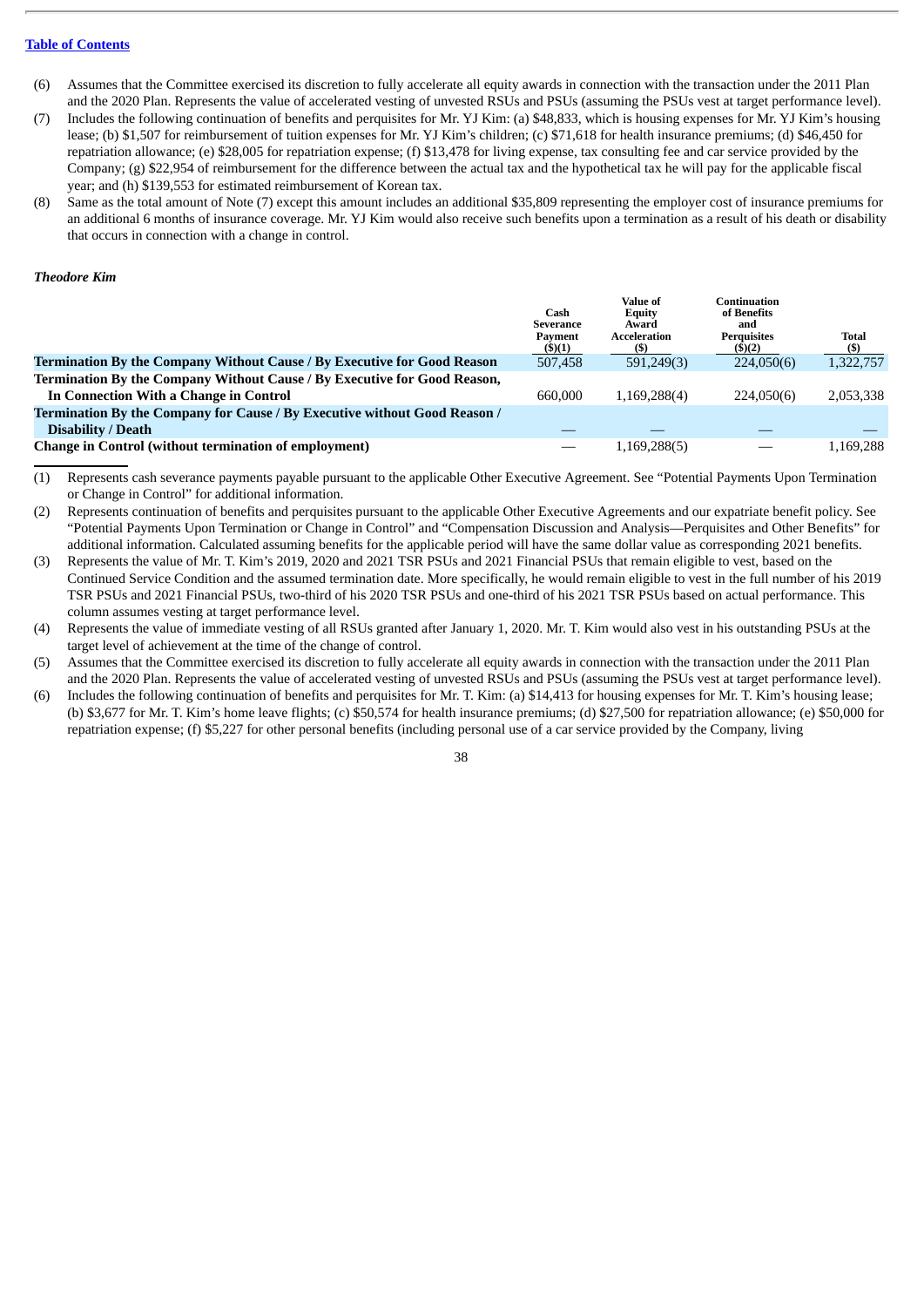expenses and tax consulting fee); (g) \$10,379 of estimated reimbursement for the difference between the actual tax and the hypothetical tax he will pay for the applicable fiscal year; and (h) \$62,280 for estimated reimbursement of Korean tax.

# *Woung Moo Lee*

|                                                                                | Cash<br>Severance<br>Payment<br>$($ \$)(1) | <b>Value of</b><br><b>Equity</b><br>Award<br>Acceleration | Continuation<br>of Benefits<br>and<br><b>Perquisites</b> | Total<br>(\$) |
|--------------------------------------------------------------------------------|--------------------------------------------|-----------------------------------------------------------|----------------------------------------------------------|---------------|
| Termination By the Company Without Cause / By Executive for Good               |                                            |                                                           |                                                          |               |
| Reason                                                                         | 433.361                                    | 418,310(2)                                                |                                                          | 851,671       |
| Termination By the Company Without Cause / By Executive for Good               |                                            |                                                           |                                                          |               |
| <b>Reason, In Connection With a Change in Control</b>                          | 459.237                                    | 790,842(3)                                                |                                                          | 1.250.079     |
| <b>Termination By the Company for Cause / By Executive without Good Reason</b> |                                            |                                                           |                                                          |               |
| / Disability / Death                                                           |                                            |                                                           |                                                          |               |
| <b>Change in Control (without termination of employment)</b>                   |                                            | 790,842(4)                                                |                                                          | 790.842       |

(1) Represents cash severance payments payable pursuant to the applicable Other Executive Agreement. See "Potential Payments Upon Termination or Change in Control" for additional information.

(2) Represents the value of Mr. WM Lee's 2019, 2020 and 2021 TSR PSUs and 2021 Financial PSUs that remain eligible to vest, based on the Continued Service Condition and the assumed termination date. More specifically, he would remain eligible to vest in the full number of his 2019 TSR PSUs and 2021 Financial PSUs, two-thirds of his 2020 TSR PSUs and one-third of his 2021 TSR PSUs based on actual performance. This column assumes vesting at target performance level.

(3) Represents the value of all RSUs granted after January 1, 2020. Mr. WM Lee would also vest in the PSUs that remained eligible to vest at the target level of achievement at the time of the change of control.

(4) Assumes that the Committee exercised its discretion to fully accelerate all equity awards in connection with the transaction under the 2011 Plan and the 2020 Plan. Represents the value of accelerated vesting of unvested RSUs and PSUs (assuming the PSUs vest at target performance level).

# *Chan Ho Park*

|                                                                                | Cash<br>Severance<br>Payment<br>$($ \$ $)(1)$ | Value of<br><b>Equity</b><br>Award<br>Acceleration<br>(S) | Continuation<br>of Benefits<br>and<br><b>Perquisites</b><br>(S) | <b>Total</b><br>$($)$ |
|--------------------------------------------------------------------------------|-----------------------------------------------|-----------------------------------------------------------|-----------------------------------------------------------------|-----------------------|
| <b>Termination By the Company Without Cause / By Executive for Good Reason</b> | 283,306                                       | 145,637(2)                                                |                                                                 | 428,943               |
| Termination By the Company Without Cause / By Executive for Good Reason,       |                                               |                                                           |                                                                 |                       |
| In Connection With a Change in Control                                         | 330,000                                       | 385,681(3)                                                | _                                                               | 715.681               |
| Termination By the Company for Cause / By Executive without Good Reason /      |                                               |                                                           |                                                                 |                       |
| <b>Disability / Death</b>                                                      |                                               |                                                           |                                                                 |                       |
| <b>Change in Control (without termination of employment)</b>                   |                                               | 385,681(4)                                                |                                                                 | 385.681               |

(1) Represents cash severance payments payable pursuant to the Executive Service Agreement. See "Potential Payments Upon Termination or Change in Control" for additional information.

(2) Represents the value of Mr. CH Park's RSUs granted on June 1, 2020 ("June RSUs"), 2021 TSR PSUs, and 2021 Financial PSUs that remain eligible to vest. More specifically, he would remain eligible to vest in 58.33%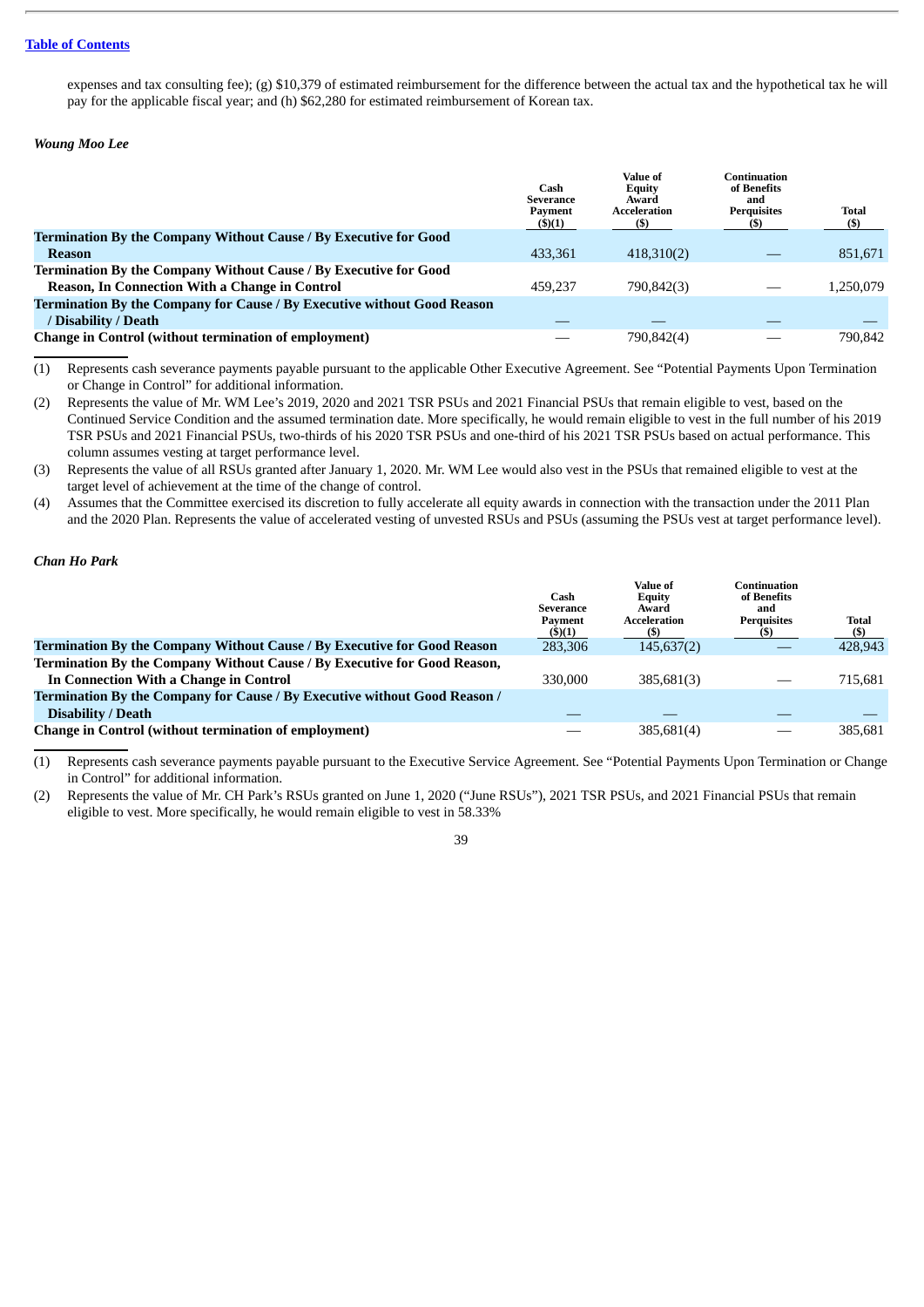of the second tranche of his June RSUs, the full number of his 2021 Financial PSUs, and one-third of his 2021 TSR PSUs based on actual performance. This column assumes vesting at target performance level.

- (3) Represents the value of immediate vesting of all RSUs granted on or after June 1, 2020. Mr. CH Park would also vest in the PSUs that remained eligible to vest at the target level of achievement at the time of the change of control.
- (4) Assumes that the Committee exercised its discretion to fully accelerate all equity awards in connection with the transaction under the 2011 Plan and the 2020 Plan. Represents the value of accelerated vesting of unvested RSUs and PSUs (assuming the PSUs vest at target performance level).

# *Severance Agreement*

On December 29, 2021, Young Soo Woo resigned from the position of Chief Financial Officer effective December 31, 2021. In connection with Mr. YS Woo's resignation and termination of his executive service agreement with the Company and MSK, Mr. YS Woo, the Company and MSK entered into the Woo Separation Agreement, pursuant to which the Company agreed to the following: (i) the Company will pay Mr. YS Woo a cash severance payment equal to six times his monthly base salary, payable ratably over a period of six months after the separation date (with the first payment being paid on February 25, 2022, together with any annual bonus earned for calendar year 2021, and (ii) any outstanding unvested equity awards held by Mr. YS Woo will be treated in accordance with the terms set forth in the Company's applicable equity incentive plan and the applicable award agreements, solely for the purpose of this clause (ii), as if Mr. YS Woo's separation was deemed to be "termination without Cause" rather than "resignation without Good Reason" under the applicable equity incentive plan and such award agreements (collectively, the "Woo Separation Benefits"). The Woo Separation Benefits are contingent on the execution and non-revocation of the release of claims in favor of the Company, MSK, or their respective affiliates, subsidiaries, representatives and other related parties, and Mr. YS Woo's compliance with all other terms of his confidentiality agreement and proprietary information and invention assignment agreement, the Woo Separation Agreement (including compliance with non-competition, non-solicitation, non-disparagement and other restrictive covenants). The following table quantifies the value of the foregoing payments and benefits:

## *Young Soo Woo*

|                                                             | 2021 Bonus<br>$($ \$) $(1)$ | Cash<br>Severance<br>Payment<br>(5)(2) | Value of<br><b>RSUs</b><br>$($ \$)(3) | Value of<br><b>Financial PSUs</b><br>$($ \$) $(4)$ | Value of<br><b>TSR PSUs</b><br>\$)(5) | Total<br>(5) |
|-------------------------------------------------------------|-----------------------------|----------------------------------------|---------------------------------------|----------------------------------------------------|---------------------------------------|--------------|
| Termination By the Company Without Cause / By Executive for |                             |                                        |                                       |                                                    |                                       |              |
| <b>Good Reason</b>                                          | 102.976                     | 183.455                                | 73.395                                | 77.336                                             | 14.071                                | 451.233      |

(1) Represents the cash bonus earned for calendar year 2021 in the amount of \$102,976.

- (2) Represents the sum of (i) a cash severance payment in the amount of \$143,621, which is equal to six times his monthly base salary, and (ii) statutory severance in the amount of \$39,834.
- (3) Represents the value of the shares underlying the RSUs held by Mr. YS Woo and that were treated in accordance with the terms set forth in the Woo Separation Agreement, which treated Mr. YS Woo's separation as a "termination without Cause" rather than "resignation without Good Reason", based on the Company's stock price of \$20.97 on the December 31, 2021 vesting and settlement date.
- (4) Represents the value of the shares underlying the Financial PSUs held by Mr. YS Woo and that were treated in accordance with the terms set forth in the Woo Separation Agreement, which treated Mr. YS Woo's separation as a "termination without Cause" rather than "resignation without Good Reason", based on the Company's stock price of \$18.78 on the February 18, 2022 vesting and settlement date.
- (5) Represents the value of the shares underlying the TSR PSUs held by Mr. YS Woo and that were treated in accordance with the terms set forth in the Woo Separation Agreement, which treated Mr. YS Woo's separation as a "termination without Cause" rather than "resignation without Good Reason." More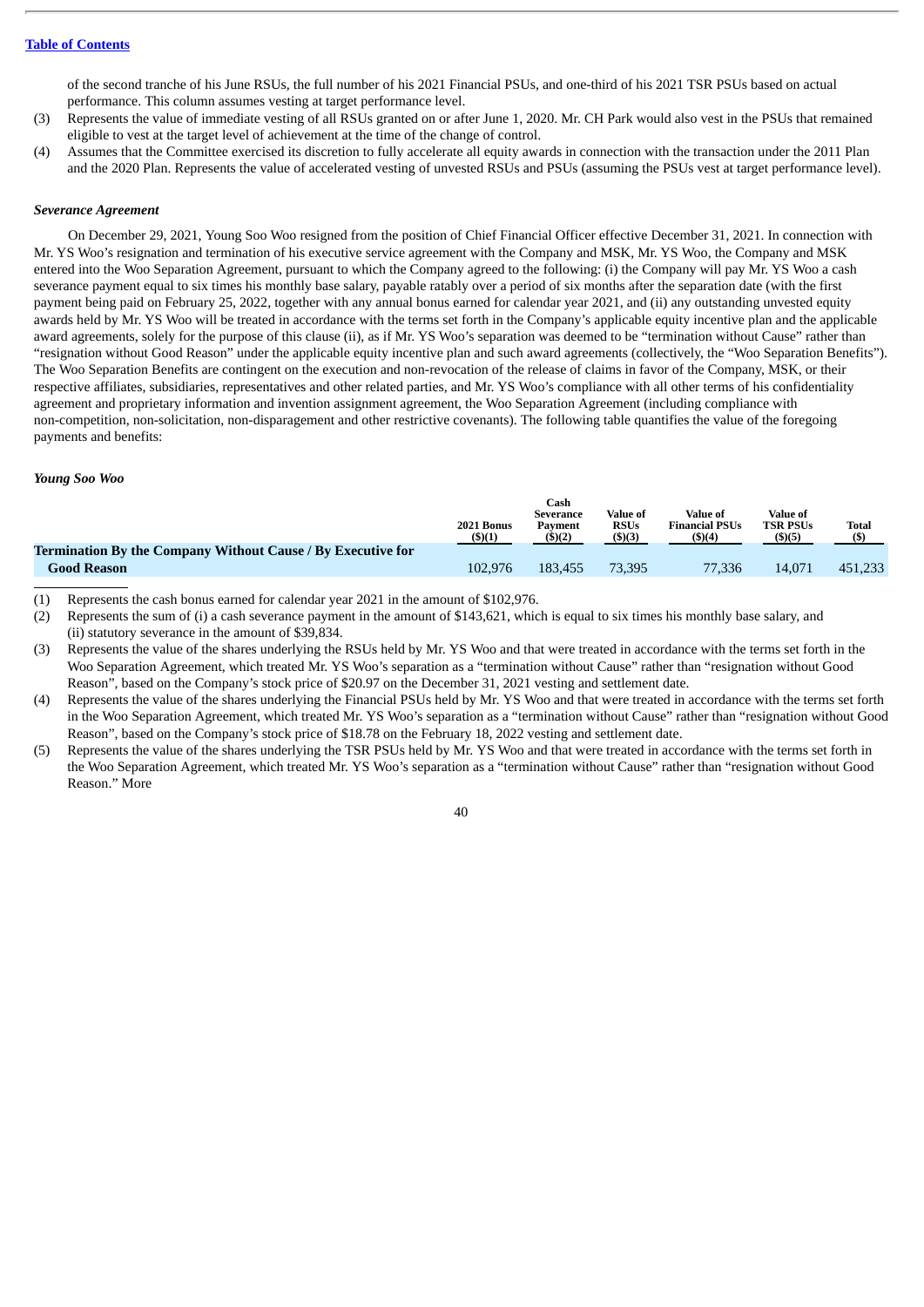specifically, he would remain eligible to vest in one-third of his 2021 TSR PSUs based on actual performance. This column assumes vesting at target performance level, with a closing per share price of \$20.97 on December 31, 2021; however, the award will vest and settle in February 2024.

# *CEO Pay Ratio*

For the 2021 fiscal year, the ratio of the annual total compensation of Mr. YJ Kim, our Chief Executive Officer ("CEO Compensation"), to the median of the annual total compensation of all of our employees other than our Chief Executive Officer ("Median Annual Compensation") was 55.54 to 1. This ratio is a reasonable estimate calculated in a manner consistent with Item 402(u) of Regulation S-K using the data and assumptions summarized below. In this summary, we refer to the employee who received such Median Annual Compensation as the "Median Employee." For purposes of this disclosure, the date used to identify the Median Employee was December 31, 2021 (the "Determination Date").

CEO Compensation for purposes of this disclosure represents the total compensation reported for Mr. YJ Kim under "Summary Compensation Table", which was \$5,572,785 for the 2021 fiscal year. For purposes of this disclosure, Median Annual Compensation was \$100,331, and was calculated by totaling for our Median Employee all applicable elements of compensation for the 2021 fiscal year in accordance with Item  $402(c)(2)(x)$  of Regulation S-K.

To identify the Median Employee, we first determined our employee population as of the Determination Date. We had 890 employees, representing all full-time, part-time, seasonal and temporary employees of Magnachip and its consolidated subsidiaries as of the Determination Date, but excluding Mr. YJ Kim, and, as permitted by applicable SEC rules, excluding (i) any independent contractors or "leased" workers and (ii) all of our employees located in China (18), Taiwan (2), Japan (1) and Germany (1). We then measured compensation for the period beginning on January 1, 2021 and ending on December 31, 2021 for these employees. This compensation measurement was calculated by totaling, for each employee, total cash compensation paid (including salary, wages, tips, cash bonuses and other cash compensation paid in 2021) as shown in our payroll and human resources records for 2021. A portion of our employee workforce (full-time and part-time) worked for less than the full fiscal year due to commencing employment after the beginning of the fiscal year. In determining the Median Employee, we annualized the compensation for such individuals.

#### <span id="page-45-0"></span>**Equity Compensation Plan Information**

The following table provides information as of December 31, 2021, regarding securities authorized for issuance under the Company's compensation plans. The Company's compensation plans include the 2020 Plan, the 2011 Plan, and the Purchase Plan. The numbers in the following table do not include options or shares that may be added to the issuable amounts under the 2020 Plan or the Purchase Plan, respectively, after December 31, 2021, in accordance with the terms of the respective plans.

| <b>Plan Category</b>                                       | (a)<br>Number of<br>securities to be<br>issued upon<br>exercise of<br>outstanding<br>options, warrants or<br>rights | (D)<br>Weighted-<br>average<br>exercise<br>price of<br>outstanding<br>options,<br>warrants or<br>rights | <b>Number of securities</b><br>remaining available<br>for future issuance<br>under equity<br>compensation<br>plans (excluding<br>securities reflected in<br>column (a)) |
|------------------------------------------------------------|---------------------------------------------------------------------------------------------------------------------|---------------------------------------------------------------------------------------------------------|-------------------------------------------------------------------------------------------------------------------------------------------------------------------------|
| Equity compensation plans approved by security holders     | 2,367,746(1)                                                                                                        | 10.78(1)                                                                                                | 1,069,862(2)                                                                                                                                                            |
| Equity compensation plans not approved by security holders |                                                                                                                     |                                                                                                         |                                                                                                                                                                         |
| Total:                                                     | 2,367,746                                                                                                           |                                                                                                         | 1,069,862                                                                                                                                                               |
|                                                            |                                                                                                                     |                                                                                                         |                                                                                                                                                                         |

 $\mathbf{a}$ 

**(c)**

(1) Comprised of (a) stock options to purchase 1,297,884 shares of common stock under the 2011 Plan, at a weighted average exercise price of \$10.78 per share, (b) 1,069,862 shares of common stock subject to

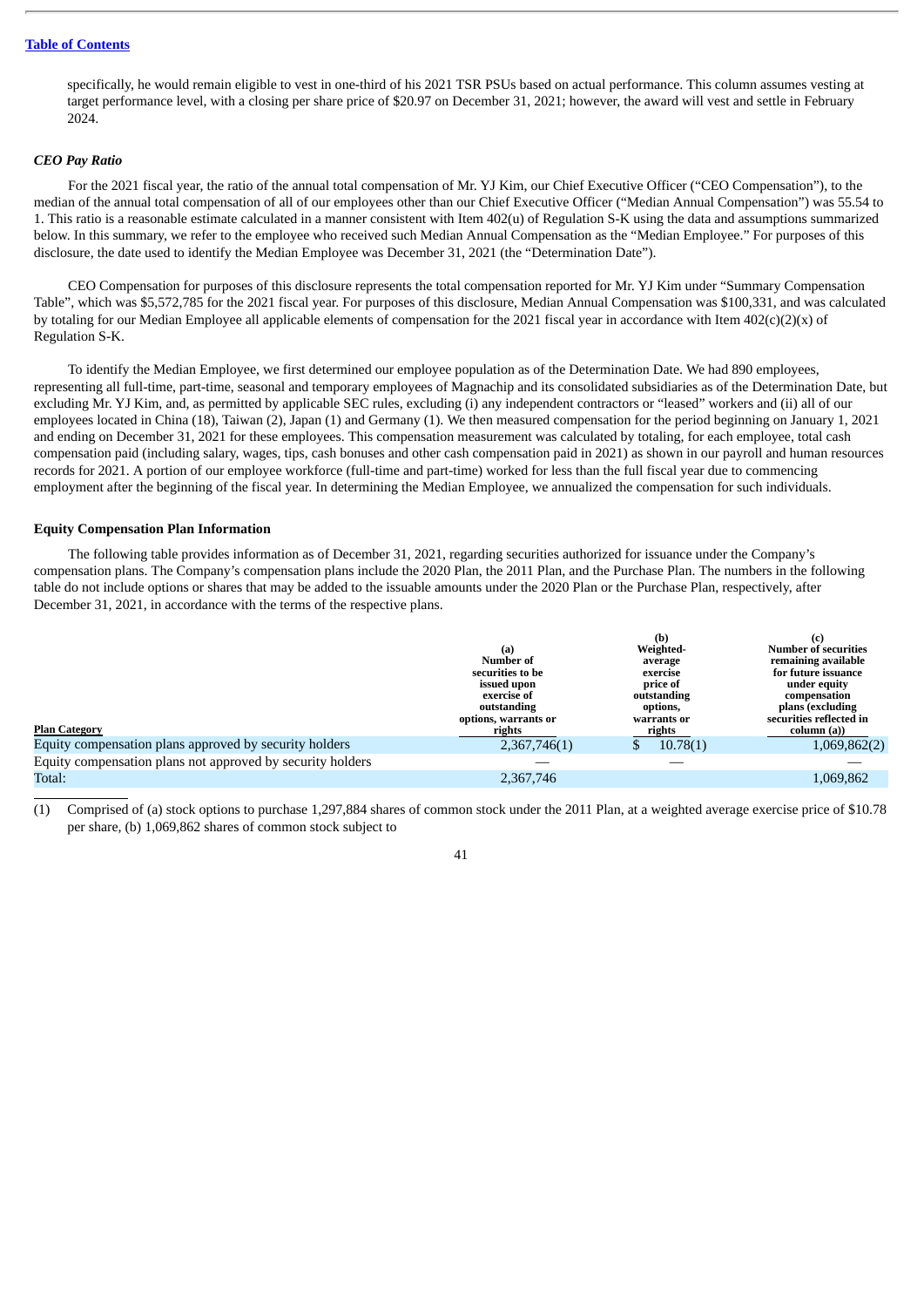restricted stock units and performance restricted awards under the 2011 Plan and 2020 Plan, which are calculated at maximum performance levels. There are no outstanding securities under the suspended Purchase Plan.

(2) Excludes 1,163,880 shares of common stock that remain available as of December 31, 2021, for future issuance under the suspended Purchase Plan.

# <span id="page-46-0"></span>**Equity Compensation Plan Summary**

# *MagnaChip Semiconductor Corporation 2011 Equity Incentive Plan*

In March 2011, our Board and our stockholders approved the MagnaChip Semiconductor Corporation 2011 Equity Incentive Plan (the "2011 Plan"). Following the approval of our 2020 Equity and Incentive Compensation Plan by stockholders at the 2020 Annual Meeting of Stockholders, no further awards are to be issued under the 2011 Plan. Shares subject to awards granted under our 2011 Plan which expire, are repurchased, or are cancelled or forfeited will again become available for issuance under the 2020 Plan. As of December 31, 2021, there were 1,297,884 outstanding options and 400,161 outstanding RSUs and PSUs under our 2011 Plan, and no shares remained available for issuance. Awards granted under the 2011 Plan are subject to recoupment or clawback in accordance with our clawback policy. The 2011 Plan allows for withholding of shares of our common stock to cover tax withholding obligations up to an amount determined by the maximum applicable statutory rates, subject to certain limitations.

In the event of a change in control as described in the 2011 Plan, the acquiring or successor entity may assume or continue all or any awards outstanding under the 2011 Plan or substitute substantially equivalent awards. Any awards which are not assumed or continued in connection with a change in control or are not exercised or settled prior to the change in control will terminate effective as of the time of the change in control. The Committee may provide for the acceleration of vesting of any or all outstanding awards upon such terms, and to such extent as it determines, except that the vesting of all awards held by members of our Board who are not employees will automatically be accelerated in full. The 2011 Plan also authorizes the Committee, in its discretion, and without the consent of any participant, to cancel each or any outstanding award denominated in shares upon a change in control in exchange for a payment to the participant with respect to each share subject to the cancelled award of an amount equal to the excess of the consideration to be paid per share of common stock in the change in control transaction over the exercise price per share, if any, under the award.

# *MagnaChip Semiconductor Corporation 2020 Equity and Incentive Compensation Plan*

On June 11, 2020, at the Annual Meeting of Stockholders, the MagnaChip Semiconductor Corporation 2020 Equity and Incentive Compensation Plan (the "2020 Plan"), was approved and adopted to succeed the 2011 Plan, which was otherwise set to expire in March 2021 (after which no further grants could be made thereunder). The 2011 Plan, together with the 2009 Plan, are referred to as the "Predecessor Plans." As the 2020 Plan was approved, it made available for awards under the 2020 Plan 1,309,000 new shares of common stock, par value of \$0.01 per share, of the Company ("Common Stock"). The 2020 Plan also includes the 1,149,921 shares of Common Stock that remained available for awards under the 2011 Plan as of the approval date for the 2020 Plan.

Generally, awards under the 2020 Plan are limited to 1,309,000 shares of Common Stock plus, as of the effective date of the 2020 Plan, the total number of shares of Common Stock remaining available for awards under the 2011 Plan, plus Common Stock subject to any forfeitures (or similar events) that occur under the Predecessor Plans or the 2020 Plan after the effective date of the 2020 Plan. This design means that we essentially "rolled" into the new 2020 Plan the shares that we had remaining under the 2011 Plan as of the effective date of the 2020 Plan. These shares may be shares of original issuance or treasury shares, or a combination of the two.

Awards may be granted under the 2020 Plan to the Company's employees, officers, directors, or certain consultants or those of any subsidiary of the Company. While the Company may grant incentive stock options only to employees, the Company may grant non-statutory stock options, stock appreciation rights, restricted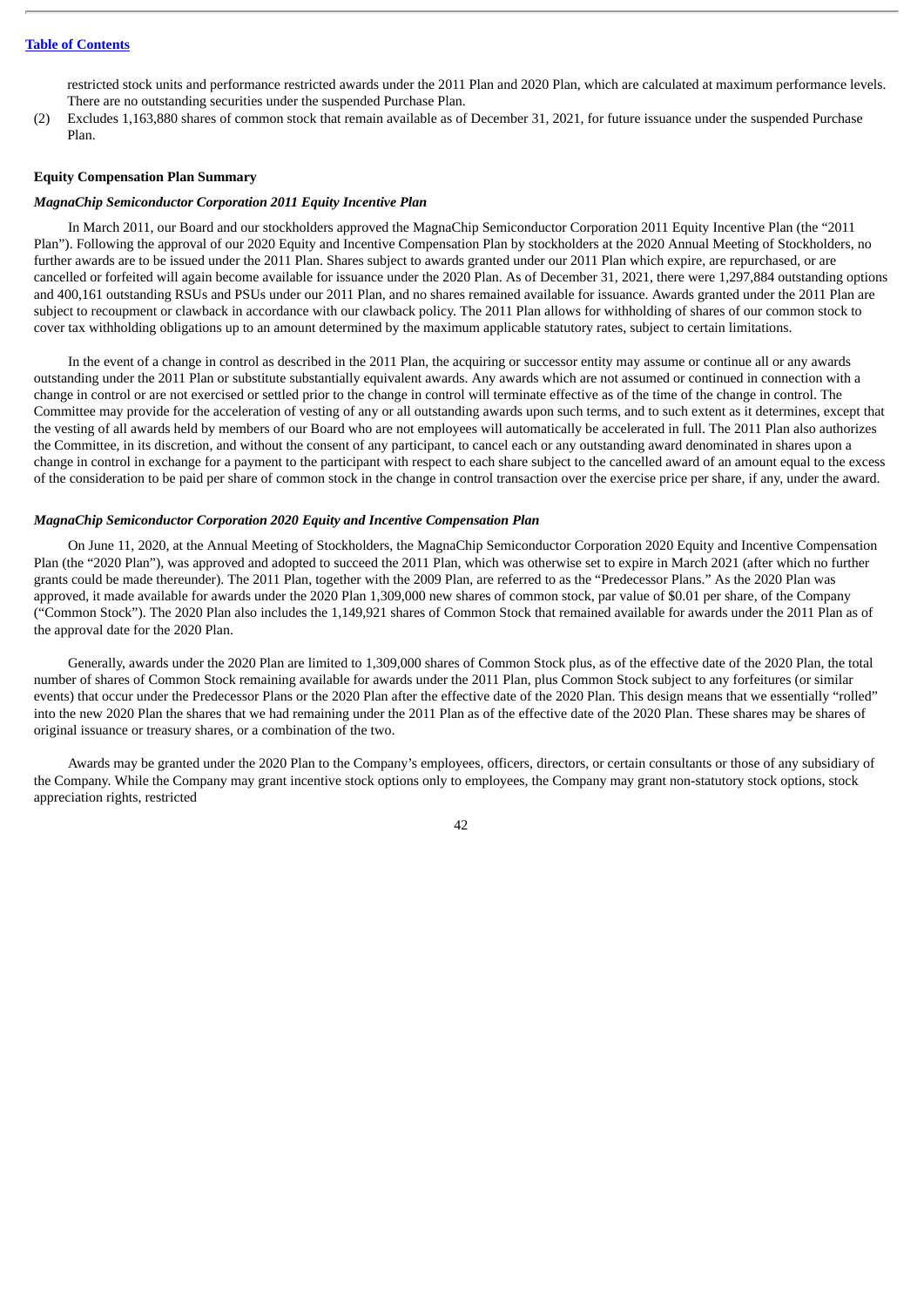stock, restricted stock units, performance shares, performance units, dividend equivalents and cash-based awards or other stock-based awards to any eligible participant, subject to terms and conditions determined by the Compensation Committee. The term of any options granted under the 2020 Plan shall not exceed ten years from the date of grant.

The 2020 Plan includes a definition of "change in control." In general, a change in control shall be deemed to have occurred upon the occurrence of any of the following events (subject to certain exceptions and limitations and as further described in the 2020 Plan): (1) any individual, entity or group is or becomes the beneficial owner of 50% or more of the combined voting power of the then-outstanding Common Stock or voting shares of the Company (subject to certain exceptions); (2) a transaction in which the stockholders immediately before the transaction do not retain ownership of more than 50% of the combined voting power of the outstanding voting securities of the Company (or the entity to which the assets of the Company were transferred); or (3) consummation of a complete liquidation or dissolution of the Company after approval of the same by the stockholders of the Company; provided, however, the transactions described in (1) or (2) above shall not constitute a change in control if a majority of the members of the board of directors of the continuing, surviving or successor entity (or parent thereof) immediately after such transaction is comprised of incumbent directors.

The Board generally may amend the 2020 Plan from time to time in whole or in part. If any amendment, however, for purposes of applicable stock exchange rules (and except as permitted under the adjustment provisions of the 2020 Plan) (1) would materially increase the benefits accruing to participants under the 2020 Plan, (2) would materially increase the number of securities which may be issued under the 2020 Plan, (3) would materially modify the requirements for participation in the 2020 Plan, or (4) must otherwise be approved by our stockholders in order to comply with applicable law or the rules of the NYSE, or if the Common Stock is not traded on the NYSE, the principal national securities exchange upon which the Common Stock is traded or quoted, all as determined by the Board, then such amendment will be subject to stockholder approval and will not be effective unless and until such approval has been obtained. The Board may, in its discretion, terminate the 2020 Plan at any time. Termination of the 2020 Plan will not affect the rights of participants or their successors under any awards outstanding and not exercised in full on the date of termination. No grant will be made under the 2020 Plan on or after the tenth anniversary of the effective date of the 2020 Plan, but all grants made prior to such date will continue in effect thereafter subject to their terms and the terms of the 2020 Plan.

# *MagnaChip Semiconductor Corporation 2011 Employee Stock Purchase Plan*

In March 2010, our Board approved the MagnaChip Semiconductor Corporation 2011 Employee Stock Purchase Plan (the "Purchase Plan"). Our Board amended and restated the Purchase Plan in February 2011 to reflect that the Purchase Plan would become effective in 2011 upon the commencement of our initial public offering in March 2011. The Purchase Plan was approved by our stockholders in March 2011 and became effective upon the commencement of our initial public offering in March 2011. We initially authorized and reserved 789,890 shares for sale under the Purchase Plan. However, in August 2012, the Committee suspended the Purchase Plan. The following summary describes the terms of the Purchase Plan that would be in effect if the Purchase Plan were to be removed from suspension and reinstated.

The Purchase Plan provides for an automatic annual increase in the number of shares available for issuance under the plan on January 1 of each year beginning in 2012 and continuing through and including January 1, 2021, equal to the lesser of (i) 1% of our then issued and outstanding shares of common stock on the immediately preceding December 31, (ii) 789,980 shares, or (iii) a number of shares as our Board may determine. Appropriate adjustments will be made in the number of authorized shares and in outstanding purchase rights to prevent dilution or enlargement of participants' rights in the event of a stock split or other change in our capital structure. Shares subject to purchase rights which expire or are canceled will again become available for issuance under the Purchase Plan. Because the Purchase Plan was suspended in August 2012, no annual increase in the number of shares authorized under such plan occurred on January 1, 2013 or in subsequent years.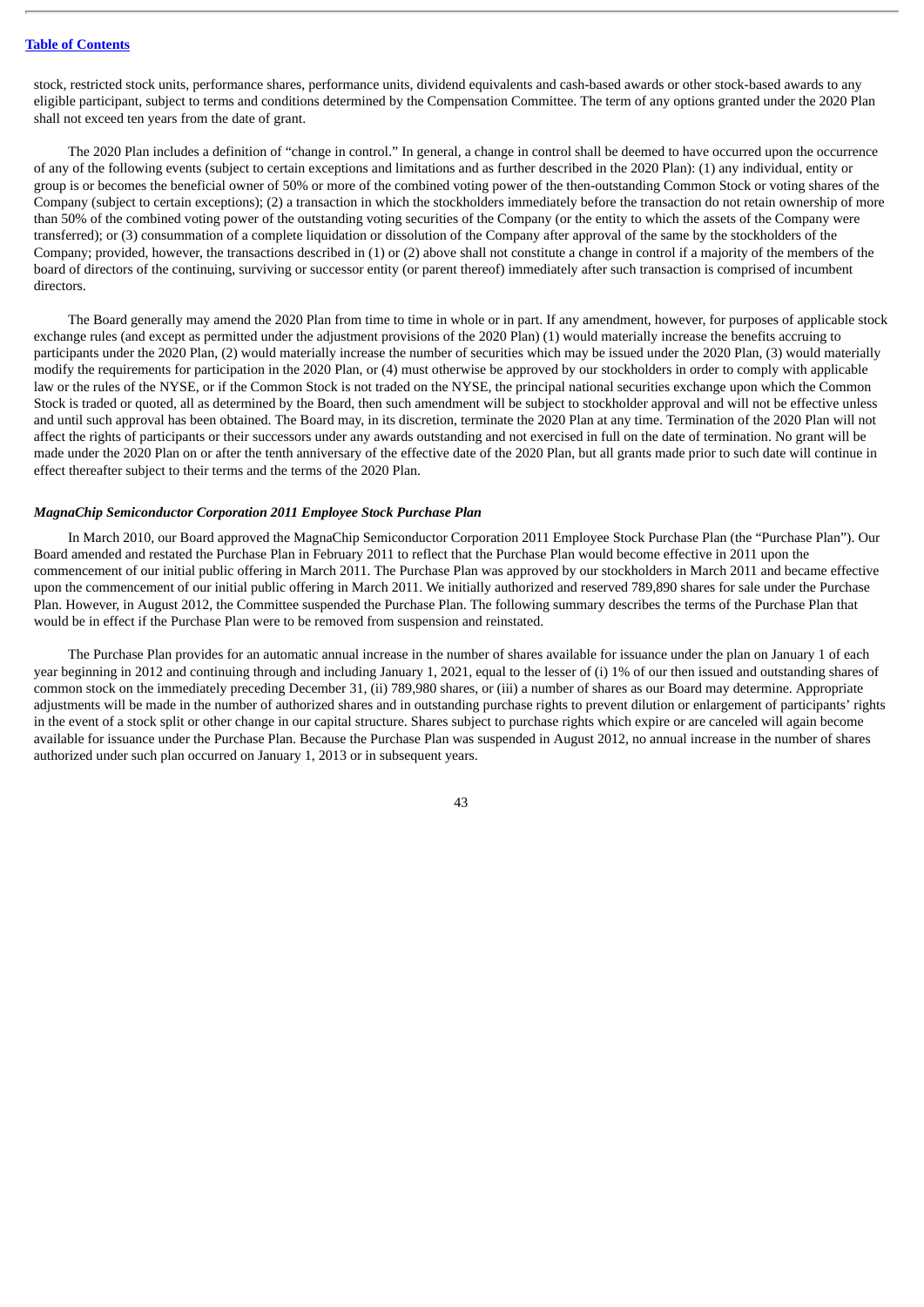The terms of the Purchase Plan provide that our employees and employees of any parent or subsidiary corporation designated by the Committee are eligible to participate in the Purchase Plan if they are customarily employed by us for more than 20 hours per week and more than five months in any calendar year. However, an employee may not be granted a right to purchase stock under the Purchase Plan if: (i) the employee immediately after such grant would own stock possessing 5% or more of the total combined voting power or value of all classes of our capital stock or of any parent or subsidiary corporation, or (ii) the employee's rights to purchase stock under all of our employee stock purchase plans would accrue at a rate that exceeds \$25,000 in value for each calendar year of participation in such plans.

The terms of the Purchase Plan provide that it is to be implemented through a series of sequential offering periods, generally three months in duration beginning on the first trading days of February, May, August, and November each year. The Committee is authorized to establish additional or alternative concurrent, sequential or overlapping offering periods and offering periods having a different duration or different starting or ending dates, provided that no offering period may have a duration exceeding 27 months.

Amounts accumulated for each participant, generally through payroll deductions, are credited toward the purchase of shares of our common stock at the end of each offering period at a price generally equal to 95% of the fair market value of our common stock on the purchase date. Prior to commencement of an offering period, the Committee is authorized to change the purchase price discount for that offering period, but the purchase price may not be less than 85% of the lower of the fair market value of our common stock at the beginning of the offering period or on the purchase date.

No participant may purchase under the Purchase Plan in any calendar year shares having a value of more than \$25,000 measured by the fair market value per share of our common stock on the first day of the applicable offering period. Prior to the beginning of any offering period, the Committee may alter the maximum number of shares that may be purchased by any participant during the offering period or specify a maximum aggregate number of shares that may be purchased by all participants in the offering period. If insufficient shares remain available under the plan to permit all participants to purchase the number of shares to which they would otherwise be entitled, the Committee will make a pro rata allocation of the available shares. Any amounts withheld from participants' compensation in excess of the amounts used to purchase shares will be refunded, without interest.

In the event of a change in control, an acquiring or successor corporation may assume our rights and obligations under the Purchase Plan. If the acquiring or successor corporation does not assume such rights and obligations, then the purchase date of the offering periods then in progress will be accelerated to a date prior to the change in control as specified by the Committee, but the number of shares subject to outstanding purchase rights shall not be adjusted.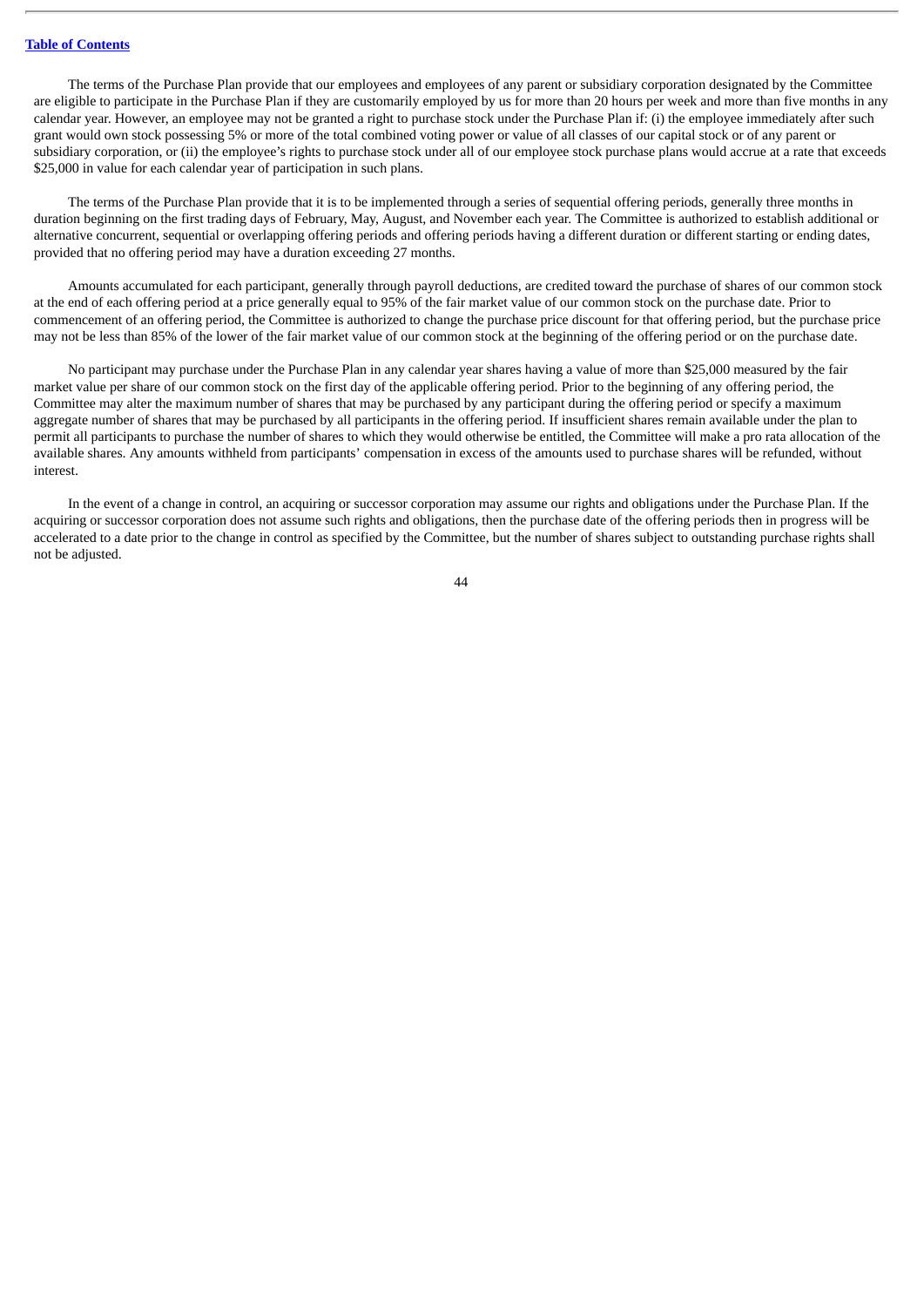# **CERTAIN RELATIONSHIPS AND RELATED TRANSACTIONS**

<span id="page-49-0"></span>Other than the compensation arrangements with directors and executive officers, there have been no transactions since January 1, 2021 (and there are no currently proposed transactions) in which:

- we have been or are to be a participant:
- the amount involved exceeds \$120,000; and
- any of our directors, executive officers or holders of more than 5% of our common stock, or any immediate family member of or person sharing the household with any of these individuals (other than tenants or employees), had or will have a direct or indirect material interest.

# <span id="page-49-1"></span>**Related Person Transactions Policy**

Under our Related Person Transactions Policy, transactions involving our directors, executive officers, significant stockholders and other related persons that involve an amount in excess of \$120,000 must be approved by the Company's Audit Committee or, in the event it is determined that it is not practicable or desirable for the Company to wait until the next meeting of the full Audit Committee, the Chair of the Audit Committee (who possesses delegated authority to act between Audit Committee meetings). The Audit Committee (or the Chair of the Audit Committee, as applicable) will consider all of the relevant facts and circumstances available to it, including (if applicable) but not limited to: the benefits to the Company; the impact on a director's independence in the event the related person is a director, an immediately family member of a director or an entity in which a director is a partner, stockholder or executive officer; the availability of other sources for comparable products or services; the terms of the transaction; and the terms available to unrelated third parties or to employees generally. The Audit Committee may seek bids, quotes or independent valuations from third parties in connection with assessing any related person transaction. The Audit Committee (or the Chair of the Audit Committee, as applicable) will approve only those transactions that are in, or are not inconsistent with, the best interests of the Company, as the Audit Committee (or the Chair of the Audit Committee, as applicable) determines in good faith.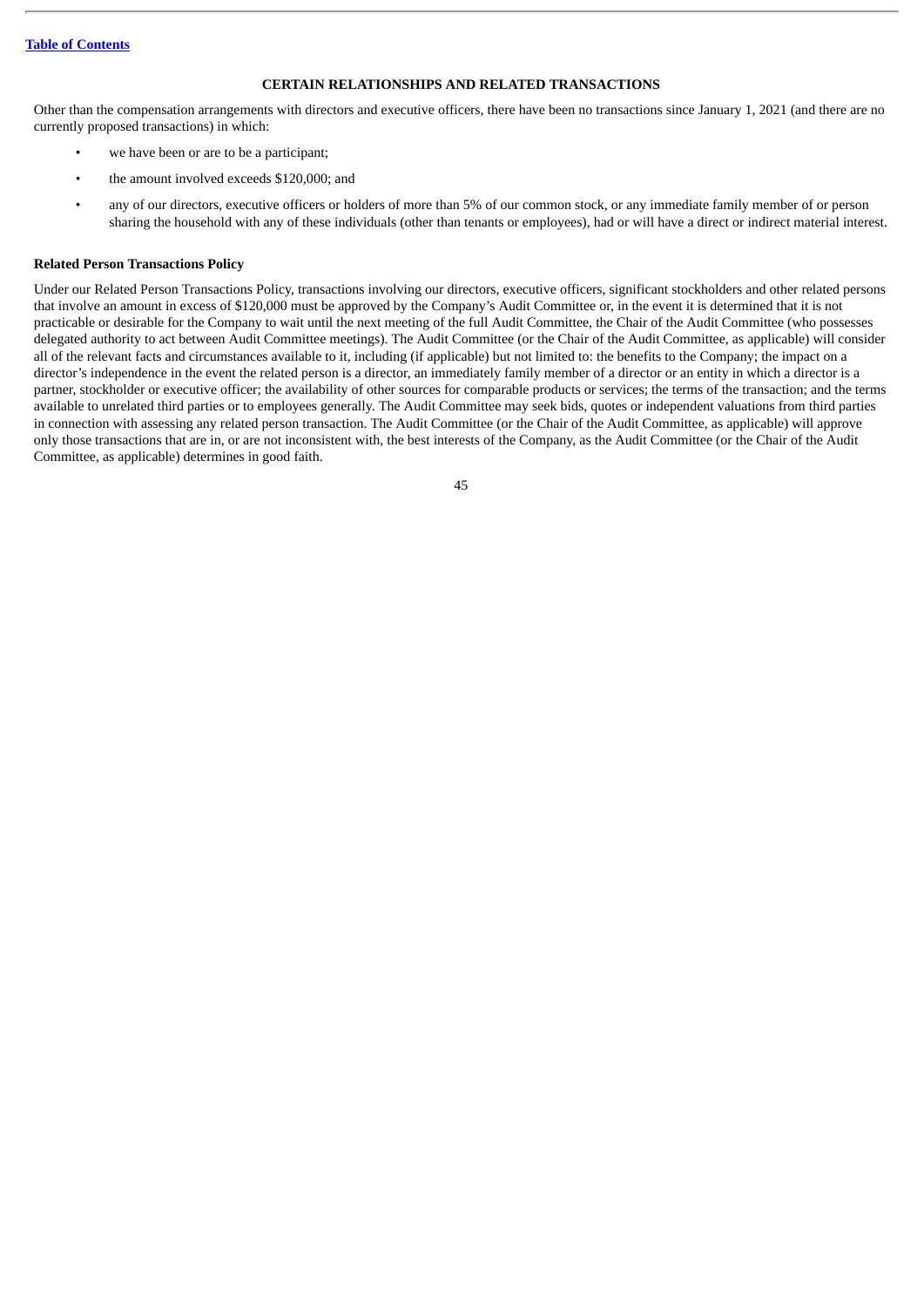# **SECURITY OWNERSHIP OF CERTAIN BENEFICIAL OWNERS AND MANAGEMENT**

<span id="page-50-0"></span>The following table sets forth information regarding the beneficial ownership of our outstanding common stock for: (1) each person or entity known to us to beneficially own more than five percent (5%) of any class of our outstanding securities; (2) each member of our Board; (3) each of our named executive officers; and (4) all of the members of our Board and current executive officers, as a group. The following tables list the number of shares and percentage of shares beneficially owned based on 44,894,385 shares of common stock outstanding as of March 15, 2022.

The amounts and percentages of equity interests beneficially owned are reported on the basis of SEC regulations governing the determination of beneficial ownership of securities. Under SEC rules, a person is deemed to be a "beneficial owner" of a security if that person has or shares "voting power," which includes the power to vote or to direct the voting of such security, or "investment power," which includes the power to dispose of or to direct the disposition of such security. A person is also deemed to be a beneficial owner of any securities of which that person has the right to acquire beneficial ownership within 60 days. Under these rules, more than one person may be deemed to be a beneficial owner of the same securities and a person may be deemed to be a beneficial owner of the securities as to which he or she has no economic interest.

Except as indicated by footnote, the persons named in the table below have sole voting and investment power with respect to all shares of common stock shown as beneficially owned by them. Unless otherwise indicated, the address of each person listed in the table below is c/o Magnachip Semiconductor, Ltd., 15F, 76 Jikji-daero, 436beon-gil, Heungdeok-gu, Cheongju-si, Chungcheongbuk-do, 28581, Korea.

| <b>Name and Address of Beneficial Owner</b>                          | Amount and<br>Nature of<br><b>Beneficial</b><br>Ownership(1) | Percent<br>of<br>Class(1) |
|----------------------------------------------------------------------|--------------------------------------------------------------|---------------------------|
| <b>Principal Stockholders</b>                                        |                                                              |                           |
| Toronado Partners LLC(2)                                             | 2,523,636                                                    | 5.6%                      |
| Oaktree Value Opportunities Fund Holdings, L.P.(3)                   | 2,300,000                                                    | 5.1%                      |
| <b>Directors and Named Executive Officers</b>                        |                                                              |                           |
| Kyo-Hwa (Liz) Chung(4)                                               | 14,154                                                       | $\ast$                    |
| Melvin Keating(5)                                                    | 129,146                                                      | $\ast$                    |
| Ilbok Lee $(6)$                                                      | 288,488                                                      | $\ast$                    |
| Camillo Martino(7)                                                   | 147,105                                                      | $\ast$                    |
| Gary Tanner(8)                                                       | 176,779                                                      | $\ast$                    |
| Young-Joon Kim(9)                                                    | 646,648                                                      | 1.4%                      |
| Theodore Kim(10)                                                     | 257,204                                                      | $\ast$                    |
| Woung Moo Lee(11)                                                    | 202,099                                                      | $\ast$                    |
| Chan Ho Park(12)                                                     | 9,120                                                        | $\ast$                    |
| Shinyoung Park (13)                                                  | 24,197                                                       | $\ast$                    |
| Young Soo Woo (14)                                                   | 12,343                                                       | $\ast$                    |
| Directors and current Executive Officers as a group (10 persons)(15) | 1,894,940                                                    | 4.1%                      |

Less than one percent

(1) Includes any outstanding common stock held and, to the extent applicable, shares issuable upon the exercise or conversion of any securities that are exercisable or convertible within 60 days of March 15, 2022.

(2) Based on the information contained in an Amendment No. 2 to Schedule 13G filed with the SEC on February 11, 2022 by Toronado Fund, L.P., Toronado Partners LLC, Toronado Capital Management LLC, and John Stephen Perkins. Toronado Fund, L.P. directly holds 2,323,636 shares of our common stock. Toronado Partners LLC acts as investment manager for the Toronado Fund, L.P., Toronado Capital Management LLC acts as general partner for Toronado Fund, L.P., and John Stephen Perkins acts as Managing Member of Toronado Partners LLC. Toronado Partners LLC, Toronado Capital Management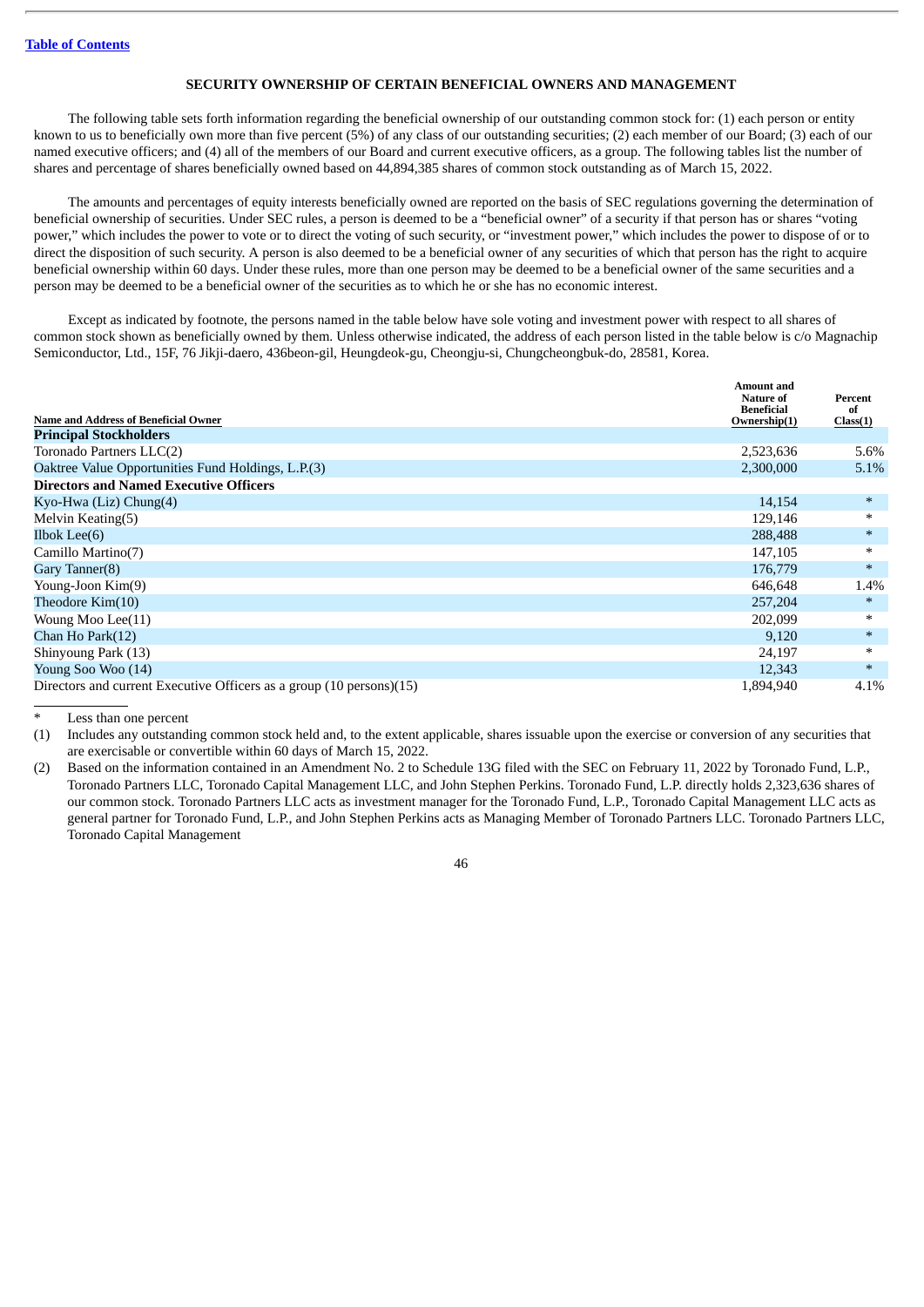LLC, and John Stephen Perkins directly or indirectly control an additional 200,000 for a cumulative total of 2,523,636 shares. Each of Toronado Fund, L.P., Toronado Partners LLC, Toronado Capital Management LLC, and John Stephen Perkins may be deemed to be the beneficial owner of 2,523,636 shares of our common stock (except that Toronado Fund, L.P. may be deeded to be the beneficial owner of 2,323,636 shares of our common stock). Each of Toronado Fund, L.P., Toronado Partners LLC, Toronado Capital Management LLC, and John Stephen Perkins disclaims beneficial ownership of our shares of common stock not held directly by such reporting person. Toronado Fund, L.P. has sole voting power and sole dispositive power over 2,323,636 shares of our common stock. Each of Toronado Partners LLC, Toronado Capital Management LLC, and John Stephen Perkins has sole voting power over 2,523,636 shares of our common stock, sole dispositive power over 2,323,636 shares of our common stock and shared dispositive power over 200,000 shares of our common stock. The business address of each of Toronado Fund, L.P., Toronado Partners LLC, Toronado Capital Management LLC, and John Stephen Perkins is 44 Montgomery Street, Suite 1200, San Francisco, CA 94104.

(3) Based on information contained in an Amendment No. 5 to Schedule 13G filed with the SEC on February 14, 2022 by each of the following entities (each an "Oaktree Entity"): Oaktree Value Opportunities Fund Holdings, L.P., a Delaware limited partnership ("VOF Holdings"), in its capacity as the direct owner of 2,300,000 shares of our common stock; Oaktree Value Opportunities Fund GP, L.P., a Cayman Islands limited partnership ("VOF GP"), in its capacity as the general partner of VOF Holdings; Oaktree Value Opportunities Fund GP Ltd., a Cayman Islands exempted company ("VOF GP Ltd."), in its capacity as the general partner of VOF GP; Oaktree Fund GP I, L.P., a Delaware limited partnership ("GP I"), in its capacity as the sole shareholder of VOF GP Ltd.; Oaktree Capital I, L.P., a Delaware limited partnership ("Capital I"), in its capacity as the general partner of GP I; OCM Holdings I, LLC, a Delaware limited liability company ("Holdings I"), in its capacity as the general partner of Capital I; Oaktree Holdings, LLC, a Delaware limited liability company ("Holdings") in its capacity as the managing member of Holdings I; Oaktree Capital Management, L.P., a Delaware limited partnership ("Management"), in its capacity as the sole director of VOF GP Ltd.; Oaktree Capital Management GP, LLC, a Delaware limited liability company ("Management GP"), in its capacity as the general partner of Management; Atlas OCM Holdings LLC, a Delaware limited liability company ("Atlas"), in its capacity as the sole managing member of Management GP; Oaktree Capital Group, LLC, a Delaware limited liability company ("OCG"), in its capacity as the managing member of Holdings; Oaktree Capital Group Holdings GP, LLC, a Delaware limited liability company ("OCGH GP"), in its capacity as the indirect owner of the class B units of each of OCG and Atlas; Brookfield Asset Management Inc., a Canadian corporation ("BAM"), in its capacity as the indirect owner of the class A units of each of OCG and Atlas; and BAM Partners Trust, a trust formed under the laws of Ontario ("BAM Partnership"), in its capacity as the sole owner of the Class B Limited Voting Shares of BAM.

VOF Holdings directly holds 2,300,000 shares of our common stock. VOF GP, in its capacity as the general partner of VOF Holdings, has the ability to direct the management of VOF Holdings' business, including the power to vote and dispose of securities held by VOF Holdings; therefore, VOF GP may be deemed to beneficially own the shares of our common stock deemed held by VOF Holdings. VOF GP Ltd., in its capacity as the general partner of VOF GP, has the ability to direct the management of VOF GP's business, including the power to direct the decisions of VOF GP regarding the vote and disposition of securities held by VOF Holdings; therefore, VOF GP Ltd. may be deemed to have indirect beneficial ownership of the shares of our common stock deemed held by VOF Holdings. GP I, in its capacity as the sole shareholder of VOF GP Ltd., has the ability to appoint and remove the directors and direct the management of the business of VOF GP Ltd. As such, GP I has the power to direct the decisions of VOF GP Ltd. regarding the vote and disposition of securities held by VOF Holdings; therefore, GP I may be deemed to have indirect beneficial ownership of our common stock deemed held by VOF Holdings. Capital I, in its capacity as the general partner of GP I, has the ability to direct the management of GP I's business, including the power to direct the decisions of GP I regarding the vote and disposition of securities held by VOF Holdings; therefore, Capital I may be deemed to have indirect beneficial ownership of the shares of our common stock deemed held by VOF Holdings. Holdings I, in its capacity as the general partner of Capital I, has the ability to direct the management of Capital I's business, including the power to direct the decisions of Capital I regarding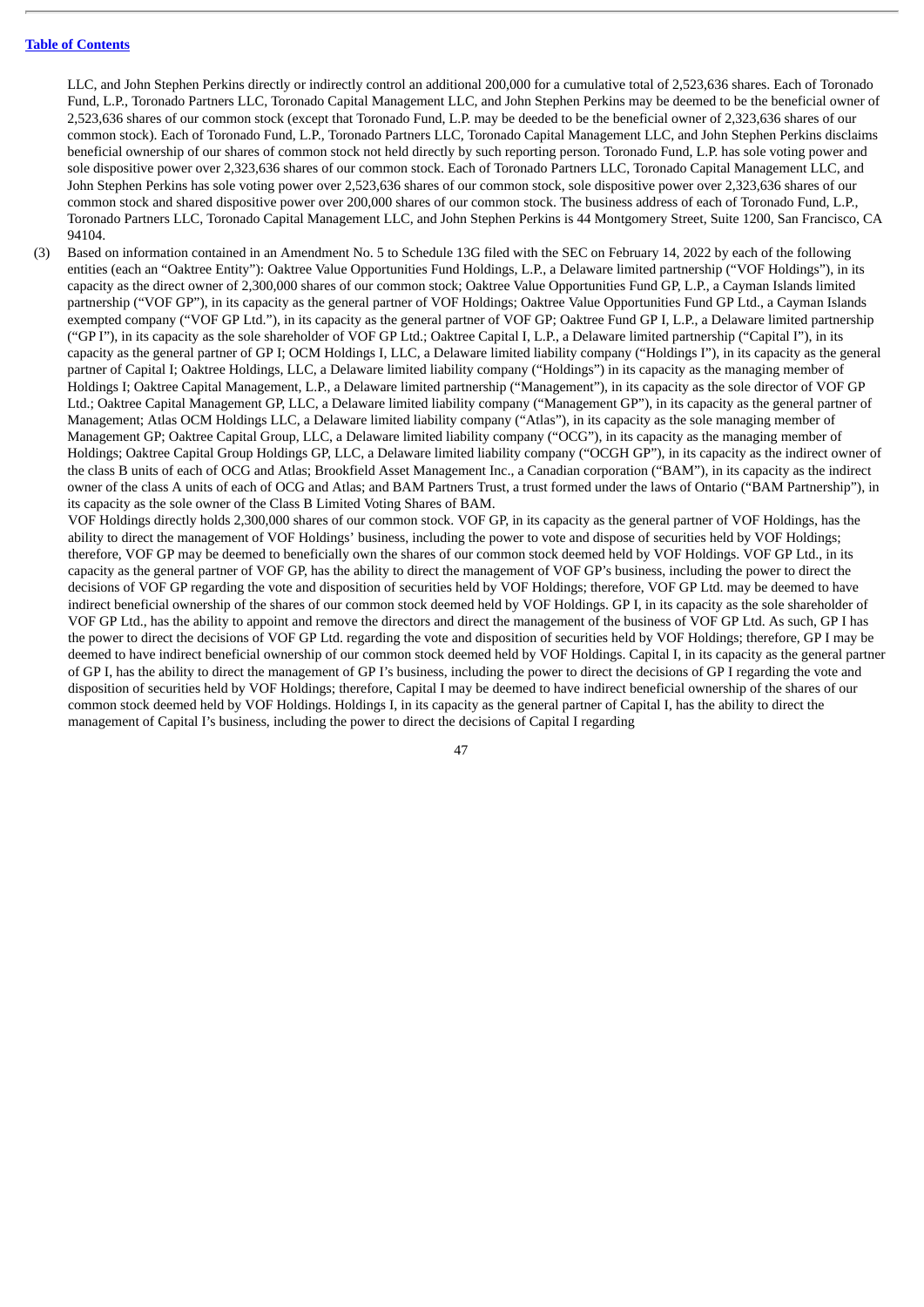the vote and disposition of securities held by VOF Holdings; therefore, Holdings I may be deemed to have indirect beneficial ownership of the shares of our common stock deemed held by VOF Holdings. Holdings, in its capacity as the managing member of Holdings I, has the ability to direct the management of Holding I's business, including the power to direct the decisions of Holdings I regarding the vote and disposition of securities held by VOF Holdings; therefore, Holdings may be deemed to have indirect beneficial ownership of the shares of our common stock deemed held by VOF Holdings. Management, in its capacity as the sole director of VOF GP Ltd., has the ability to direct the management of VOF GP Ltd., including the power to direct the decisions of VOF GP Ltd. regarding the vote and disposition of securities held by VOF Holdings; therefore, Management may be deemed to have indirect beneficial ownership of the shares of our common stock deemed held by VOF Holdings. Management GP, in its capacity as the general partner of Management, has the ability to direct the management of Management's business, including the power to vote and dispose of securities held by VOF Holdings; therefore, Management GP may be deemed to have indirect beneficial ownership of the shares of our common stock deemed held by VOF Holdings. Atlas, in its capacity as the sole managing member of Management GP, has the ability to direct the management of Management GP's business, including the power to direct the decisions of Management GP regarding the vote and disposition of securities held by VOF Holdings; therefore, Atlas may be deemed to have indirect beneficial ownership of the shares of our common stock held by VOF Holdings. OCG, in its capacity as the managing member of Holdings, has the ability to direct the management of Holdings' business, including the power to direct the decisions of Holdings regarding the vote and disposition of securities held by VOF Holdings. Additionally, OCG, in its capacity as the sole shareholder of Holdings, Inc., has the ability to appoint and remove directors of Holdings, Inc. and, as such, may indirectly control the decisions of Holdings, Inc. regarding the vote and disposition of securities held by VOF Holdings. Therefore, OCG may be deemed to have indirect beneficial ownership of the shares of our common stock deemed held by VOF Holdings. OCGH GP, in its capacity as the indirect owner of the class B units of each of OCG and Atlas, has the ability to appoint and remove certain directors of OCG and Atlas and, as such, may indirectly control the decisions of OCG and Atlas regarding the vote and disposition of securities held by VOF Holdings; therefore, OCGH GP may be deemed to have indirect beneficial ownership of the shares of our common stock held by VOF Holdings. BAM, in its capacity as the indirect owner of the class A units of each of OCG and Atlas, has the ability to appoint and remove certain directors of OCG and Atlas and, as such, may indirectly control the decisions of OCG and Atlas regarding the vote and disposition of securities held by VOF Holdings; therefore BAM may be deemed to have indirect beneficial ownership of the shares of our common stock held by VOF Holdings. BAM Partnership, in its capacity as the sole owner of Class B Limited Voting Shares of BAM, has the ability to appoint and remove certain directors of BAM and, as such, may indirectly control the decisions of BAM regarding the vote and disposition of securities held by VOF Holdings; therefore BAM Partnership may be deemed to have indirect beneficial ownership of the shares of our common stock held by VOF Holdings. The business address of each Oaktree Entity is 333 S. Grand Avenue, 28th Floor, Los Angeles, CA 90071.

- (4) Represents 14,154 shares of common stock subject to RSUs that will be vested and may be settled as of May 14, 2022.
- (5) Represents 10,100 shares of common stock, options to purchase 49,737 shares of common stock and 69,309 shares of common stock subject to RSUs that will be vested and may be exercised or settled, as applicable, as of May 14, 2022.
- (6) Represents 33,272 shares of common stock, options to purchase 179,593 shares of common stock and 75,623 shares of common stock subject to RSUs that will be vested and may be exercised or settled, as applicable, as of May 14, 2022.
- (7) Represents 28,000 shares of common stock, options to purchase 49,737 shares of common stock and 69,368 shares of common stock subject to RSUs that will be vested and may be exercised or settled, as applicable, as of May 14, 2022.
- (8) Represents 5,408 shares of common stock, options to purchase 93,117 shares of common stock and 78,254 shares of common stock subject to RSUs that will be vested and may be exercised or settled, as applicable, as of May 14, 2022.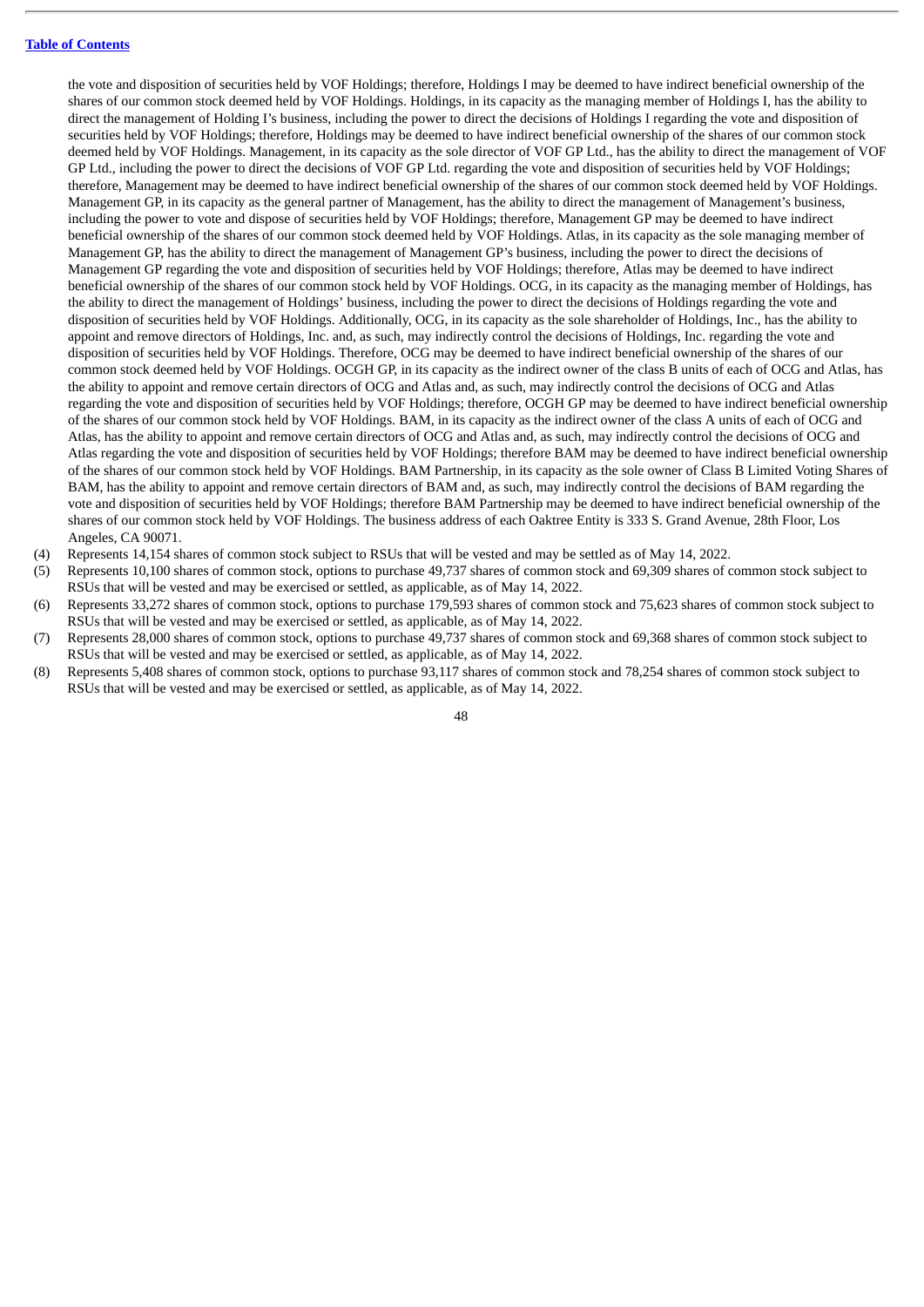- (9) Represents 310,733 shares of common stock and options to purchase 335,915 shares of common stock that will be vested and may be exercised as of May 14, 2022.
- (10) Represents 129,594 shares of common stock and options to purchase 127,610 shares of common stock that will be vested and may be exercised as of May 14, 2022.
- (11) Represents 82,289 shares of common stock and options to purchase 119,810 shares of common stock that will be vested and may be exercised as of May 14, 2022.
- (12) Represents 9,120 shares of common stock.
- (13) Represents 21,697 shares of common stock and options to purchase 2,500 shares of common stock that will be vested and may be exercised as of May 14, 2022.
- (14) Young Soo Woo resigned his position as our Chief Financial Officer and from all other positions with us and our subsidiaries, effective as of December 31, 2021. Represents 12,343 shares of common stock.
- (15) Our directors and executive officers as of March 15, 2022 as a group beneficially own 1,894,940 shares of common stock or 4.1%, which represents 630,213 shares of common stock, options to purchase 958,019 shares of common stock and 306,708 shares of common stock subject to RSUs that will be vested and may be exercised or settled, as applicable, as of May 14, 2022. Consistent with his prior resignation, Mr. Woo's beneficial ownership is excluded from this group.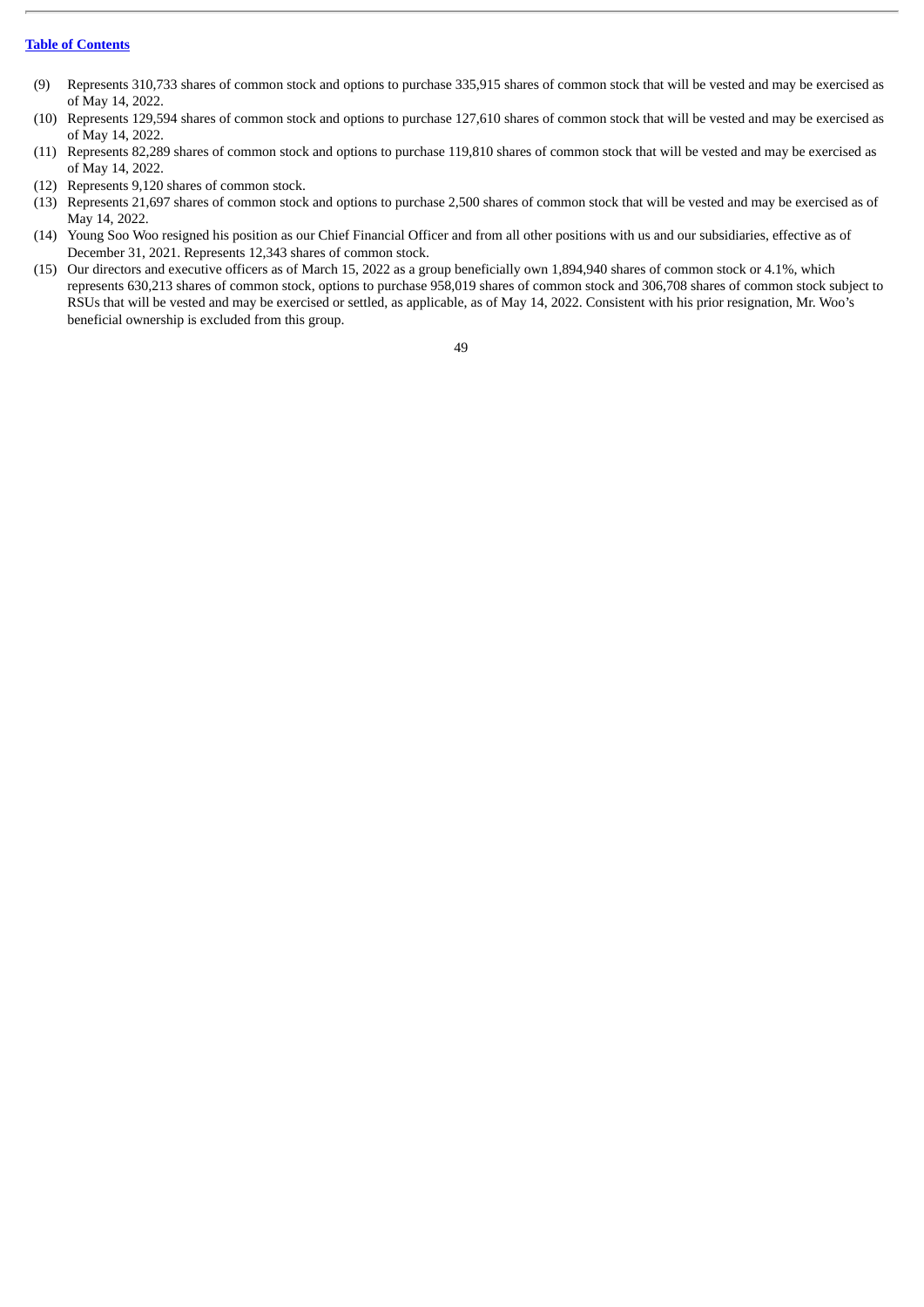# **PROPOSAL TWO**

# **ADVISORY VOTE ON COMPENSATION OF OUR NAMED EXECUTIVE OFFICERS**

<span id="page-54-0"></span>In accordance with Dodd-Frank Act, and Section 14A of the Exchange Act, the Board is asking stockholders to approve an advisory (non-binding) resolution on the compensation of our named executive officers. The vote is not intended to address any specific item of compensation, but rather the overall compensation of our named executive officers and the philosophy, policies and practices described in this Proxy Statement. The text of the resolution is as follows:

RESOLVED, that the stockholders of Magnachip Semiconductor Corporation approve, on an advisory basis, the compensation of the Company's named executive officers as disclosed in the proxy statement for the Company's 2022 annual meeting of stockholders pursuant to the compensation disclosure rules of the Securities Exchange Act of 1934, as amended (which disclosure includes the Compensation Discussion and Analysis section, the Summary Compensation Table for 2021 and the related compensation tables and narrative disclosure within the executive compensation sections of the proxy statement).

The Company urges you to read the disclosure under "Compensation Discussion and Analysis," in this Proxy Statement, which discusses how our compensation policies and procedures implement our pay-for-performance compensation philosophy. You should also read the Summary Compensation Table and other related compensation tables and narrative disclosure which provide additional details about the compensation of our named executive officers for fiscal 2021. We have designed our executive compensation structure to attract, motivate, and retain executives with the skills required to formulate and implement the Company's strategic objectives and create stockholder value. We believe that our executive compensation program is reasonable, competitive and strongly focused on pay for performance principles, and provides an appropriate balance between risk and incentives.

The vote regarding the compensation of the named executive officers described above, referred to as a "say-on-pay advisory vote," is advisory, and is therefore not binding on the Company, the Compensation Committee or the Board. Although non-binding, the Board and the Compensation Committee value the opinions that stockholders express in their votes and will review the voting results and take them into consideration when making future decisions regarding our executive compensation programs as they deem appropriate.

If no voting specification is made on a properly returned or voted proxy card, the proxies named on the proxy card will vote "FOR" the approval of the compensation of the named executive officers as disclosed in this Proxy Statement and described above.

# **The Board recommends that you vote "FOR" the approval of our named executive officer compensation.**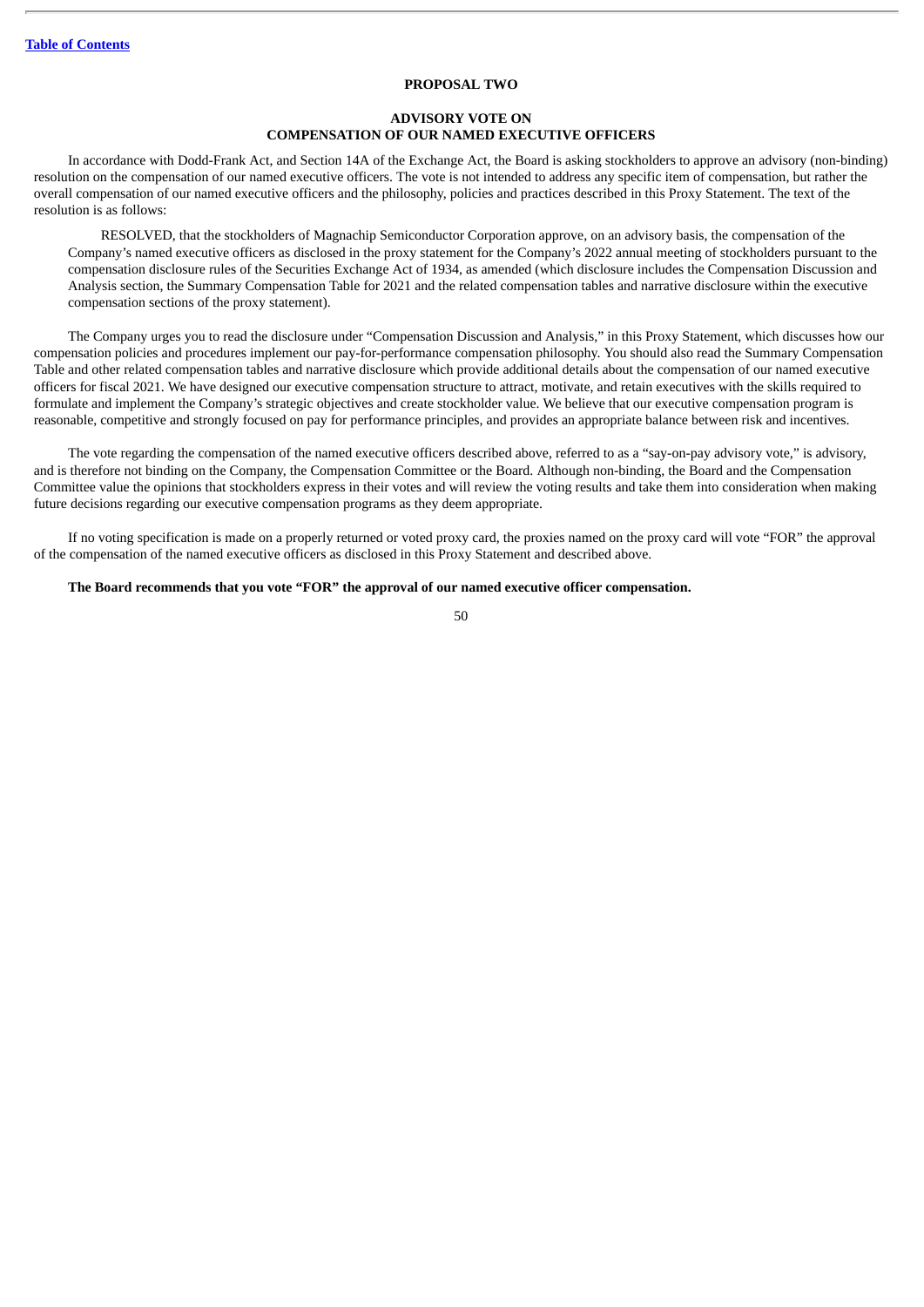# **PROPOSAL THREE**

# **RATIFICATION OF APPOINTMENT OF OUR INDEPENDENT REGISTERED PUBLIC ACCOUNTING FIRM FOR THE FISCAL YEAR ENDING DECEMBER 31, 2022**

<span id="page-55-0"></span>Samil PricewaterhouseCoopers has been selected by the Audit Committee as the principal independent registered public accounting firm for the fiscal year ending December 31, 2022 for us and our subsidiaries. Our Board recommends a vote for ratification of the appointment of Samil PricewaterhouseCoopers as the independent registered public accounting firm to audit the books and accounts for us and our subsidiaries for the fiscal year ending December 31, 2022. It is expected that representatives of Samil PricewaterhouseCoopers will attend the Annual Meeting, with the opportunity to make a statement if they so desire, and, if a representative is in attendance, the representative will be available to answer appropriate questions.

The appointment of Samil PricewaterhouseCoopers as our independent registered public accounting firm is not required to be submitted to a vote of our stockholders for ratification. However, our Board believes that obtaining stockholder ratification is a sound governance practice. If our stockholders fail to vote on an advisory basis in favor of the appointment of Samil PricewaterhouseCoopers, the Audit Committee will take such actions as it deems necessary as a result of such stockholder vote.

# <span id="page-55-1"></span>**Fees Paid to Independent Registered Public Accounting Firm**

The following table presents fees billed or expected to be billed for professional services rendered by Samil PricewaterhouseCoopers and its affiliates for the years ended December 31, 2021 and 2020.

|                           |           | Year Ended December 31 |          |  |
|---------------------------|-----------|------------------------|----------|--|
|                           | 2021      |                        | 2020     |  |
|                           |           | (in millions)          |          |  |
| <b>Audit fees</b>         | \$<br>1.4 |                        | 1.8      |  |
| <b>Audit Related fees</b> |           |                        |          |  |
| Tax fees                  |           |                        |          |  |
| All other fees            | \$<br>O   |                        | $\Omega$ |  |
| Total                     | 1.4       | .т                     | 1.8      |  |

# <span id="page-55-2"></span>**Policy and Procedure for Approval of Audit and Permitted Non-Audit Services**

All audit fees were pre-approved by the Company's Audit Committee, which concluded that the provision of such services by Samil PricewaterhouseCoopers and its affiliates was compatible with the maintenance of that firm's independence in the conduct of its auditing functions. With respect to outside auditor independence, the Audit Committee Charter provides for pre-approval of audit services and non-audit services, based on independence, qualifications and, if applicable, performance, and approve the fees and other terms of any such engagement. The Audit Committee Charter authorizes the Audit Committee to delegate to one or more of its members the authority to grant pre-approvals for such services, provided that the decisions of such member(s) to grant any such pre-approval shall be presented to the Audit Committee at its next scheduled meeting. The Audit Committee followed these guidelines in approving all services rendered by Samil PricewaterhouseCoopers and its affiliates.

# The Board recommends that you vote "FOR" the ratification of the appointment of Samil PricewaterhouseCoopers as our independent **registered public accounting firm for the fiscal year ending December 31, 2022.**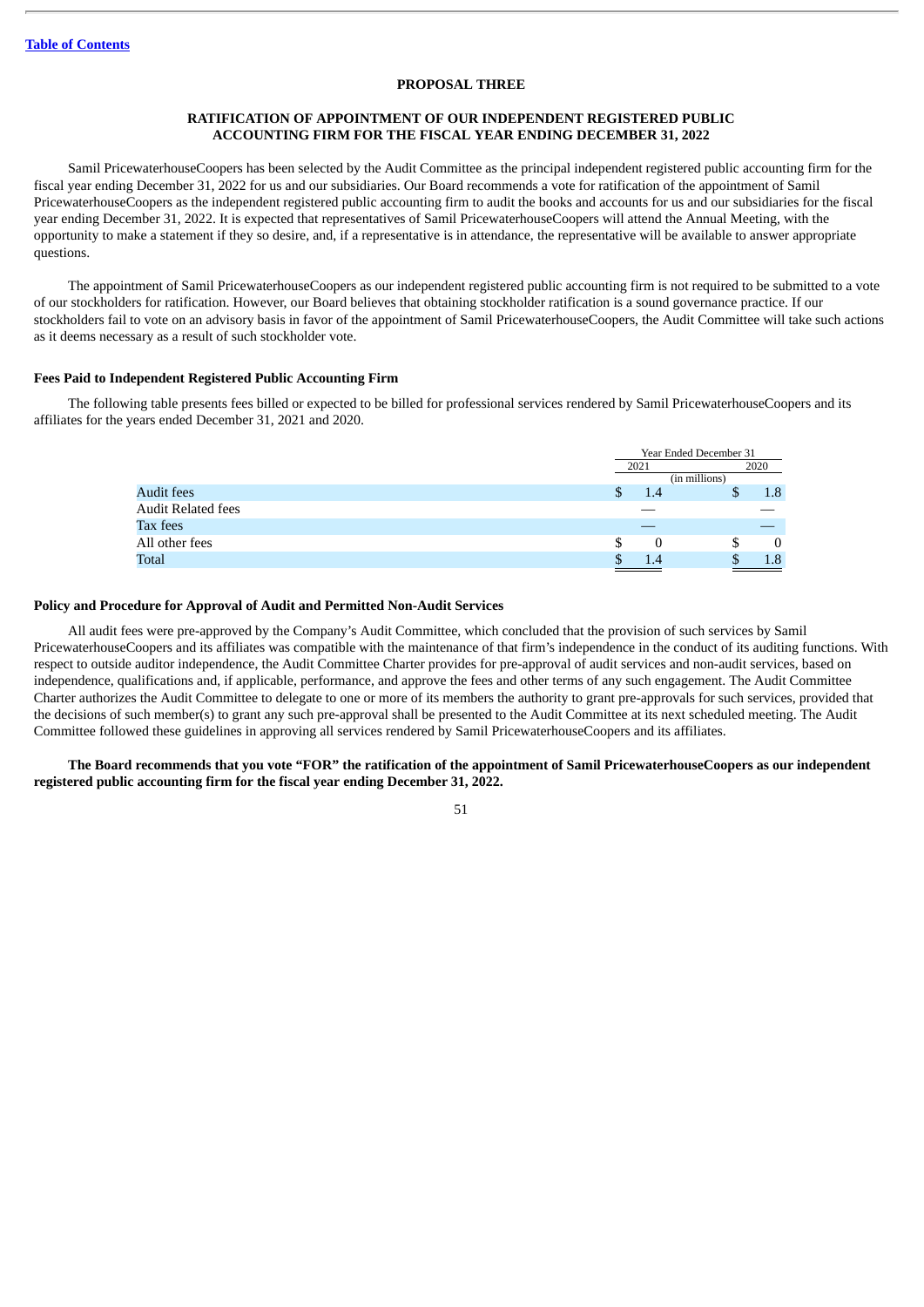# **STOCKHOLDER PROPOSALS FOR 2023 ANNUAL MEETING**

<span id="page-56-0"></span>A stockholder who would like a proposal considered for inclusion in our proxy statement relating to our 2023 annual meeting pursuant to Rule 14a-8 ("Rule 14a-8") under the Exchange Act must be received by the Corporate Secretary of the Company no later than November 22, 2022 and must otherwise comply with Rule 14a-8.

Any stockholder proposals received outside of the Rule 14a-8 procedure for consideration at our 2023 annual meeting must be received by the Corporate Secretary of the Company between December 22, 2022 and January 21, 2023. If, however, the date of the 2023 annual meeting is changed by more than 30 days from the anniversary date of this year's Annual Meeting, the stockholder notice described above will be deemed timely if it is received not later than the close of business on the later of the 90th calendar day prior to such annual meeting and the 10th calendar day after public announcement of the date of such meeting. Such proposals must be addressed to Magnachip Semiconductor Corporation, c/o MagnaChip Semiconductor S.A., 1, Allée Scheffer, L-2520, Luxembourg, Grand Duchy of Luxembourg, Attention: Secretary. If we do not receive such notice within the timeframe described above, the notice will be considered untimely and the proposal may not be brought.

In addition to the timely notice requirements, a stockholder's proposal for nominees for directors must comply with Section 2.15 of the Company's bylaws and other applicable procedures described therein or established by our Nominating and Corporate Governance Committee. See "The Board of Directors and Corporate Governance—Nominating and Corporate Governance Committee." Stockholder proposals related to other business must also comply with Section 1.10 of the Company's bylaws. Furthermore, any stockholder proposal must comply with all applicable requirements of the Exchange Act and the rules and regulations thereunder.

Our proxy for the 2023 annual meeting will grant authority to the persons named therein to exercise their voting discretion with respect to any matter of which we did not receive notice between December 22, 2022 and January 21, 2023. Notices should be submitted to the address set forth above.

# **SOLICITATION OF PROXIES**

<span id="page-56-1"></span>We will bear the costs of soliciting proxies from our stockholders. In addition to the use of the mails, proxies may be solicited by our directors, officers and employees by personal interview, telephone or telegram. Such directors, officers and employees will not be additionally compensated for such solicitation, but may be reimbursed for out-of-pocket expenses incurred in connection therewith. Arrangements will also be made with brokerage houses and other custodians, nominees and fiduciaries for the forwarding of solicitation materials to the beneficial owners of our common stock held of record by such persons, and we will reimburse such brokerage houses, custodians, nominees and fiduciaries for reasonable out-of-pocket expenses incurred in connection therewith.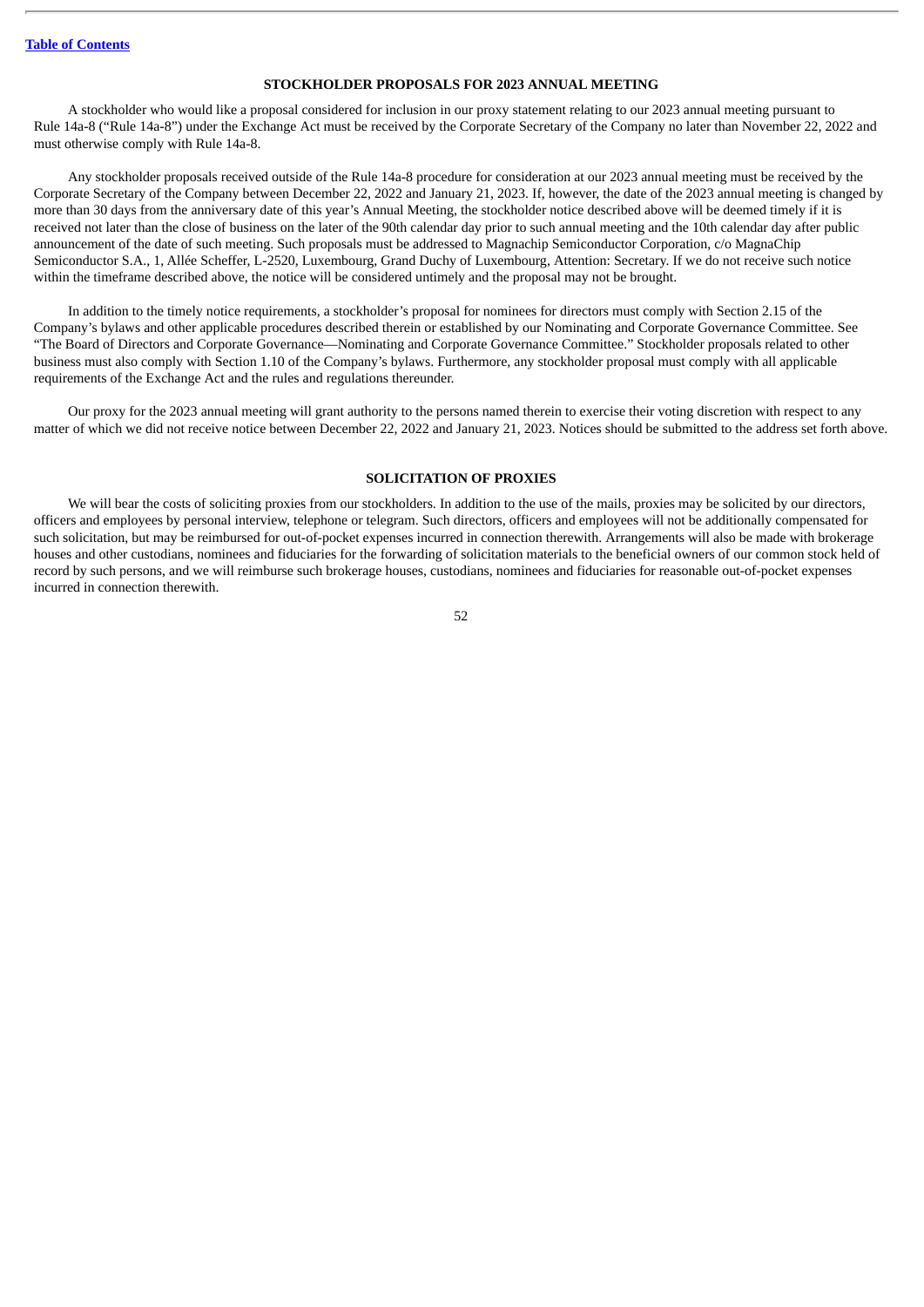# **OTHER MATTERS**

<span id="page-57-0"></span>The directors know of no other matters which are likely to be brought before the Annual Meeting. The enclosed proxy card grants to the persons named in the proxy card the authority to vote in their best judgment regarding all other matters properly raised at the Annual Meeting.

By Order of the Board of Directors

/s/ Theodore Kim

Theodore Kim Chief Compliance Officer, Executive Vice President, General Counsel and Secretary

March 21, 2022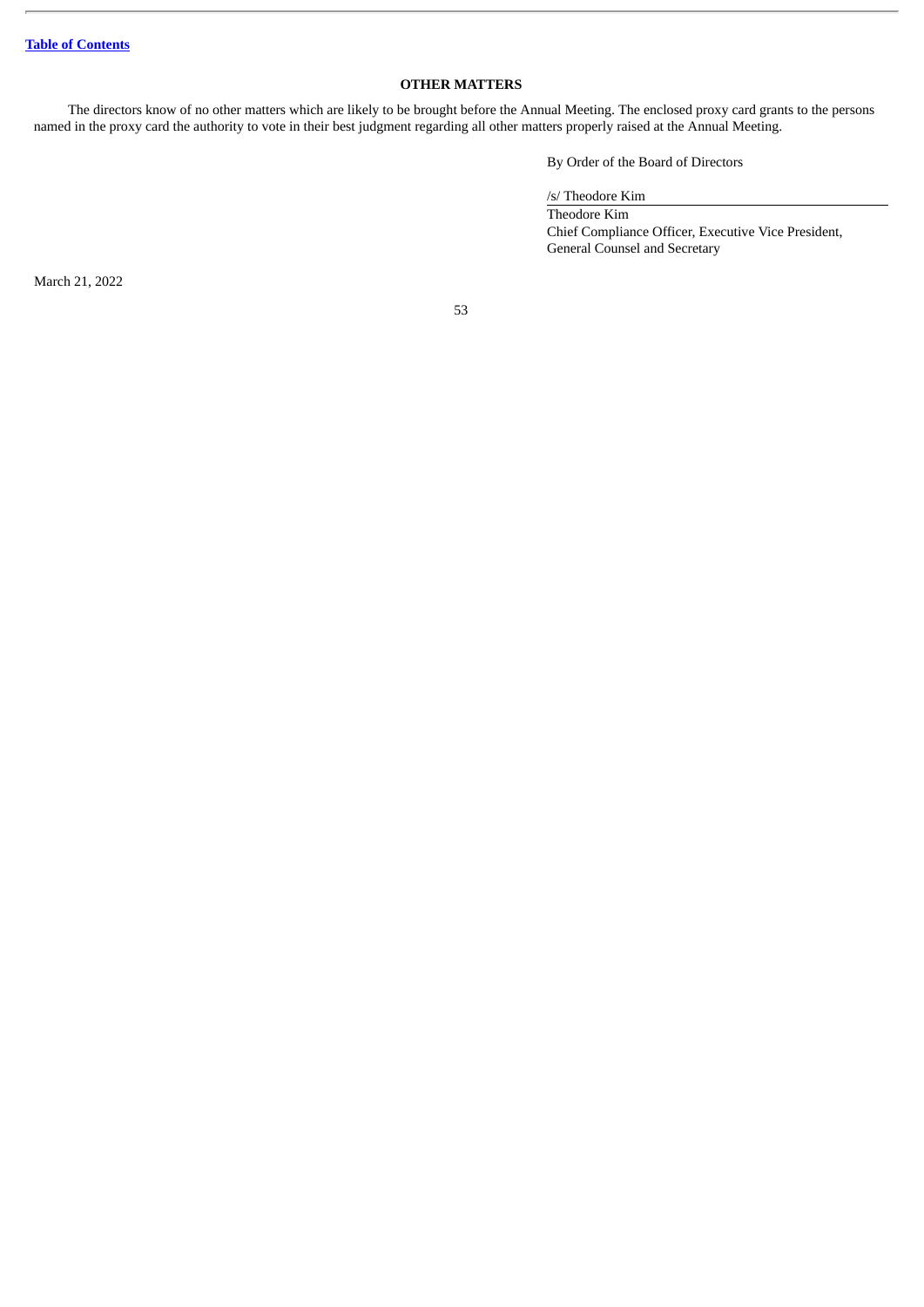L.

MAGNAO AP SEMICONDUCTOR COMPORATION<br>C/O MAGNAO AP SEMICONDUCTOR S.A.<br>1, ALLÉE SOVERER, L-2520<br>LUXEMBOURG, GANNO DUONY OF LUXEMEDURG



VOTE BY INTERNET<br>Before The Meeting - Go to waxon.proxyocole.com or scan the QR Barcode above

Use the Internet to transmit your voting instructions and for electronic delivery of information<br>up until 11:59 p.m. Liastern Time the day before the cut-off date or meeting date. Have your<br>proxy card in hand when you acce

During The Meeting - Go to www.virtualshareholdermeeting.com/MX2022

You may attend the meeting via the Internet and vote during the meeting. Have the information<br>that is printed in the box marked by the arrow available and follow the instructions.

071519-P69081

VOTE BY PHONE - 1400-690-6903<br>Use any touch-tone telephone to transmit your voting instructions up until 11:59 p.m.<br>Eastern Time the day before the cut-off date or meeting date. Have your proxy card in hand<br>when you call a

VOTE BY MAIL<br>Mark, sign and date your proxy card and return it in the postage-paid envelope we<br>have provided or return it to Vote Processing, olo Broadridge, 51 Mercedes Way,<br>Edgewood, NY 11717.

TO VOTE, MARK BLOCKS BELOW IN BLUE OR BLACK INK AS FOLLOWS:

|    |                                                                                                                                                                                                                                                                                                |     |                             |        | D71519-P69081                                                                                                                                       | KEEP THIS PORTION FOR YOUR RECORDS  |                     |   |
|----|------------------------------------------------------------------------------------------------------------------------------------------------------------------------------------------------------------------------------------------------------------------------------------------------|-----|-----------------------------|--------|-----------------------------------------------------------------------------------------------------------------------------------------------------|-------------------------------------|---------------------|---|
|    |                                                                                                                                                                                                                                                                                                |     |                             |        | THIS PROXY CARD IS VALID ONLY WHEN SIGNED AND DATED.                                                                                                | DETACH AND RETURN THIS PORTION ONLY |                     |   |
|    | MAGNACHIP SEMICONDUCTOR CORPORATION                                                                                                                                                                                                                                                            | All | For Withhold For All<br>All | Except | To withhold authority to vote for any individual<br>nominee(s), mark "For All Except" and write the                                                 |                                     |                     |   |
|    | The Board of Directors recommends you vote FOR the<br>following nominees:                                                                                                                                                                                                                      |     |                             |        | number(s) of the nominee(s) on the line below.                                                                                                      |                                     |                     |   |
| 1. | Election of Directors                                                                                                                                                                                                                                                                          | Π   | Π                           | Ω      |                                                                                                                                                     |                                     |                     |   |
|    | Nominees:                                                                                                                                                                                                                                                                                      |     |                             |        |                                                                                                                                                     |                                     |                     |   |
|    | 01) Melvin L. Keating<br>04) Camillo Martino<br>02) Young-Joon Kim<br>Gary Tanner<br>051<br>03) libok Lee<br>Kyo-Hwa (Liz) Chung<br>061                                                                                                                                                        |     |                             |        |                                                                                                                                                     |                                     |                     |   |
|    | The Board of Directors recommends you vote FOR proposals 2 and 3.                                                                                                                                                                                                                              |     |                             |        |                                                                                                                                                     |                                     | For Against Abstain |   |
| 2. | proxy statement.                                                                                                                                                                                                                                                                               |     |                             |        | Advisory (non-binding) vote to approve the compensation of our named executive officers as set forth in the "Executive Compensation" section in the |                                     |                     | Ο |
| 3. | Ratification of the Board's election of Samil PricewaterhouseCoopers as our independent registered public accounting firm for 2022.                                                                                                                                                            |     |                             |        |                                                                                                                                                     | п                                   | Ω                   | ο |
|    | NOTE: Such other business as may properly come before the meeting or any adjournment thereof.<br>Please sign exactly as your name(s) appear(s) hereon. When signing as attorney, executor,<br>administrator, or other fiduciary, please give full title as such. Joint owners should each sign |     |                             |        |                                                                                                                                                     |                                     |                     |   |
|    | personally. All holders must sign. If a corporation or partnership, please sign in full corporate<br>or partnership name by authorized officer.                                                                                                                                                |     |                             |        |                                                                                                                                                     |                                     |                     |   |
|    |                                                                                                                                                                                                                                                                                                |     |                             |        |                                                                                                                                                     |                                     |                     |   |
|    | Signature [PLEASE SIGN WITHIN BOX]<br>Date                                                                                                                                                                                                                                                     |     |                             |        | Date<br>Signature (Joint Owners)                                                                                                                    |                                     |                     |   |